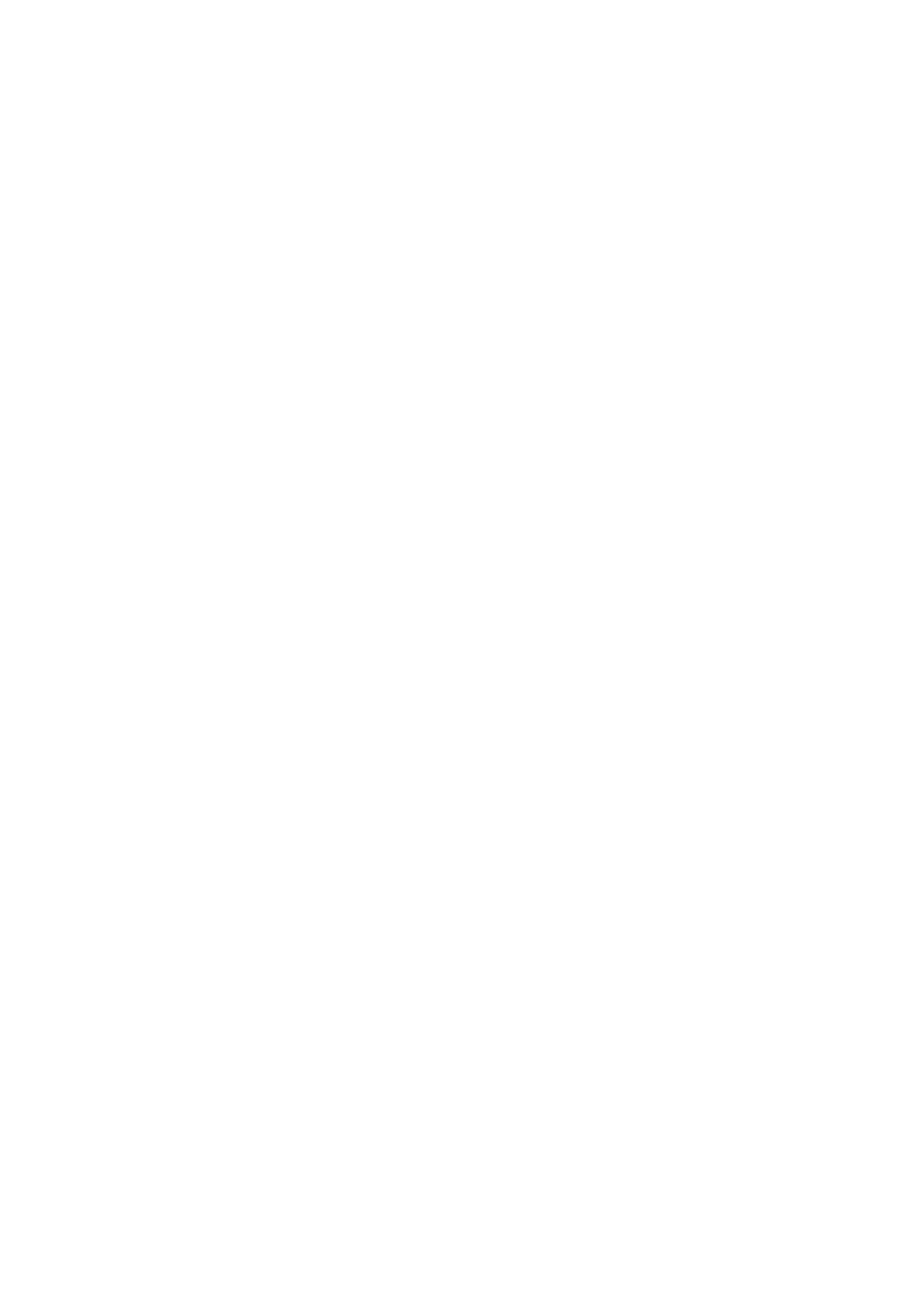This handbook is the property of

If found, please return to

or the nearest Temple of Order.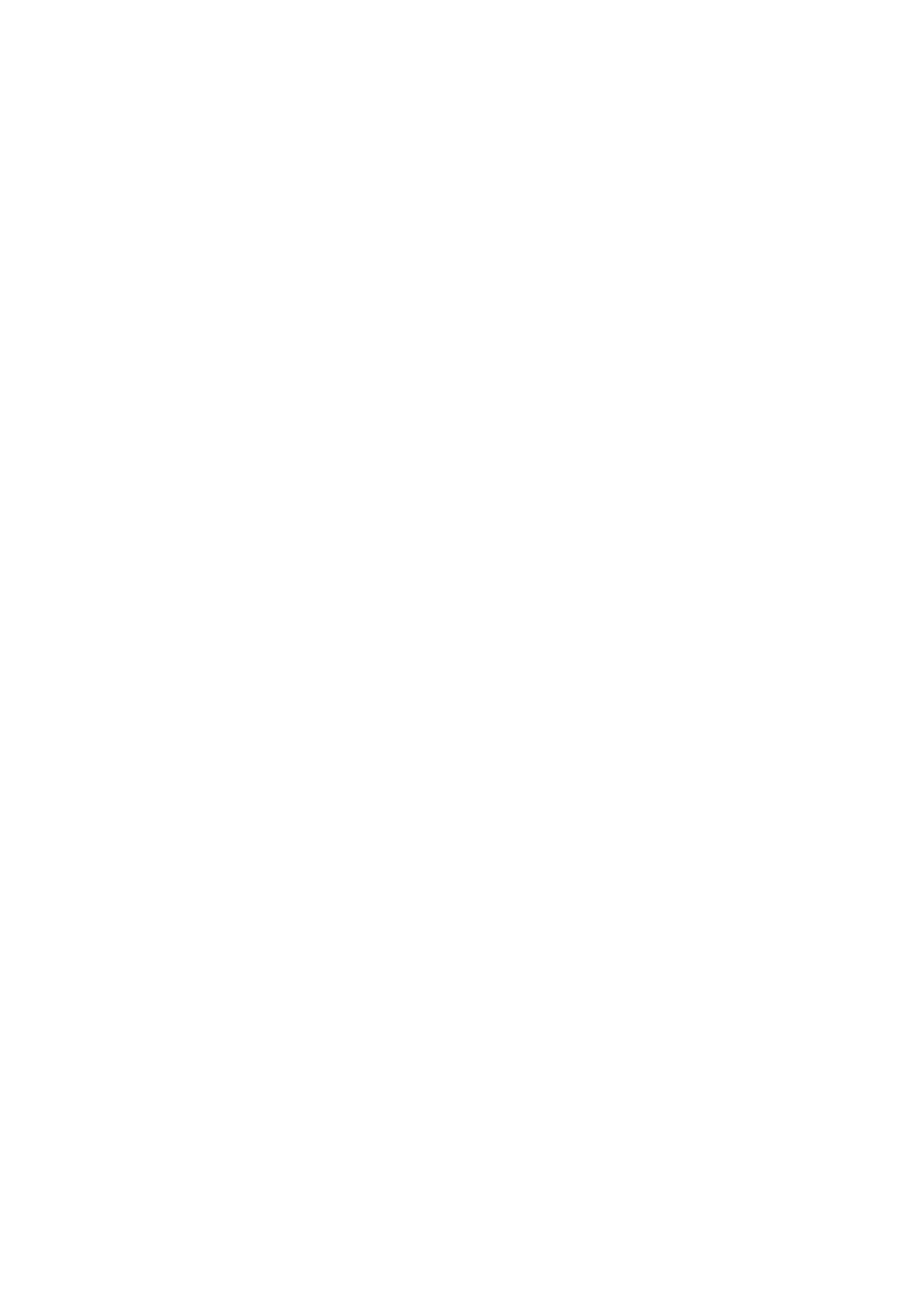# **A Condensed Handbook**

*concerning the*

# **Content and Application**

*of the*

# **Laws and By-Laws**

# *of the*

# **Barony Van Heusen**

# *in the*

# **Kingdom of Exiles**

*for the aid of*

# **Patrollees.**

*Issued by the*

# **Temple of Order**

*in Heusenberg.*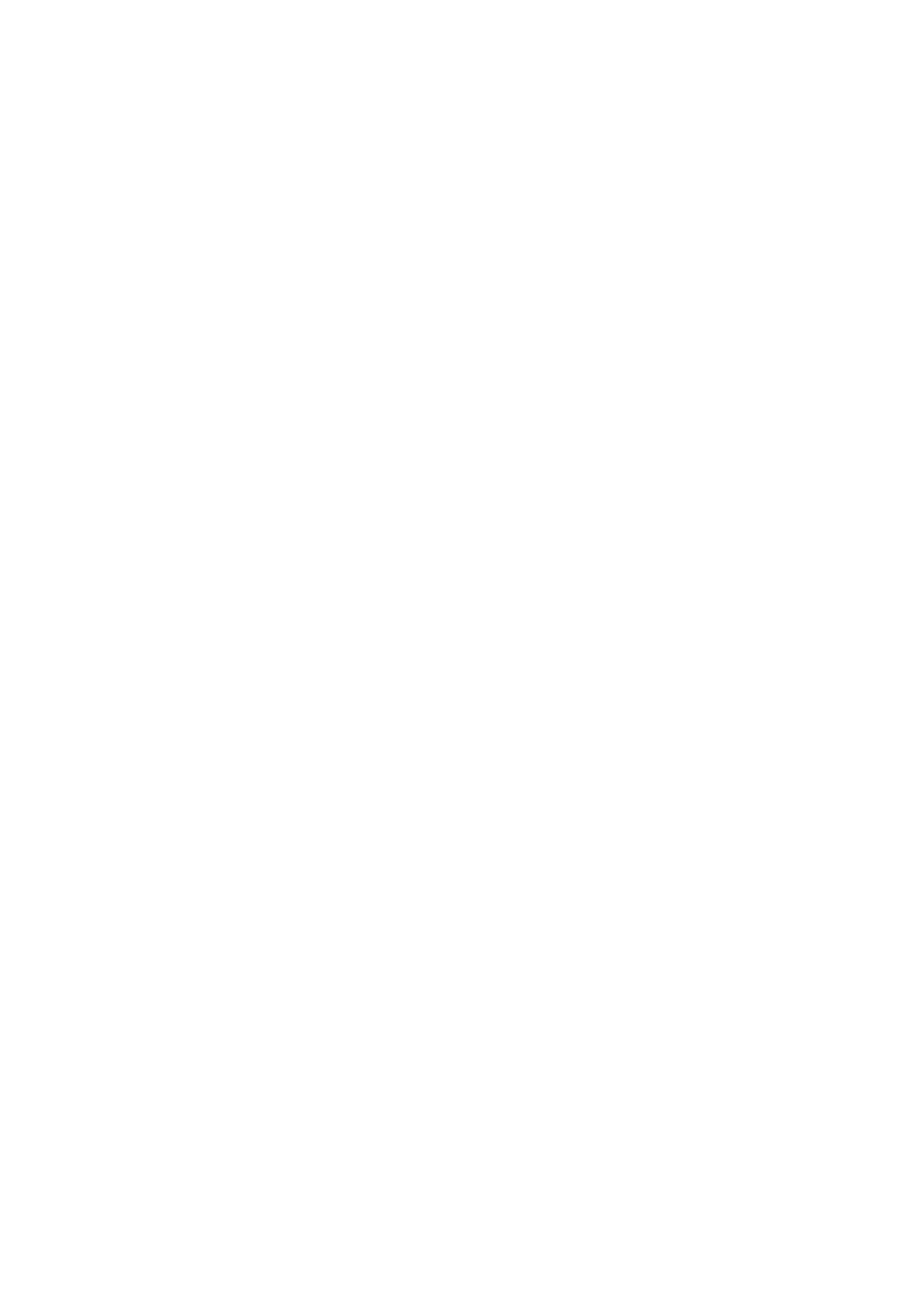

## **OOC NOTE**

### **This book is not an official part of the BathLARP rules or Barony/Kingdom setting.**

The contents may be overridden or changed at any time by GMs, character refs, or anyone with a convincing argument.

However, IC this book is intended to be definitive (it's printed by the Temple of Order, after all). So during roleplay, flanging that something different is written here, rather than trying to claim that the book is IC wrong, is gratefully appreciated.

Anyone is welcome to use this book, as long as they are clear that the contents are not official, binding or canon.

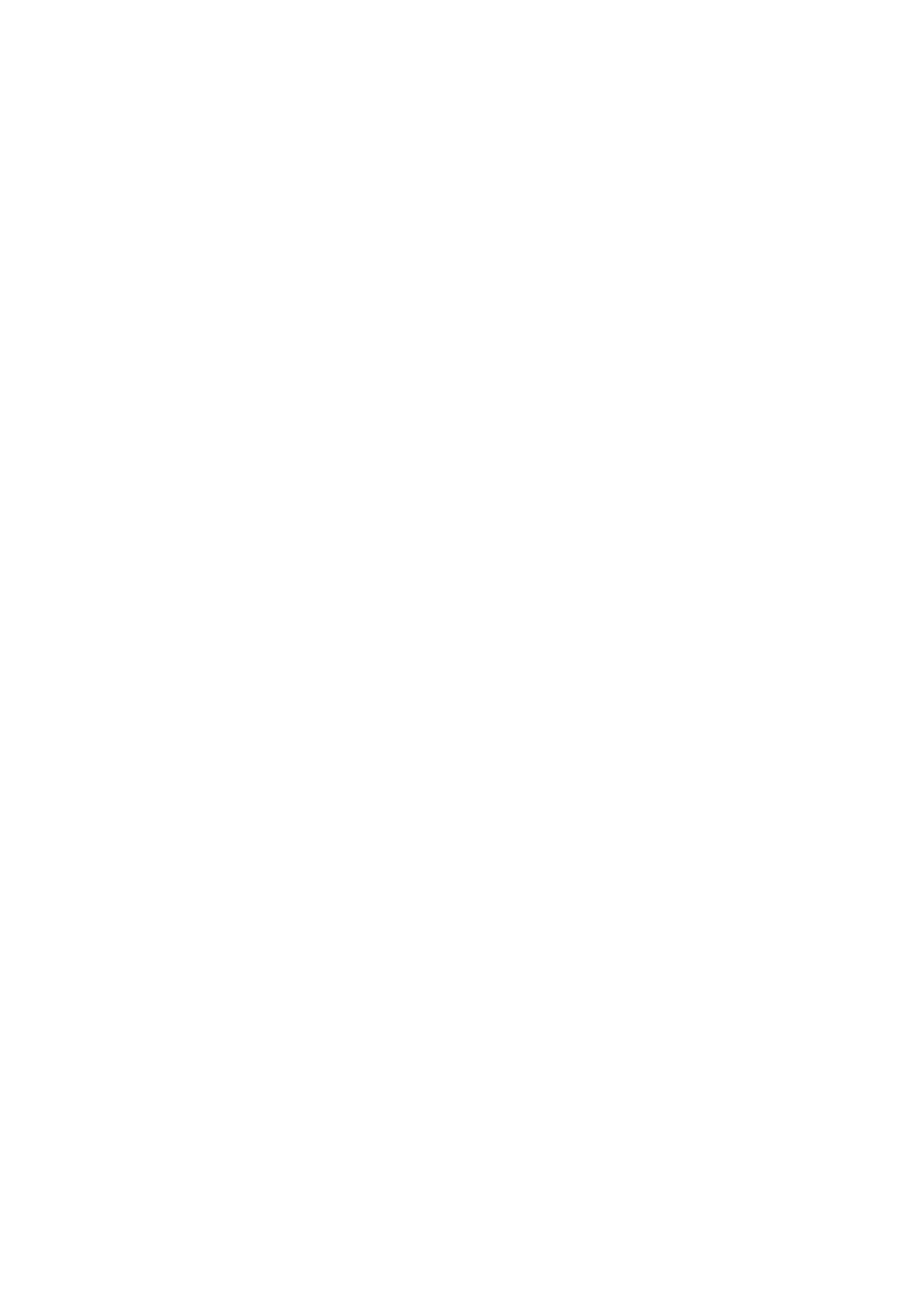## **Foreword**

The law of the Barony Van Heusen in the Kingdom of Exiles spans dozens of legal Acts, thousands of Court Judgements, and incorporates centuries of historical precedent. To carry the full content of the law on any active mission requires significant resource and is often impractical. Therefore this handbook has been created to provide a condensed collation of those laws, crimes and guidance most relevant to those persons authorised to act as agents of the law on the irregular missions generally referred to as patrols.

Even when events seem unpredictable, the law offers structure and reassurance, informing us as to what actions are right and which are wrong. No place, no matter how far-flung or dark, should be without the law, and where there is a lack it is works such as this handbook which fill the gap and restore uniform adherence and obedience to our guiding principles.

I hope that this handbook and the guidance and excerpts of law within will help the agents of the law carry its word and its enforcement throughout our lands, no matter what the occasion.

Gods Will That Order Shapes Your Path.

### **High Judge Montgomery Caldwell**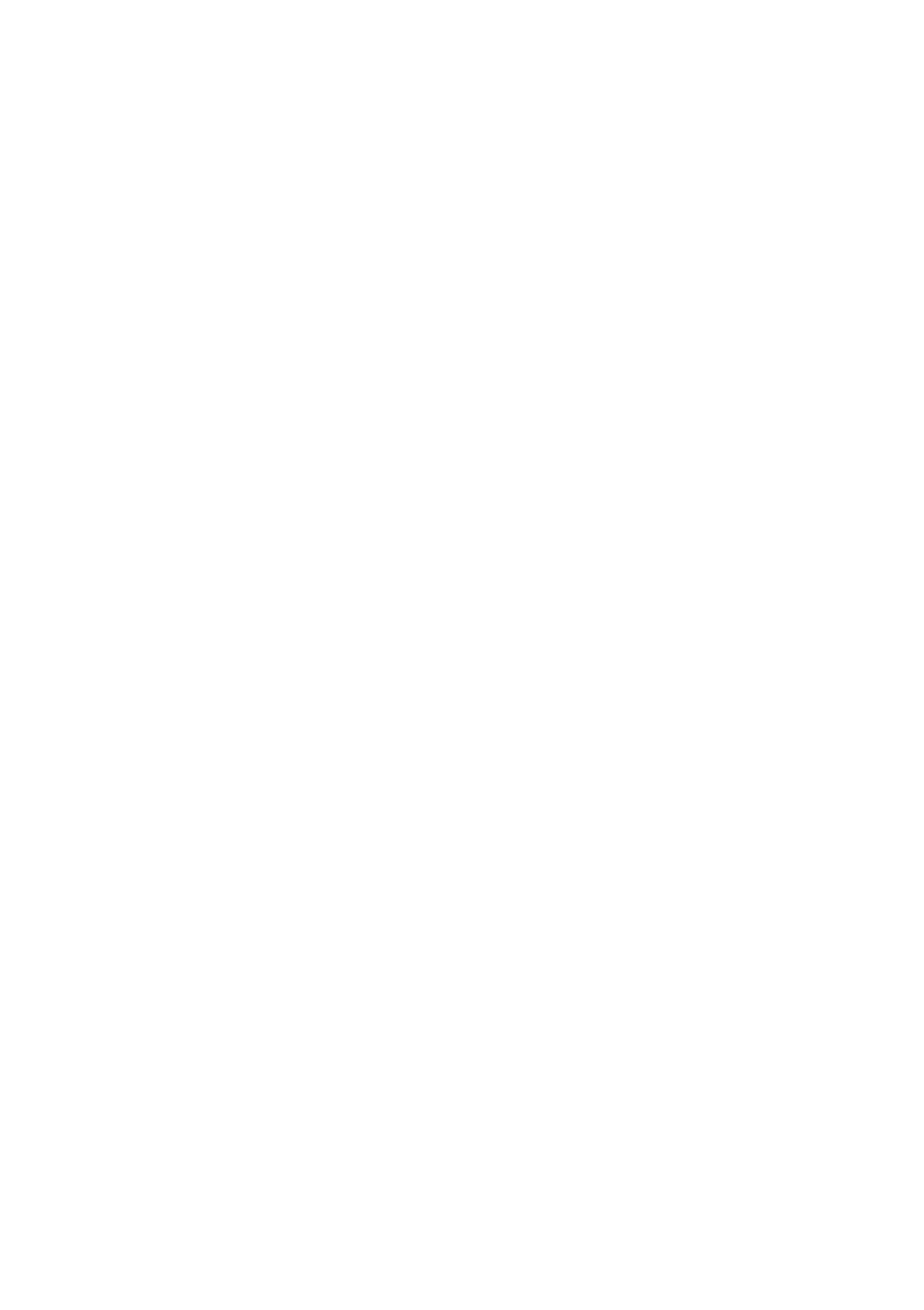### **Contents**

| Article I.    |  |
|---------------|--|
| Article II.   |  |
| Section A.    |  |
| Paragraph i.  |  |
| Paragraph ii. |  |
|               |  |
| Section B.    |  |
| Section C.    |  |
| Paragraph i.  |  |
| Paragraph ii. |  |
| Section D.    |  |
| Section E.    |  |
| Paragraph i.  |  |
|               |  |
|               |  |
| Article III.  |  |
| Section A.    |  |
| Section B.    |  |
| Section C.    |  |
| Section D.    |  |
| Section E.    |  |
| Article IV.   |  |
| Section A.    |  |
| Section B.    |  |
| Section C.    |  |
| Article V.    |  |
| Section A.    |  |
| Section B.    |  |
| Section C.    |  |
| Section D.    |  |
| Section E.    |  |
| Section F.    |  |
| Section G.    |  |
| Article VI.   |  |
| Section A.    |  |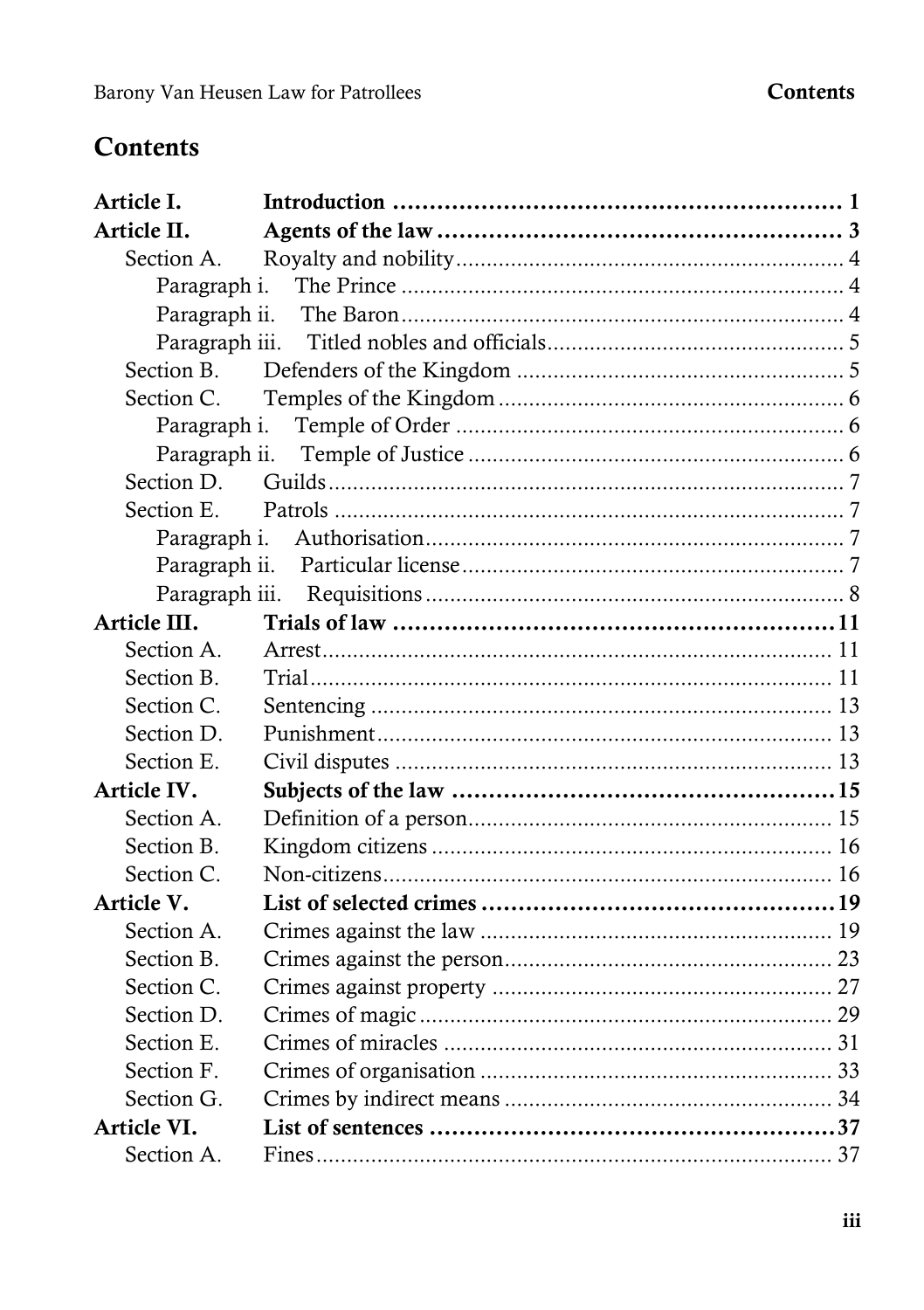| Section B.    |                                                           |  |
|---------------|-----------------------------------------------------------|--|
| Section C.    |                                                           |  |
| Article VII.  |                                                           |  |
| Article VIII. |                                                           |  |
| Section A.    |                                                           |  |
| Paragraph i.  |                                                           |  |
| Paragraph ii. |                                                           |  |
| Section B.    |                                                           |  |
| Paragraph i.  |                                                           |  |
|               |                                                           |  |
| Article IX.   |                                                           |  |
| Section A.    |                                                           |  |
| Section B.    |                                                           |  |
| Section C.    |                                                           |  |
| Article X.    |                                                           |  |
| Section A.    |                                                           |  |
| Paragraph i.  |                                                           |  |
| Paragraph ii. |                                                           |  |
| Section B.    |                                                           |  |
| Paragraph i.  |                                                           |  |
| Paragraph ii. |                                                           |  |
|               |                                                           |  |
| Paragraph iv. |                                                           |  |
| Section C.    |                                                           |  |
| Paragraph i.  |                                                           |  |
|               |                                                           |  |
| Article XI.   |                                                           |  |
| Section A.    |                                                           |  |
| Paragraph i.  |                                                           |  |
|               |                                                           |  |
| Section B.    |                                                           |  |
| Paragraph i.  |                                                           |  |
|               |                                                           |  |
|               | Paragraph iii. Treatment and liability of ambassadors  57 |  |
| Article XII.  |                                                           |  |
| Article XIII. |                                                           |  |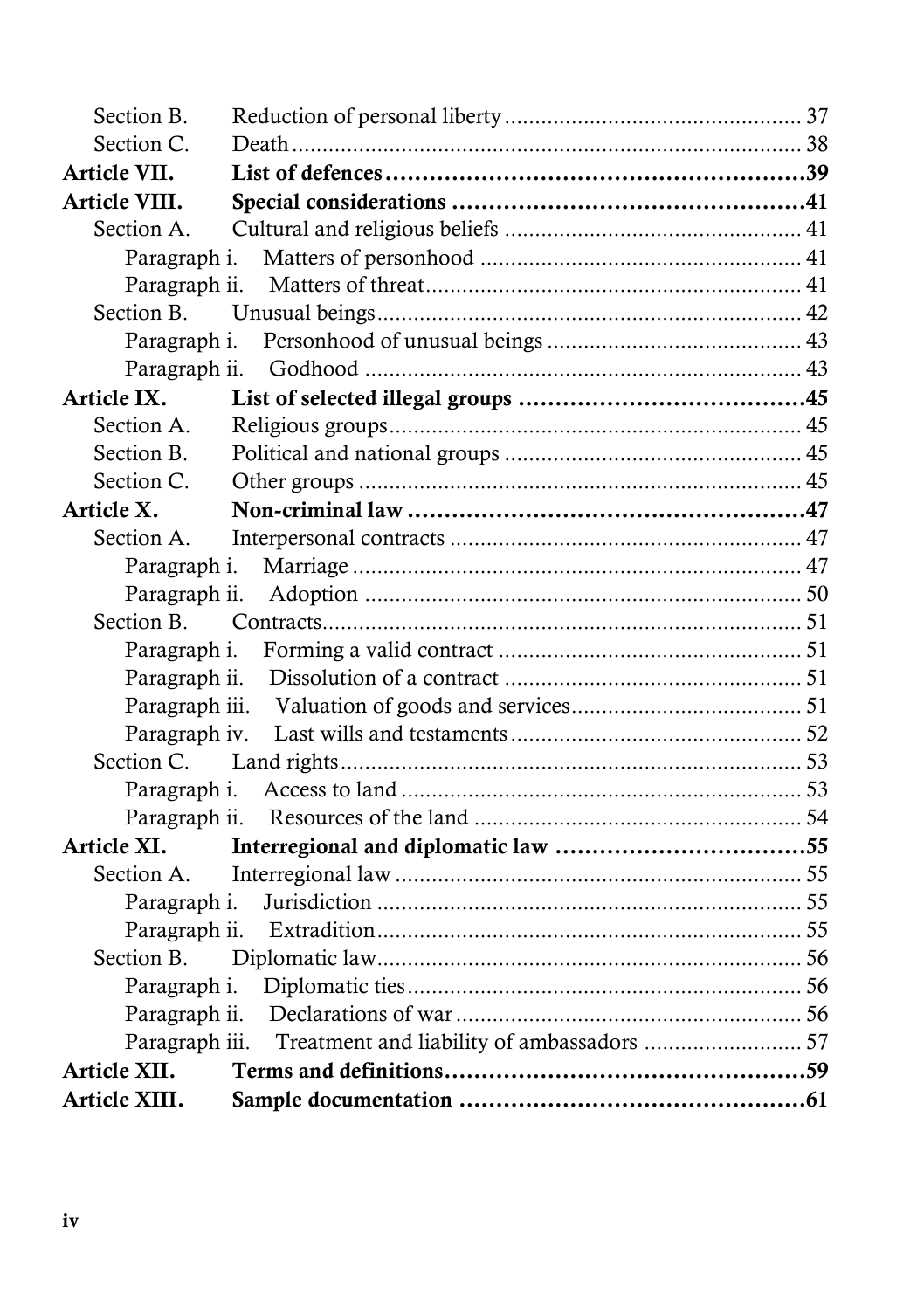<span id="page-12-0"></span>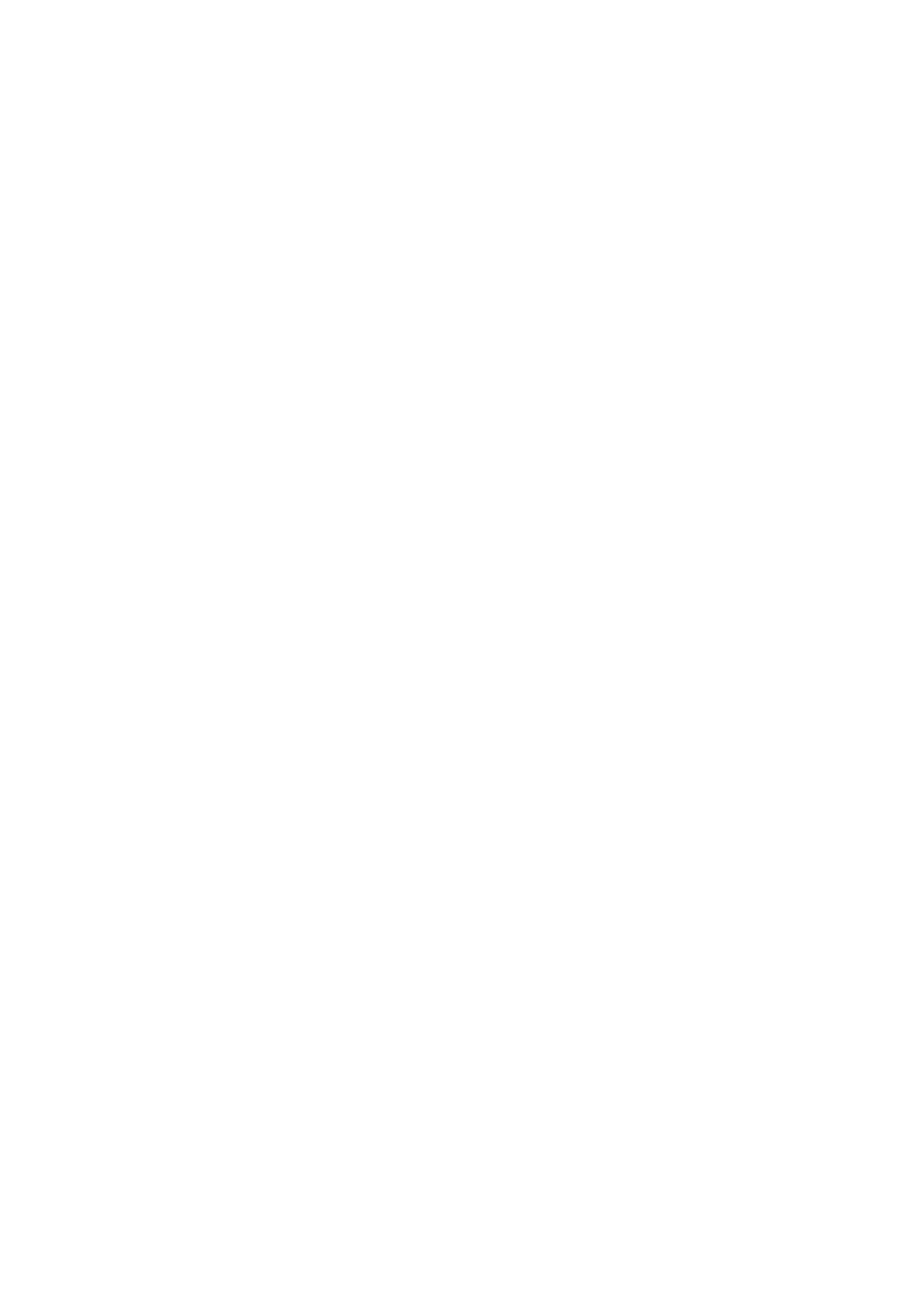## **Article I. Introduction**

This text, entitled *A Condensed Handbook concerning the Content and Application of the Laws and By-Laws of the Barony Van Heusen in the Kingdom of Exiles for the aid of Patrollees*, has been compiled, edited and published by the Temple of Order to facilitate the practice of matters of law in situations outside formal courts.

This book is not a Legal Act and its contents do not constitute material contribution to the annals of Law of the Barony Van Heusen or Kingdom of Exiles. However, its content has been audited for accuracy, and this text may be used as legal reference by authorised agents of the law in the pursuance of their duties under the law, in accordance with Legal Order #2859 (Heusenberg, 102AE).

Unless otherwise cited or indicated, text may be a paraphrase of binding legal documents. All such renderings have been audited to ensure that they do not change the interpretation of the material substance of the law.

The short form title of this text for citation purposes is *Barony Van Heusen Law for Patrollees*.

This text was published on 14th June 115 AE in Heusenberg, Barony Van Heusen, Kingdom of Exiles.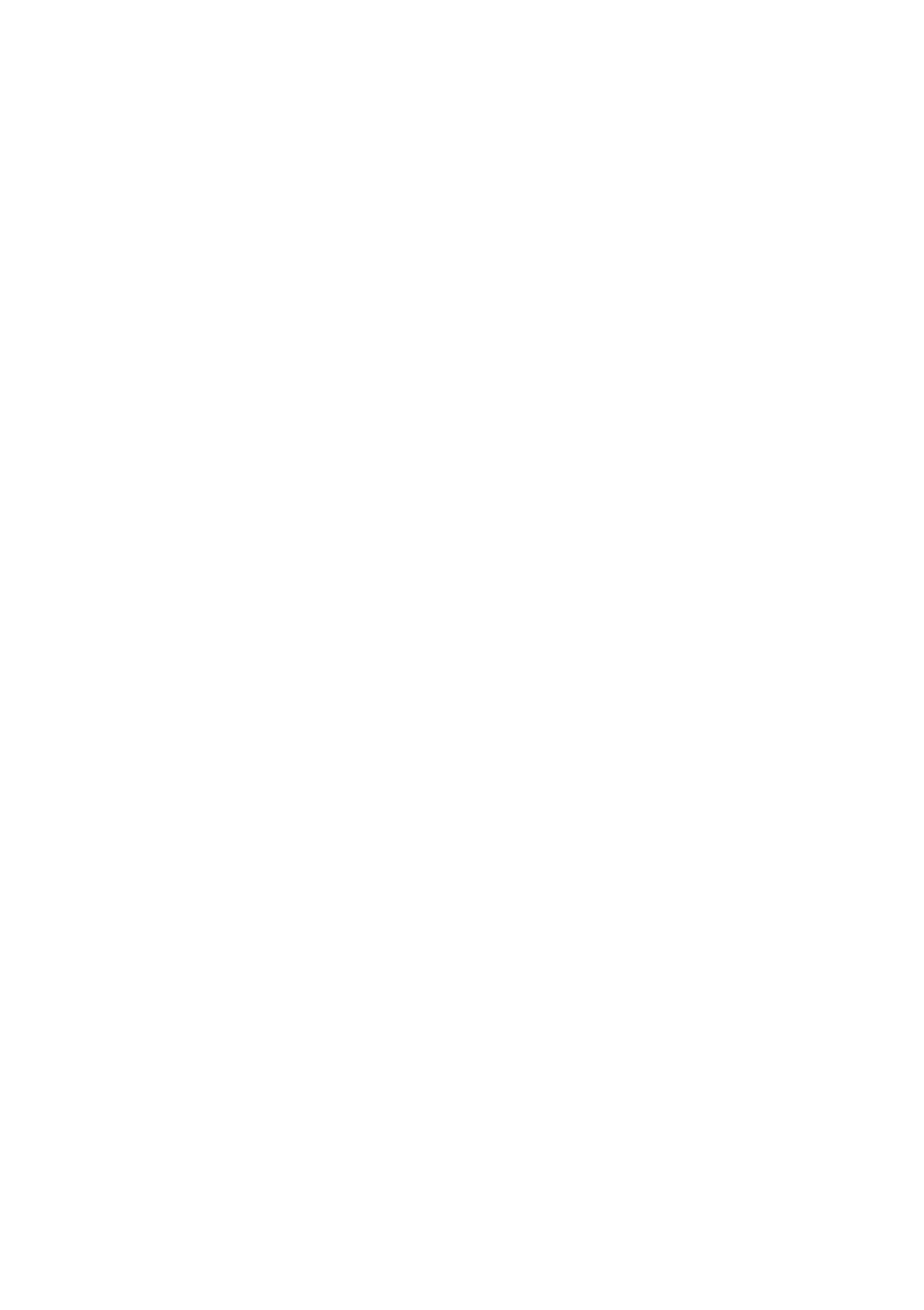# <span id="page-16-0"></span>**Article II. Agents of the law**

*This Article comprises a summary of the relevant aspects of many Acts of Law and Court Records. This Article may be used as a reference for matters of law conducted on authorised patrols by authorised agents of the law. In a full trial the originating documents must be cited.*

The law exists to rule people, and thus must be enforced when a person acts as an agent of chaos and disruption in violation of the law.

The authority to create and enforce laws lies with the Prince of the Kingdom of Exiles. The fundamental powers are<sup>1</sup>:

- $\triangleright$  Creation, modification and deletion of laws.
- $\triangleright$  Arrest of a person suspected of committing a crime.
- $\triangleright$  Trial to see if a person is guilty of committing a crime.
- $\triangleright$  Sentencing to decide the consequences for committing a crime.
- $\triangleright$  Carrying out the punishment decided at the sentencing.

Agents of the law are people authorised by the law to use one or more of these powers.

All citizens of the Kingdom of Exiles are permitted to make a citizen's arrest within the Barony Van Heusen if they witness a crime being committed<sup>2</sup>. They must then bring the arrested person to a suitable agent of the law for trial.

The term *matters of law* in this Article refers to the acts of arrest, trial, sentencing and punishment with respect to the collected laws of the Prince and his authorised subjects at all levels.

<sup>1</sup> Exiles Rights to Trial and Legal Process (Exiles Rest, 3AE)

<sup>2</sup> *Ibid*.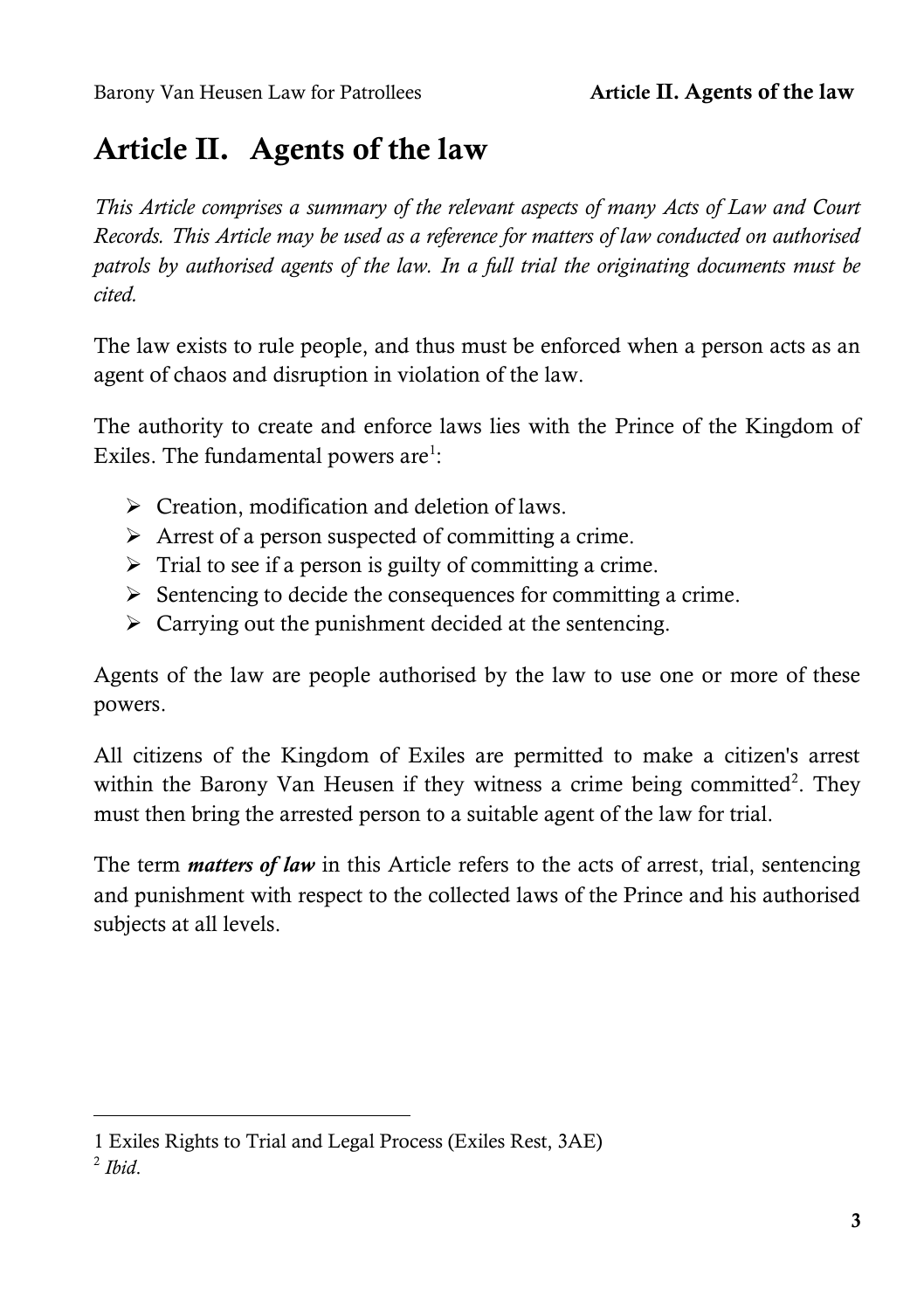### <span id="page-17-0"></span>**Section A. Royalty and nobility**

The authority of the law is ultimately the authority of the Prince of the Kingdom of Exiles. The supreme right to set and enforce laws lies with the Prince and is propagated through Acts of Law to certain of his subjects and servants.

### <span id="page-17-1"></span>**Paragraph i. The Prince**

The Prince of the Kingdom of Exiles is the final authority on any law pursuant to the Kingdom of Exiles.

The Prince may enact any new law or modify or remove any existing law with immediate effect throughout the Kingdom.

The Prince may decide the sentence for any crime committed under Kingdom law.

The Prince may arrest, try, sentence and punish anyone in matters of law. The Prince may authorise any person to act as their agent and conduct matters of law in their name.

### <span id="page-17-2"></span>**Paragraph ii. The Baron**

The Prince of the Kingdom of Exiles has authorised the Baron Van Heusen to make and enforce laws within the Barony Van Heusen<sup>3</sup>.

The Baron may enact any new law or modify or remove any existing law with immediate effect throughout the Barony, as long as it does not contradict the laws of the Prince in the Kingdom.

The Baron may decide the sentence for any crime committed in the Barony Van Heusen, as long as it does not contradict the will of the Prince<sup>4</sup>.

The Baron is obliged to uphold and enforce any laws set by the Prince in the Kingdom of Exiles.

<sup>3</sup> Declaration of the Entitlement of Baron Van Heusen (Exiles Rest, 32AE)

<sup>4</sup> *Exiles vs. Grey* (Exiles Rest, 66AE)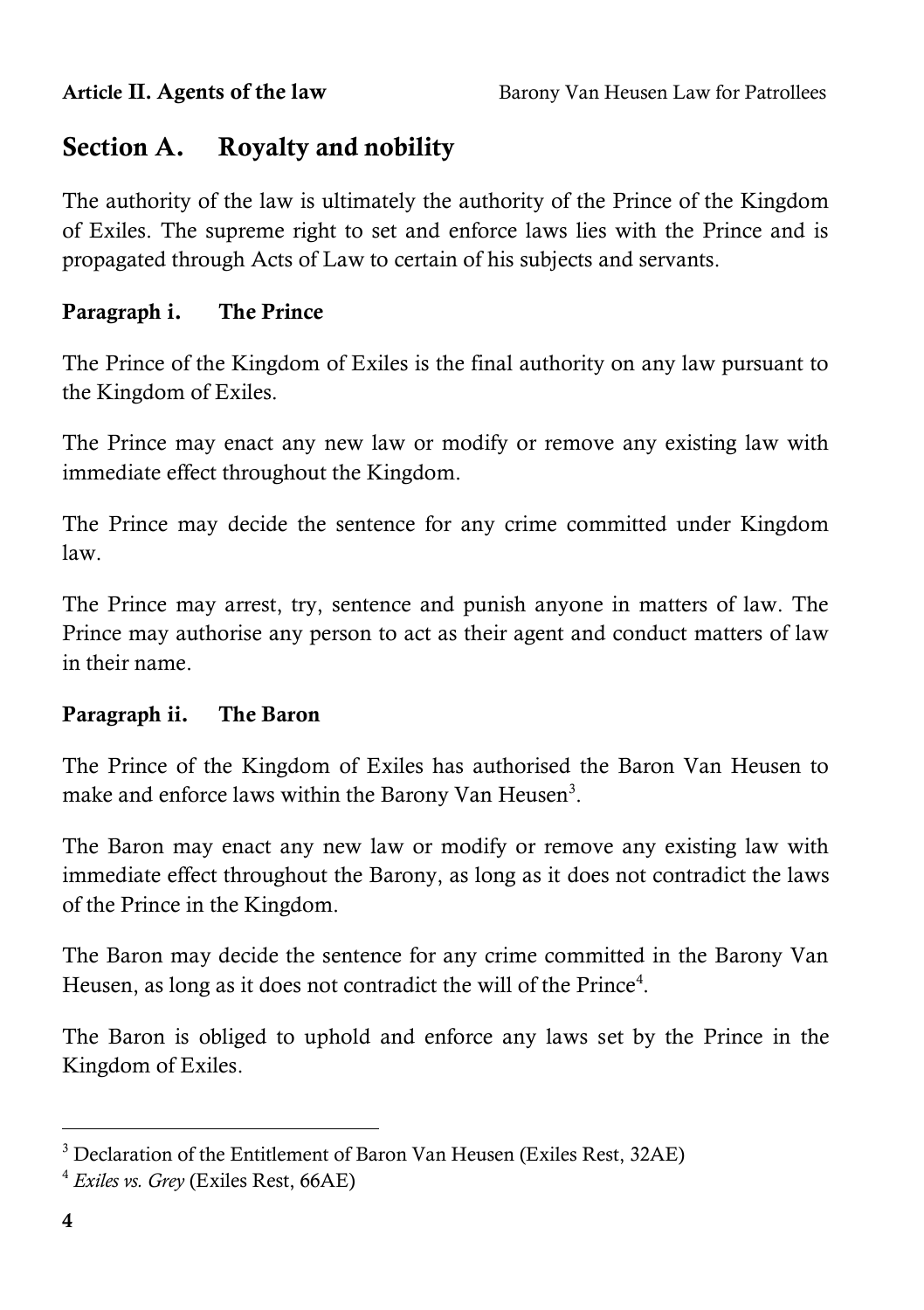The Baron may arrest, try, sentence and punish anyone in matters of law. The Baron may authorise any person to act as their agent and conduct matters of law in their name.

### <span id="page-18-0"></span>**Paragraph iii. Titled nobles and officials**

The Baron Van Heusen empowers titled nobles and certain officials (e.g. town mayors) to make and enforce laws within their lands within the Barony Van Heusen<sup>5</sup>. These laws are known as by-laws.

Titled nobles and officials may enact any by-laws or modify or remove any bylaws affecting their lands, as long as they do not contradict the laws of the Prince in the Kingdom or the Baron in the Barony Van Heusen.

Titled nobles and officials may decide the sentence for crimes committed against their by-laws on their lands, with a maximum sentence of death with resurrection.

Titled nobles and officials are obliged to uphold and enforce any laws set by the Prince in the Kingdom of Exiles or the Baron in the Barony Van Heusen.

Titled nobles and officials may arrest, try, sentence and punish anyone in matters of law. Titled nobles and officials may authorise any person to act as their agent and conduct matters of law in their name.

### <span id="page-18-1"></span>**Section B. Defenders of the Kingdom**

The Prince of the Kingdom of Exiles authorises the Knight Commanders of the Defenders to conduct and enforce matters of law<sup>6</sup>. This authorisation is propagated down according to rank.

All Defenders may make arrests on matters of law and authorise any person to act as their agent and make arrests in their name.

 $<sup>5</sup>$  Civil Justice Act (Heusenberg, 34AE, rev. 88AE)</sup>

 $6$  Declaration of the Creation of the Defenders of the Kingdom (Exiles Rest, 2AE)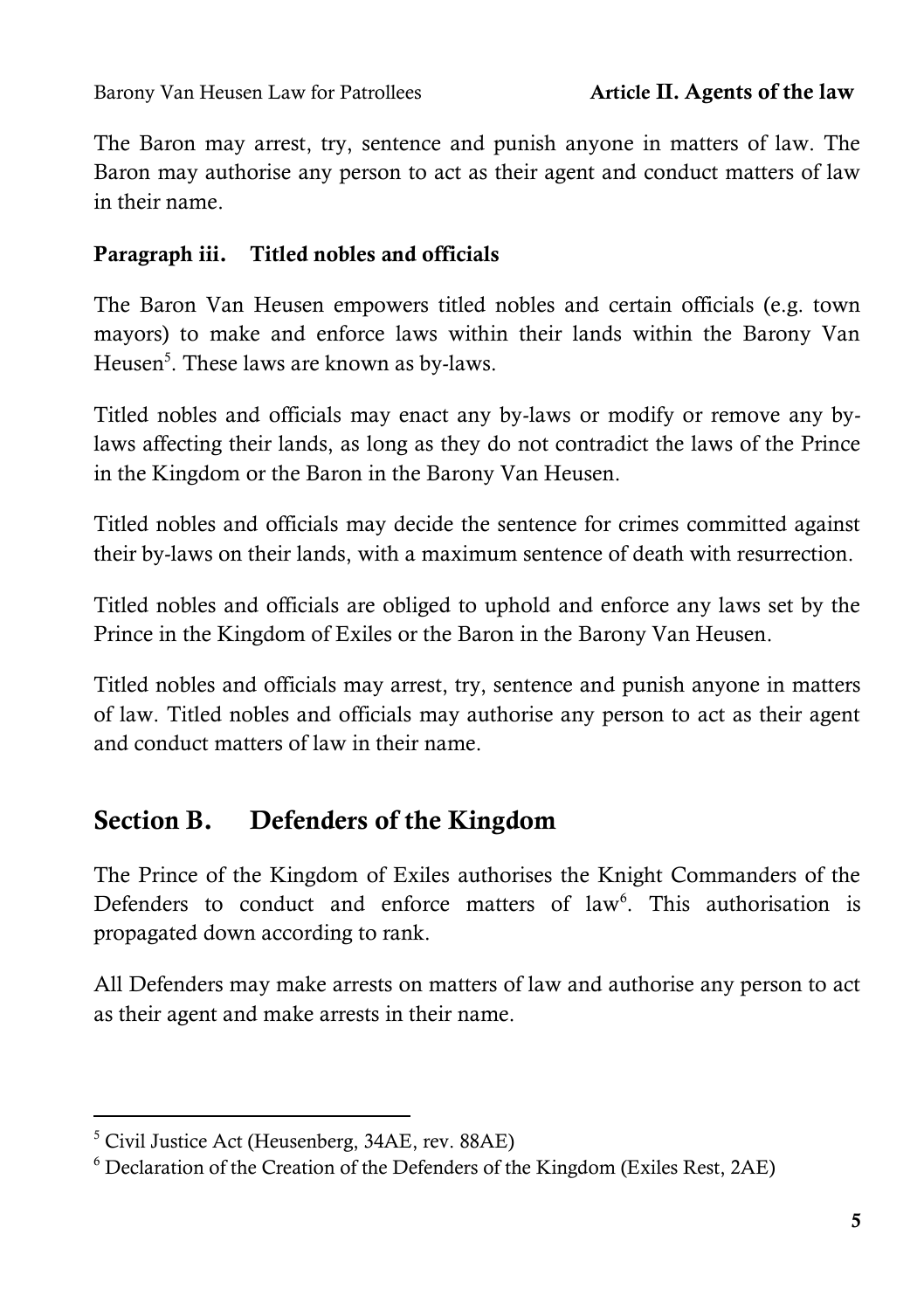Commissioned officers may make arrests, pass judgement and decide sentences in any matter of law and authorise any person to act as their agent and conduct matters of law in their name.

Commissioned officers may pass a sentence outside of sentencing guidelines when the convicted criminal is a Defender.

The Defenders have the right to try any Defender accused of a crime in a court martial rather than a civilian court<sup>7</sup>.

### <span id="page-19-0"></span>**Section C. Temples of the Kingdom**

The Prince of the Kingdom of Exiles authorises the High Judge and Knight High Marshal to conduct and enforce matters of law<sup>8</sup> and this is further supported by relevant Barony Van Heusen laws<sup>9</sup>. This authorisation is propagated down according to rank and experience.

### <span id="page-19-1"></span>**Paragraph i. Temple of Order**

All Judges of the Temple of Order may make arrests and conduct trials for any crime, and sentence any crime that does not carry a maximum sentence of death without resurrection, and authorise any person to act as their agent and conduct these specified matters of law and in addition punishment in their name.

Senior Judges of the Temple of Order may additionally sentence any crime including those which carry a maximum sentence of death without resurrection and authorise any person to act as their agent and conduct matters of law in their name.

### <span id="page-19-2"></span>**Paragraph ii. Temple of Justice**

All Marshals of the Temple of Justice may arrest, try, sentence and punish any person in matters of law and authorise any person to act as their agent and conduct matters of law in their name.

<sup>7</sup> *Defenders vs. Jugg* (Westhaven, 29AE)

<sup>8</sup> Declaration of the Creation of the Temples of the Kingdom (Exiles Rest, 3AE)

<sup>9</sup> Temples and Religious Organisations Act (Heusenberg, 32AE)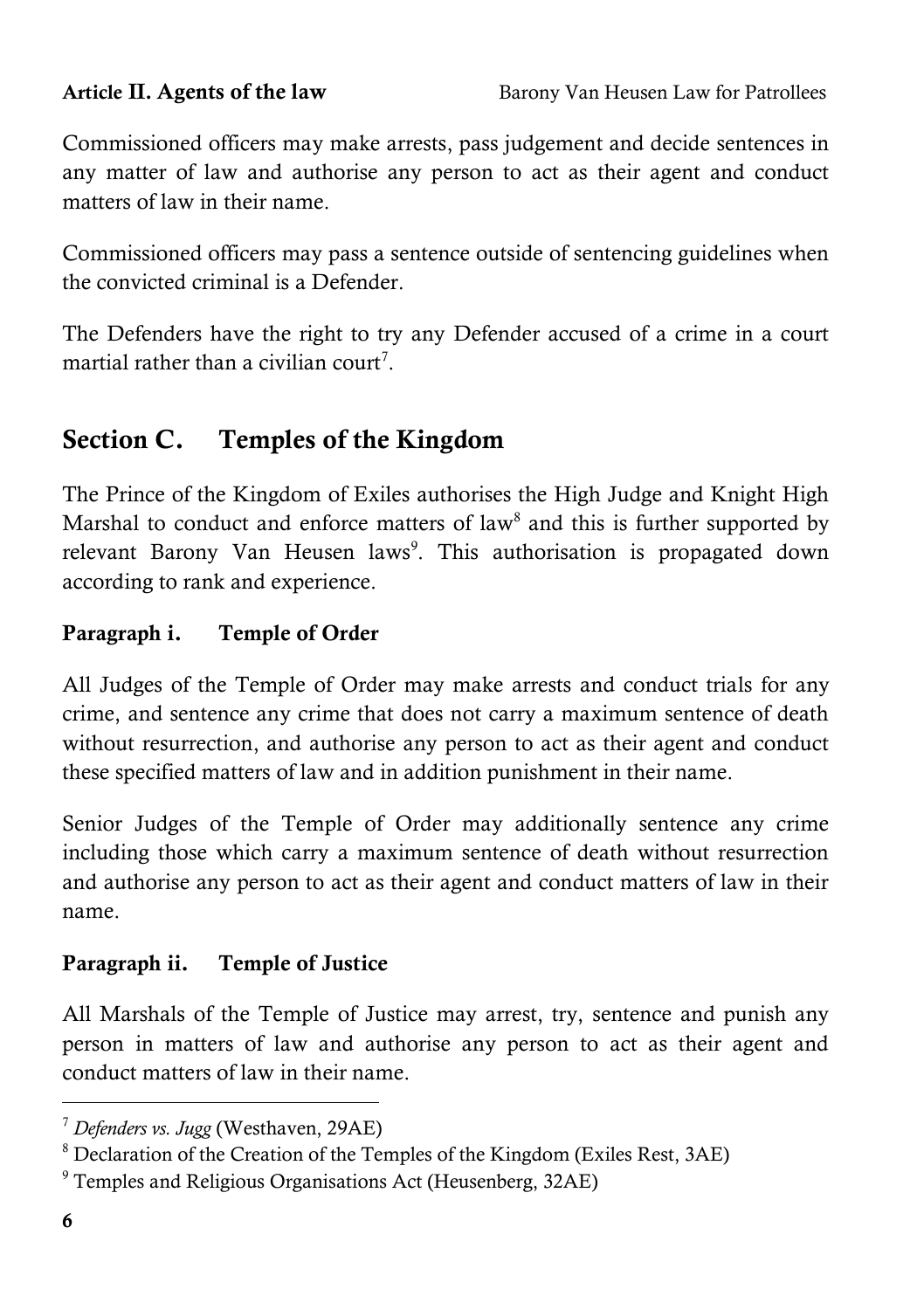### <span id="page-20-0"></span>**Section D. Guilds**

- $\triangleright$  Lawful guilds are granted certain rights to conduct matters of law regarding their members. These may include:
- $\triangleright$  The right to create and enforce guild by-laws upon members.
- $\triangleright$  The right to determine sentences up to and including death without resurrection on members.
- $\triangleright$  The right to extradite a member for trial when accused of certain crimes.

The rights granted to guilds are too specific and particular to be enumerated in this handbook. Consult the relevant Articles of Law and Court Records for a guild should a matter of guild law arise.

### <span id="page-20-1"></span>**Section E. Patrols**

Particular laws govern the authority and actions of authorised Kingdom patrols.

### <span id="page-20-2"></span>**Paragraph i. Authorisation**

A patrol is a special case of the power of an agent of the law to authorise others to act on their behalf. An agent of the law authorises the members of the patrol to conduct matters of law on their behalf with respect to a specified purpose or mission<sup>10</sup>. The authorisation is automatically revoked at the conclusion of the mission and does not apply to unconnected events $11$ .

The patrol commander may revoke authorisation from any member of the patrol at any time.

### <span id="page-20-3"></span>**Paragraph ii. Particular license**

Patrols are given the following license:

 $\triangleright$  Patrolling agents of the law may issue verbal arrest warrants<sup>12</sup>.

<sup>&</sup>lt;sup>10</sup> Extraordinary and Irregular Patrols Act (Exiles Rest, 29AE)

<sup>11</sup> *Exiles vs. Fendel* (Exiles Rest, 47AE)

 $12$  Extraordinary and Irregular Patrols Act (Exiles Rest, 29AE)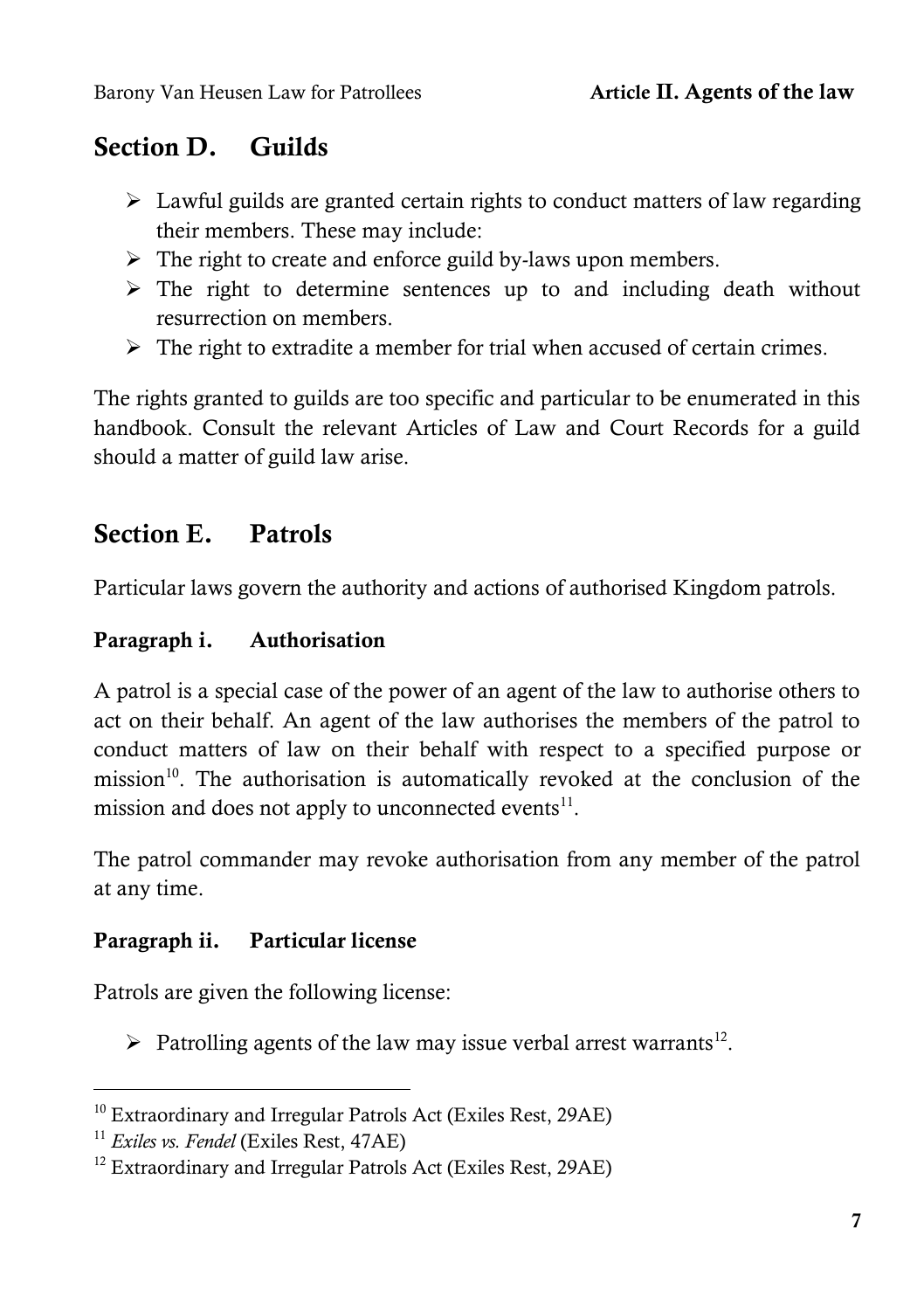- $\triangleright$  Trial and sentencing may be conducted by a patrolling agent of the law without full documentation<sup>13</sup>.
- $\triangleright$  When a person is convicted of impeding an agent of the law by a patrolling agent of the law, the maximum punishment is death with resurrection $14$ .
- $\triangleright$  When a person is convicted of resisting arrest by a patrolling agent of the law, the maximum punishment is death with resurrection<sup>15</sup>.
- $\triangleright$  If a person is sentenced to death with resurrection by a patrolling agent of the law, they are not required to provide the means of resurrection or raising, and have not committed the crime of *impeding the resurrection of a body* unless they fail to report the general location and general identities of any persons so sentenced to the authorising agent of the law at the first opportunity<sup>16</sup>.

### <span id="page-21-0"></span>**Paragraph iii. Requisitions**

Authorised patrols are granted the right to requisition goods and services from persons encountered during the course of a mission, providing the following criteria can be met:

- a) Provision of the goods or services will not create a reasonable risk of harm to the person,
- b) The goods or services cannot be supplied in a timely fashion by the patrolling agents of the law,
- c) The goods or services are necessary to the timely and successful completion of the mission,
- d) The goods or services are not used past the end of the mission and are returned to the person where reasonably possible, and
- e) The goods or services are below a value of 15 groats.

No person is required to submit to a requisition if it will create a reasonable risk of harm to the person.

<sup>13</sup> *Exiles vs. Brandheim* (Volkholm, 72AE)

<sup>&</sup>lt;sup>14</sup> Particulars of Arrest and Trial Act (Heusenberg, 34AE)

<sup>15</sup> Particulars of Arrest and Trial Act (Heusenberg, 34AE)

<sup>16</sup> *Van Heusen vs. Bellerion* (Heusenberg, 79AE)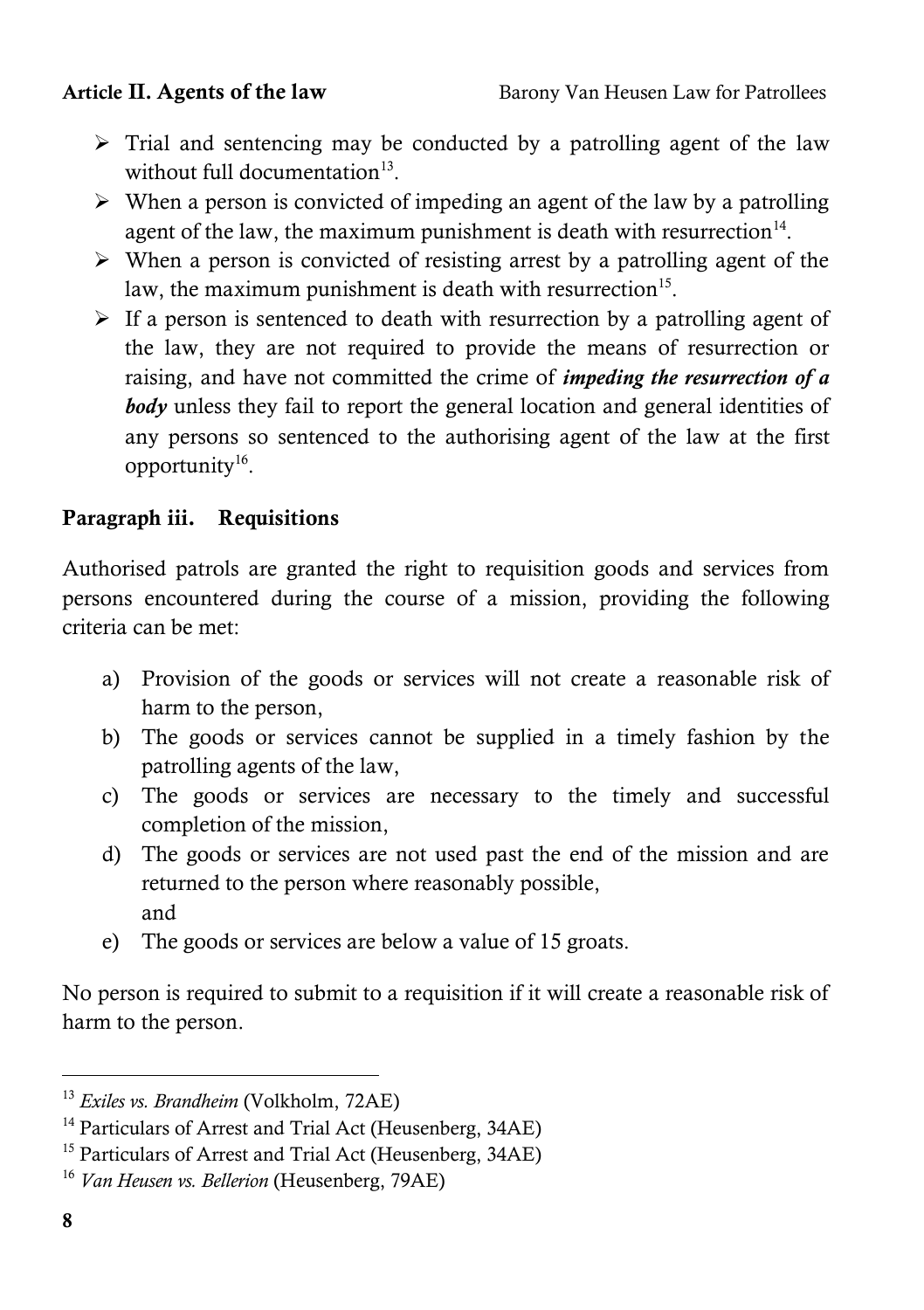Any person whose goods or services are requisitioned may submit a claim for compensation for said goods and services to the Temple of Order within 30 days of the requisition being made.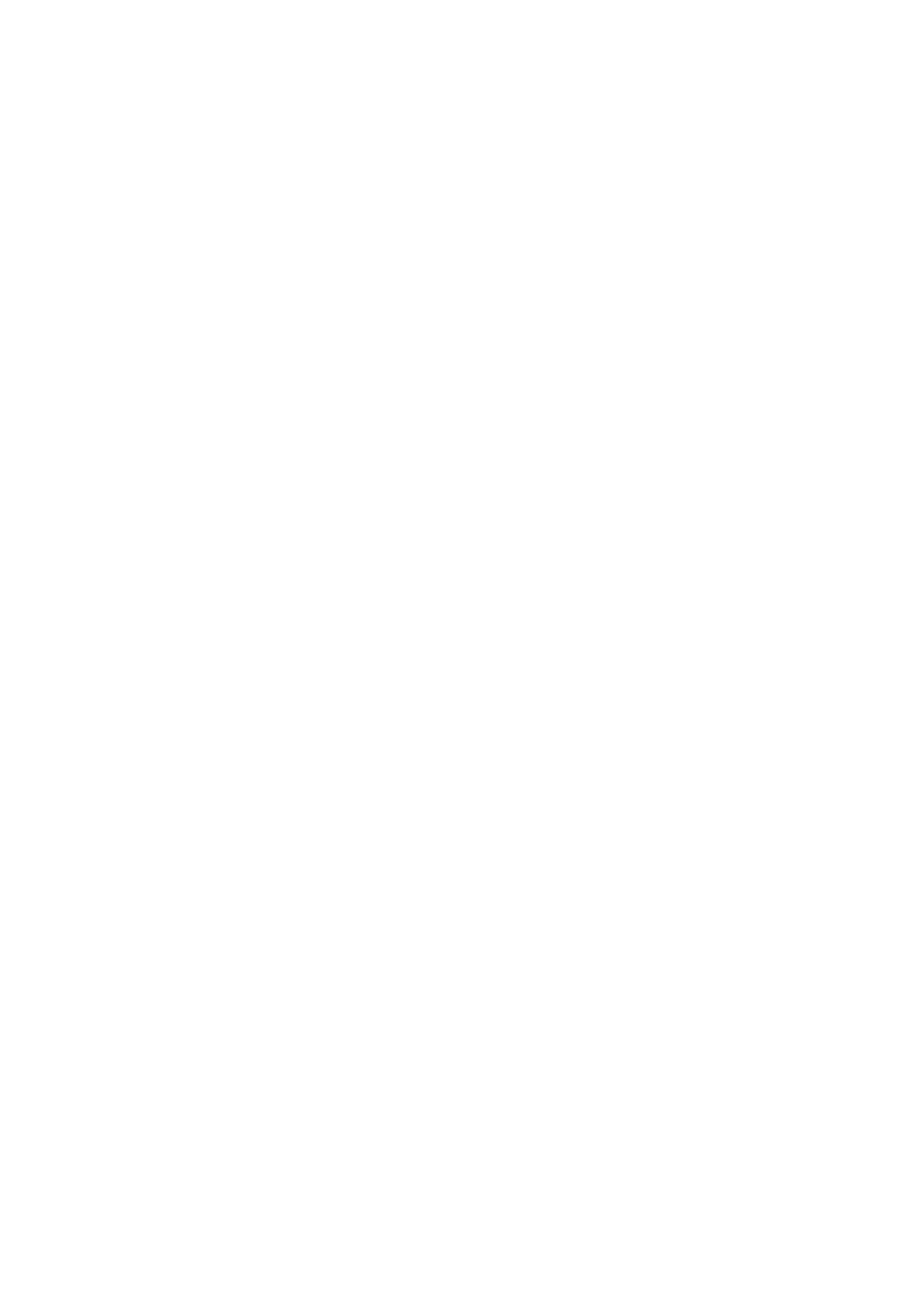## <span id="page-24-0"></span>**Article III. Trials of law**

*This Article comprises a summary of the relevant aspects of many Acts of Law and Court Records. This Article may be used as a reference for matters of law conducted on authorised patrols by authorised agents of the law. In a full trial the originating documents must be cited.* 

The due process of law must be followed to ensure that actions taken in the name of the law adhere to truth. In all but exceptional cases, the process followed is that of *arrest*, *trial* to determine whether a crime has been committed, *sentencing* to determine the consequences, and *punishment* to enact the sentence.

### <span id="page-24-1"></span>**Section A. Arrest**

If an agent of the law has reasonable cause to be suspicious that a person has committed a crime, and is authorised to make arrests, they may issue a warrant for arrest. The person under suspicion may then be arrested and brought to trial<sup>17</sup>.

The person under suspicion must be informed of the charges brought against them and that they are under arrest. When the arresting authority has reasonable belief that the person has been notified of and understood the charges<sup>18</sup>, they may then be detained, with force if necessary, by the arresting authority, for up to 30 days, pending trial.

In the special case of patrols, the warrant for arrest may be issued verbally, in nonstandard phrasing, without full documentation<sup>19</sup>.

### <span id="page-24-2"></span>**Section B. Trial**

l

A trial is the determination of truth as to whether or not a person has committed a crime. A person may be tried for multiple crimes at once.

<sup>&</sup>lt;sup>17</sup> Particulars of Arrest and Trial Act (Heusenberg, 34AE)

<sup>18</sup> *Exiles vs. Brandheum* (Volkholm, 72AE)

<sup>&</sup>lt;sup>19</sup> Extraordinary and Irregular Patrols Act (Exiles Rest, 29AE)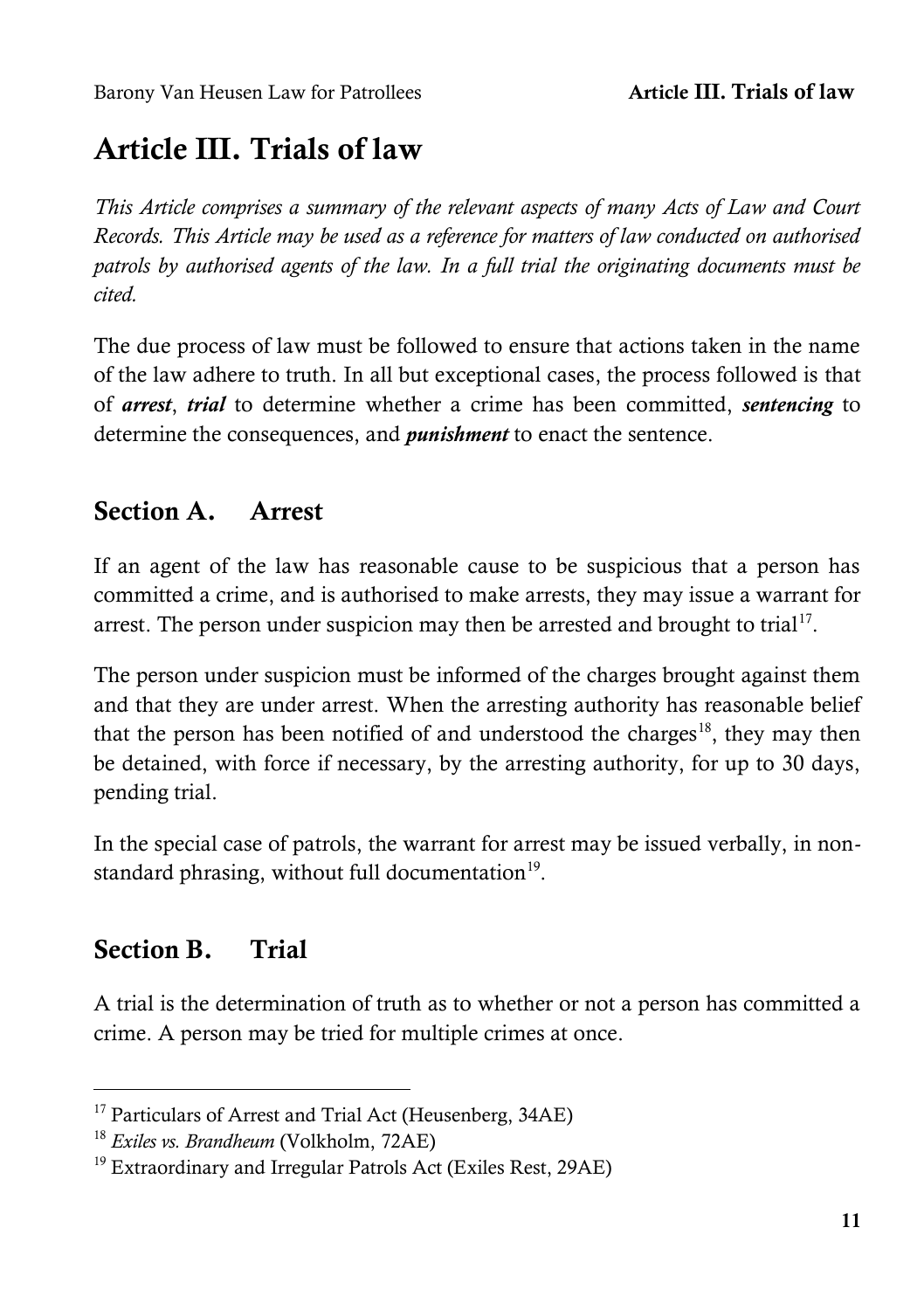The trial adjudicator must determine whether it is factually true that a crime has been committed. They must consider any defences presented against the crime. The interests of the Kingdom and the accused person may each appoint a representative to speak on their behalf.

In the special case of patrols, the trial adjudicator can be the person who brought charges against the accused<sup>20</sup>.

The trial adjudicator must deliver one of four verdicts $21$ :

- $\triangleright$  *Guilty*, if the facts support that the accused person committed the crime.
- *Not guilty*, if the facts support that the accused person did not commit the crime, or do not sufficiently support that the accused person committed the crime, or support that a valid defence exists against the accused person committing the crime.
- *Mistrial*, if the trial cannot be completed in accordance with the law, in which case it shall be referred to another agent of the law for a new investigation and trial.
- *Referral*, if the case must be passed to a higher court for further investigation.

In the case of crimes where the maximum permissible punishment does not include death, the sufficient standard of evidence is that the facts *support a*  reasonable belief that the specified acts were committed<sup>22</sup>.

In the case of crimes where the maximum permissible punishment includes death, the sufficient standard of evidence is that the facts *support beyond a reasonable*  doubt that the specified acts were committed<sup>23</sup>.

If a person is declared guilty, then they have been convicted of committing the referenced crime.

- <sup>22</sup> *Ibid*.
- <sup>23</sup> *Ibid*.

<sup>20</sup> Extraordinary and Irregular Patrols Act (Exiles Rest, 29AE)

<sup>&</sup>lt;sup>21</sup> Particulars of Arrest and Trial Act (Heusenberg, 34AE)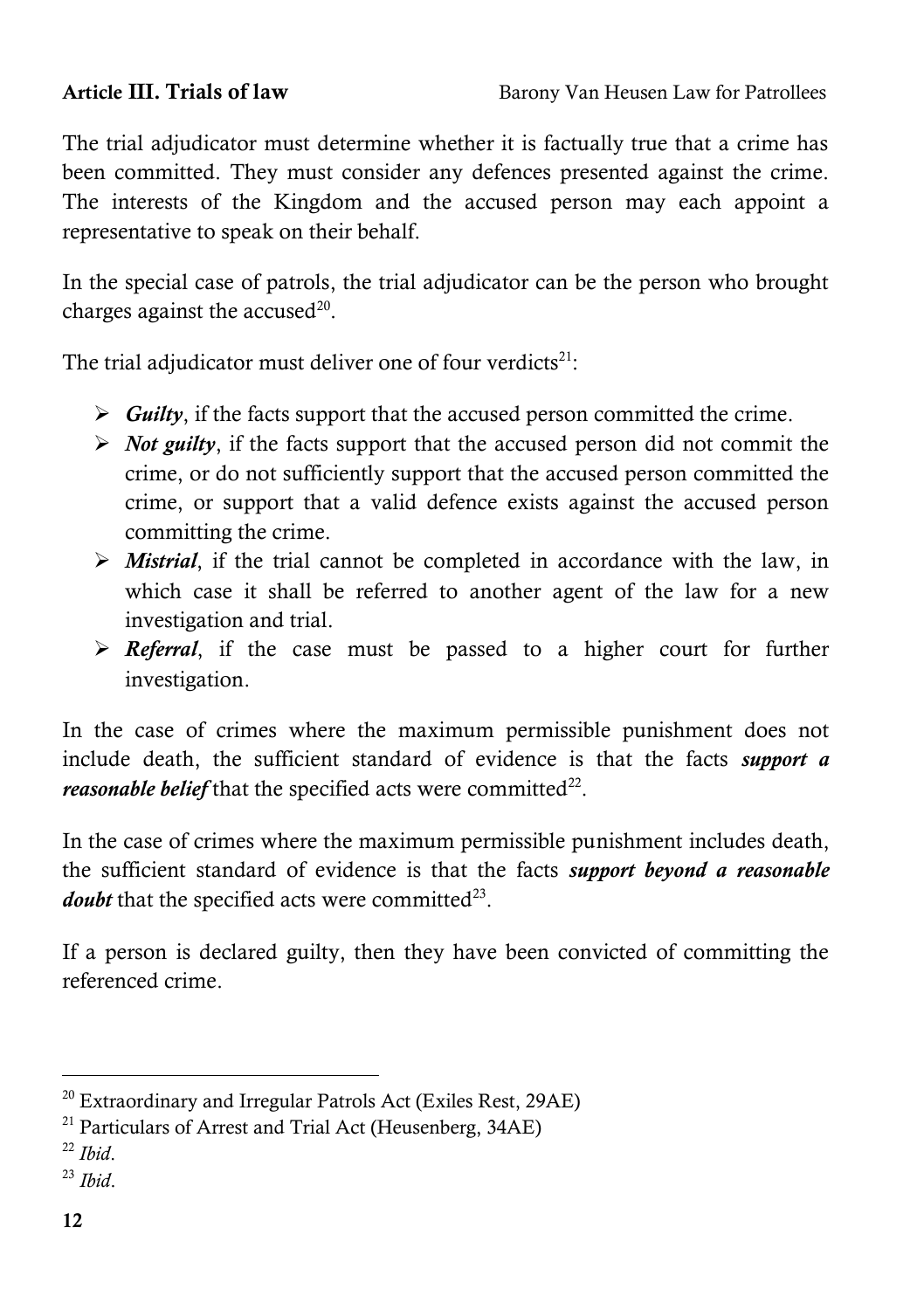### <span id="page-26-0"></span>**Section C. Sentencing**

When a person has been convicted of committing a crime, a suitable sentencing authority must decide on the appropriate punishment. In almost all cases, the sentencing authority must adhere to the minimum and maximum punishments laid out in law for that crime.

The sentencing authority may take into consideration aggravating and mitigating circumstances when selecting an appropriate sentence from the range lawfully permitted.

When the sentencing authority has determined an appropriate sentence, they must specify any additional details required for the sentence to be carried out. In the special case of patrols, details of sentencing may be deferred by up to 30 days from the determination of the general sentence<sup>24</sup>.

### <span id="page-26-1"></span>**Section D. Punishment**

The sentencing authority may authorise any person to enforce the sentence. No one may be obliged to enact a sentence upon a person<sup>25</sup>.

### <span id="page-26-2"></span>**Section E. Civil disputes**

In the case of a civil dispute, in which there is a disagreement e.g. of contract law but no crimes have been committed, a hearing, also known as a trial, is held to determine the truth of events. The presiding agent of the law then determines appropriate actions (the sentence) to be taken by each party.

Laws concerning arrest, trial and sentencing for crimes also apply to arrest, trial and sentencing for civil disputes.

 $24$  Extraordinary and Irregular Patrols Act (Exiles Rest, 29AE)

<sup>25</sup> *Exiles vs. Groond* (Exiles Rest, 17AE)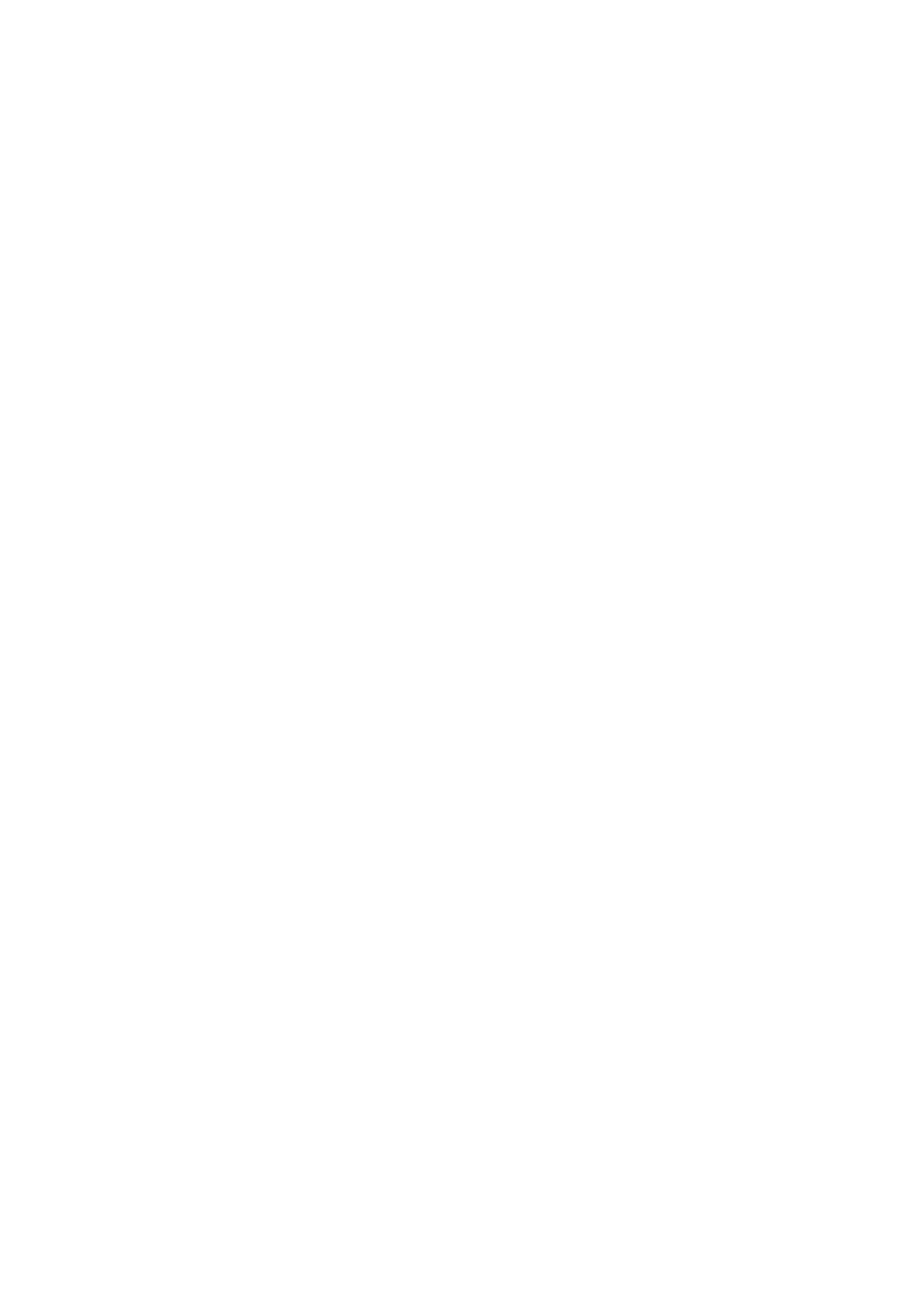## <span id="page-28-0"></span>**Article IV. Subjects of the law**

*This Article comprises a summary of the relevant aspects of many Acts of Law and Court Records. This Article may be used as a reference for matters of law conducted on authorised patrols by authorised agents of the law. In a full trial the originating documents must be cited.* 

The law contains within its structure restrictions on whom and what the law may be applied to. This is to prevent the chaotic waste of frivolous applications, such as trying a tree for property damage after it falls on a house in a storm.

### <span id="page-28-1"></span>**Section A. Definition of a person**

The law can only be applied to persons – beings who upon reaching species maturity are of sufficient sentience to be expected to understand the consequences of their actions and control their behaviour<sup>26</sup>.

In exchange for this responsibility, only persons are protected by the law in that crimes can be committed against them.

Under Kingdom law, the following species are assumed to be persons unless lawfully and explicitly specified otherwise $27$ :

- $\triangleright$  Humans, and beings with at least 1 half-human parent.
- $\triangleright$  Elves, and beings with at least 1 half-elven parent.
- $\triangleright$  Beings with two half-orc parents.
- $\triangleright$  Beings with two half-ogre parents.

The following species are assumed to be non-persons unless lawfully and explicitly specified otherwise:

- > Goblins
- $\triangleright$  Ogres
- $\triangleright$  Trolls

<sup>26</sup> *Exiles vs. Exiles* (informally known as *Exiles vs. Gobbolong*, Exiles Rest, 19AE)

 $27$  Personhood Act (Heusenberg, 36AE, rev. 55AE, rev. 92AE)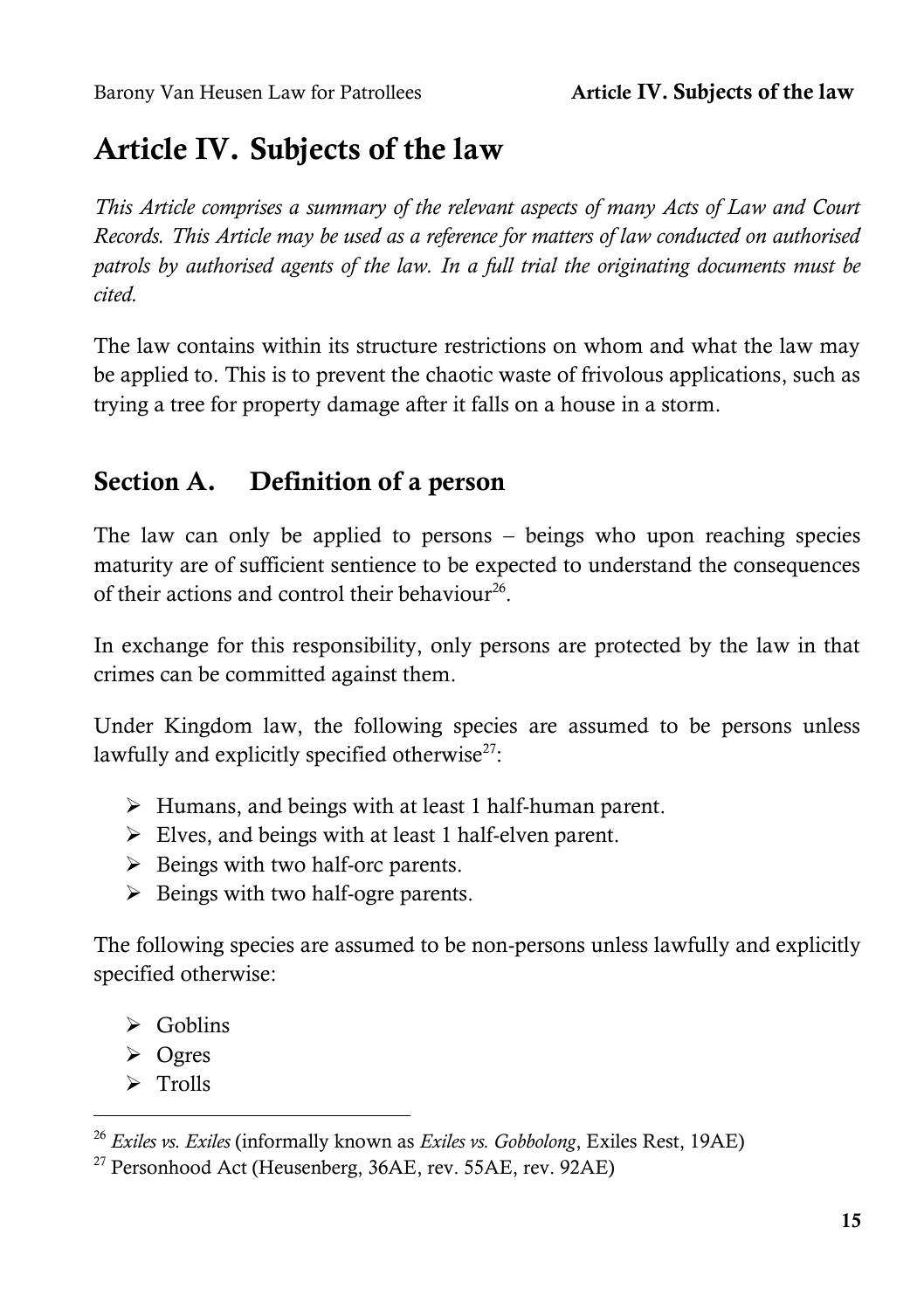Where a being not specified above evidentially displays sufficient sentience to create a reasonable belief that it is a person, authorised agents of the law may treat it as a person for the purposes of matters of law, even when legal personhood has not been filed<sup>28</sup>.

Orcs and dragons must be considered on a case-by-case basis but are generally assumed to be non-persons if their behaviour threatens persons.

### <span id="page-29-0"></span>**Section B. Kingdom citizens**

Matters of law apply to all Kingdom citizens when in the Kingdom, at all levels<sup>29</sup>.

An authorised agent of the law may choose to bring charges against a Kingdom citizen for acts against Kingdom law committed outside the Kingdom, unless charges have already been brought for said acts by a recognised realm in relevant treaty with the Kingdom of Exiles $^{30}$ .

### <span id="page-29-1"></span>**Section C. Non-citizens**

Matters of law apply to all non-citizen persons when in the Kingdom, at all  $levels^{31}$ .

If charges are brought against a non-citizen, they may be extradited to face said charges by a recognised realm in treaty with the Kingdom of Exiles. Consideration must also be given as to whether the person's acts constitute an act of war or other diplomatic incident against the Kingdom $32$ .

If a crime is committed against a non-citizen by a Kingdom citizen, they must be tried in the Kingdom of Exiles.

<sup>28</sup> Personhood Act (Heusenberg, 36AE, rev. 55AE, rev. 92AE)

 $29$  Declaration of the Entitlement of Baron Van Heusen (Exiles Rest, 32AE)

<sup>&</sup>lt;sup>30</sup> Declaration of Diplomatic Practices (Exiles Rest, 2AE)

 $31$  Declaration of the Entitlement of Baron Van Heusen (Exiles Rest, 32AE)

<sup>&</sup>lt;sup>32</sup> Declaration of Diplomatic Practices (Exiles Rest, 2AE)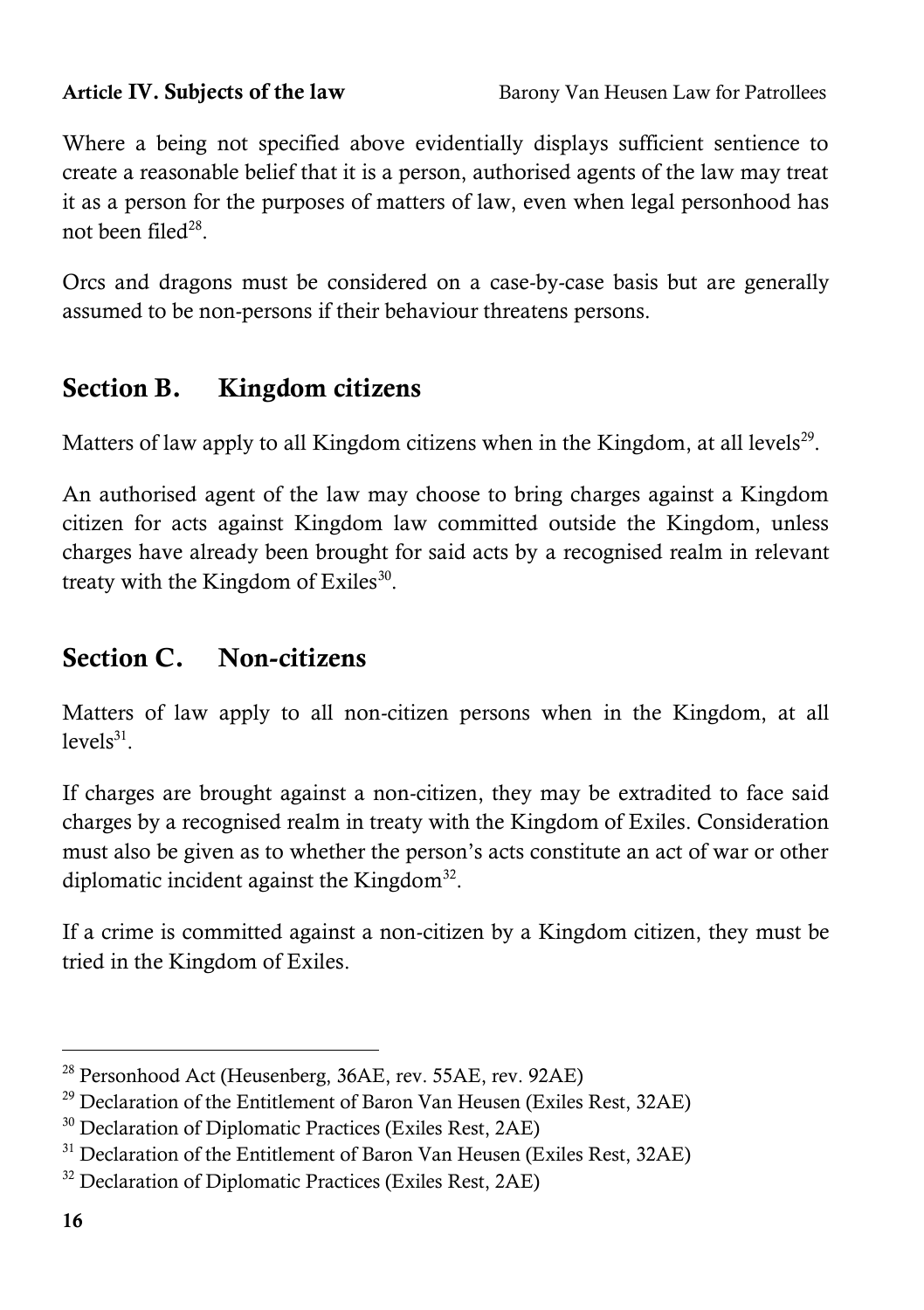If a crime is committed against a non-citizen by a non-citizen, they may be extradited to face said charges by a recognised realm in treaty with the Kingdom of Exiles. Otherwise they shall be tried in the Kingdom of Exiles.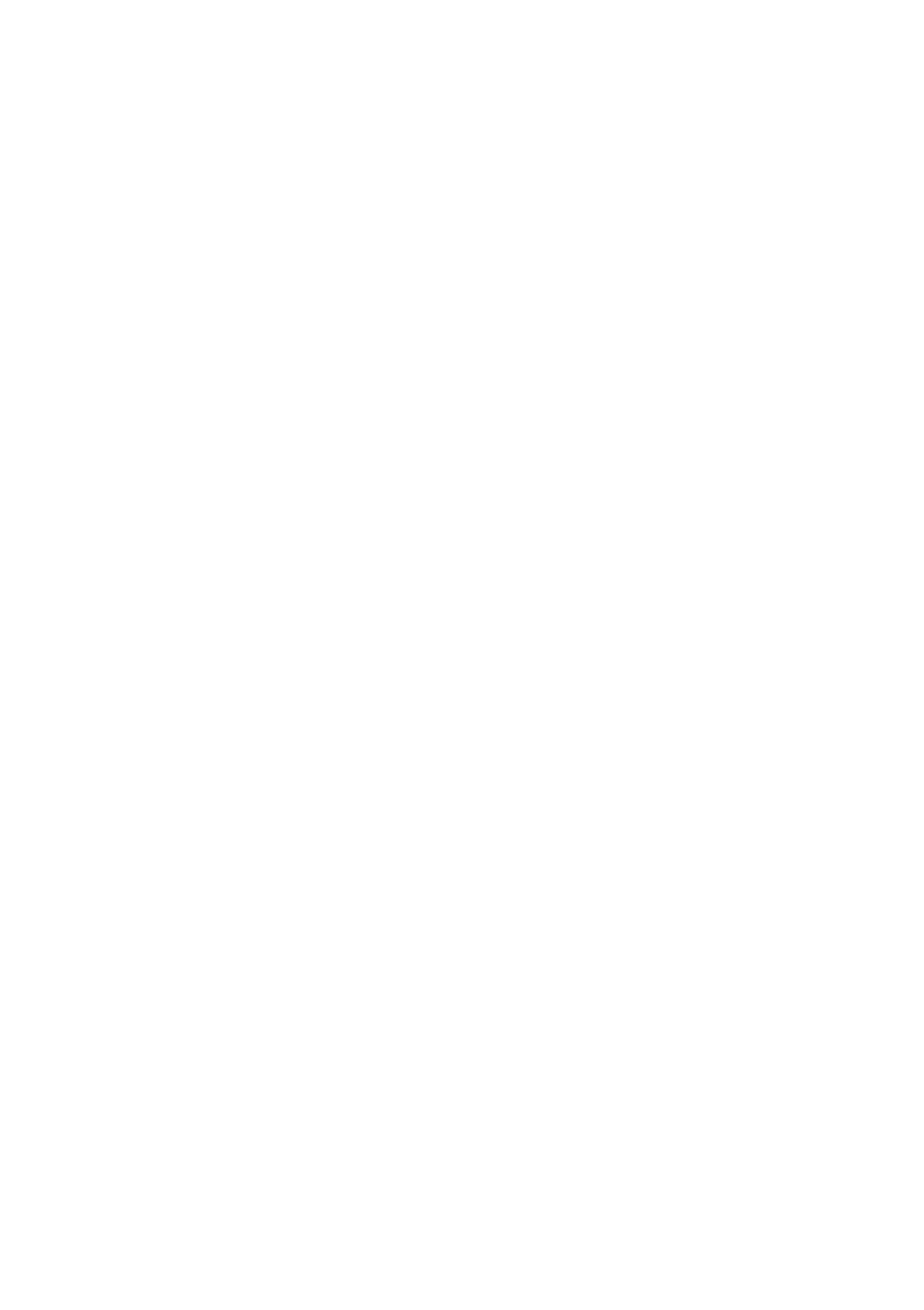## <span id="page-32-0"></span>**Article V. List of selected crimes**

This Article collates the Barony Van Heusen Acts of Law and Court Records defining several classes of crime into a codified and law-binding document, selected for the frequency with which they are encountered on patrols. Each entry consists of:

- $\triangleright$  The name of the crime under Barony Van Heusen Acts of Law and Court Records
- $\triangleright$  The legal description of the crime
- $\triangleright$  Any mitigating or aggravating circumstances that should be considered when sentencing
- The minimum and maximum sentences prescribed by Barony Van Heusen Acts of Law and Court Records

This Article is defined for crimes committed under the laws of the Barony Van Heusen in the Kingdom of Exiles. For crimes committed under the law of other baronies, duchies or earldoms, or under Kingdom jurisdiction, consult the relevant Acts of Law and Court Records.

*This Article may be used as a reference for matters of law conducted on authorised patrols by authorised agents of the law. In a full trial the originating documents must be cited.*

### <span id="page-32-1"></span>**Section A. Crimes against the law**

Crimes against the law are illegal acts characterised primarily by their effects on the Kingdom of Exiles, Barony Van Heusen, or the practice of the law therein.

### **§ 1. Treason**

A person commits treason if they wilfully and unlawfully:

- a) Materially aid or abet an enemy of the Kingdom of Exiles,
- b) Materially aid or abet an enemy of the Barony Van Heusen,
- c) Commit a crime against the Royal Family of the Kingdom of Exiles, or
- d) Commit a crime against the Baron Van Heusen or their Heir Apparent.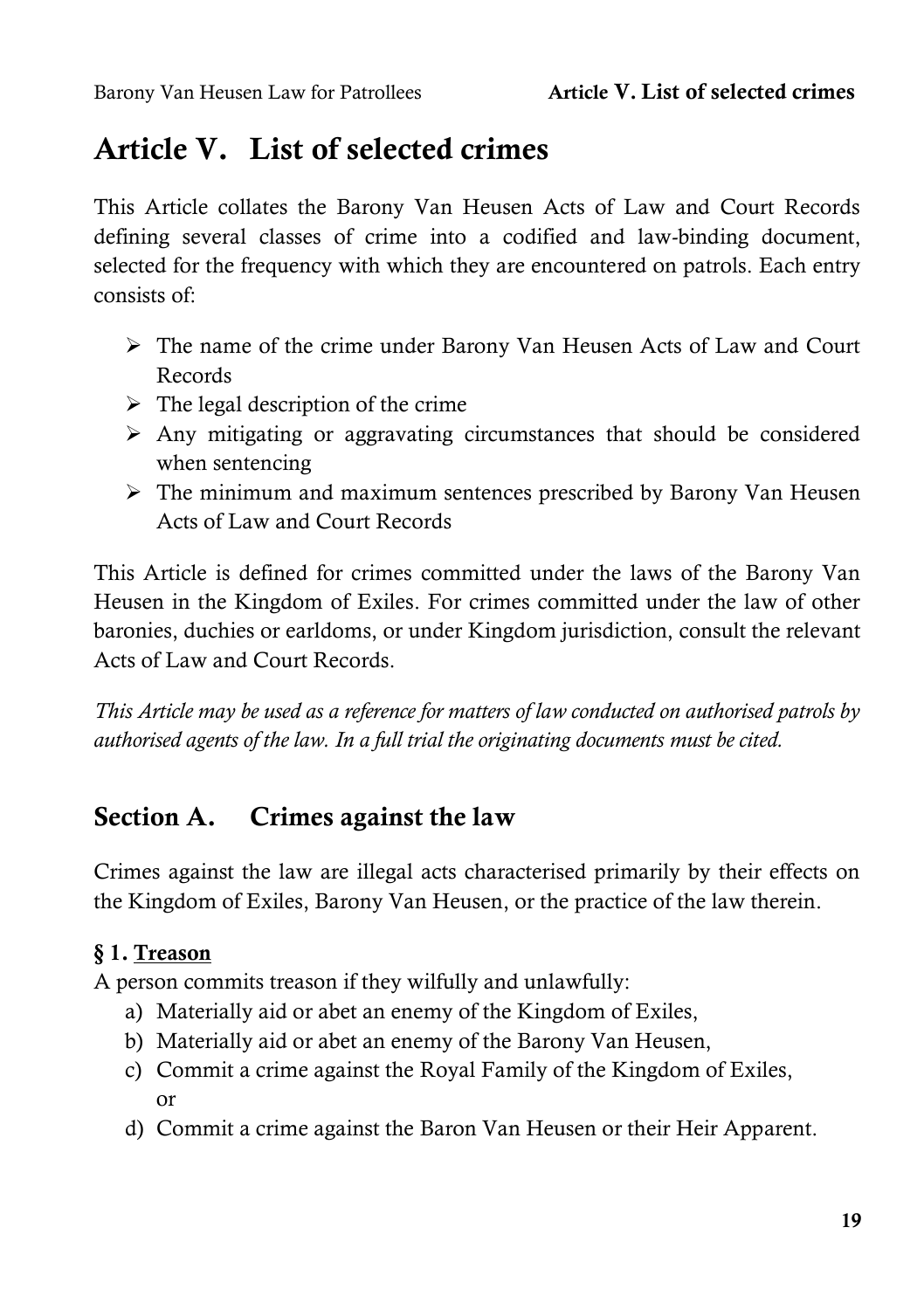*The minimum required sentence upon conviction is either 6 months imprisonment or 6 months service to the Kingdom.*

*The maximum permissible sentence upon conviction is death without resurrection.* 

### **§ 2. Treasonous endangerment of the Kingdom**

A person commits treasonous endangerment of the Kingdom if they wilfully and unlawfully take actions which:

- a) Lead directly to the murder of ten or more Kingdom citizens of two or more regions of the Kingdom of Exiles, where the motivation for murder is not the actions of the persons killed,
- b) Lead directly to the torture, enslavement or grand assault of ten or more Kingdom citizens of two or more regions of the Kingdom of Exiles, where the motivation for said crime(s) is not the actions of the persons so assaulted,
- c) Lead directly to the significant disruption or damage of infrastructure in two or more regions of the Kingdom of Exiles,
- d) Lead directly to the significant risk of two or more regions of the Kingdom of Exiles being isolated from other regions or territories for a period of at least 6 months,
- e) Lead directly to the significant risk of two or more regions of the Kingdom of Exiles being destroyed or otherwise rendered unsuitable for their current level of habitation,

or

f) Lead directly to other significant consequences for two or more regions of the Kingdom of Exiles as determined by a court of law.

*The minimum required sentence upon conviction is either 6 months imprisonment or 6 months service to the Kingdom.*

*The maximum permissible sentence upon conviction is death without resurrection.* 

### **§ 3. Treasonous endangerment of the Barony**

A person commits treasonous endangerment of the Barony if they wilfully and unlawfully take actions which:

- a) Lead directly to the murder of ten or more citizens of Barony Van Heusen, where the motivation for murder is not the actions of the persons killed,
- b) Lead directly to the torture, enslavement or grand assault of ten or more citizens Barony Van Heusen, where the motivation for said crime(s) is not the actions of the persons so assaulted,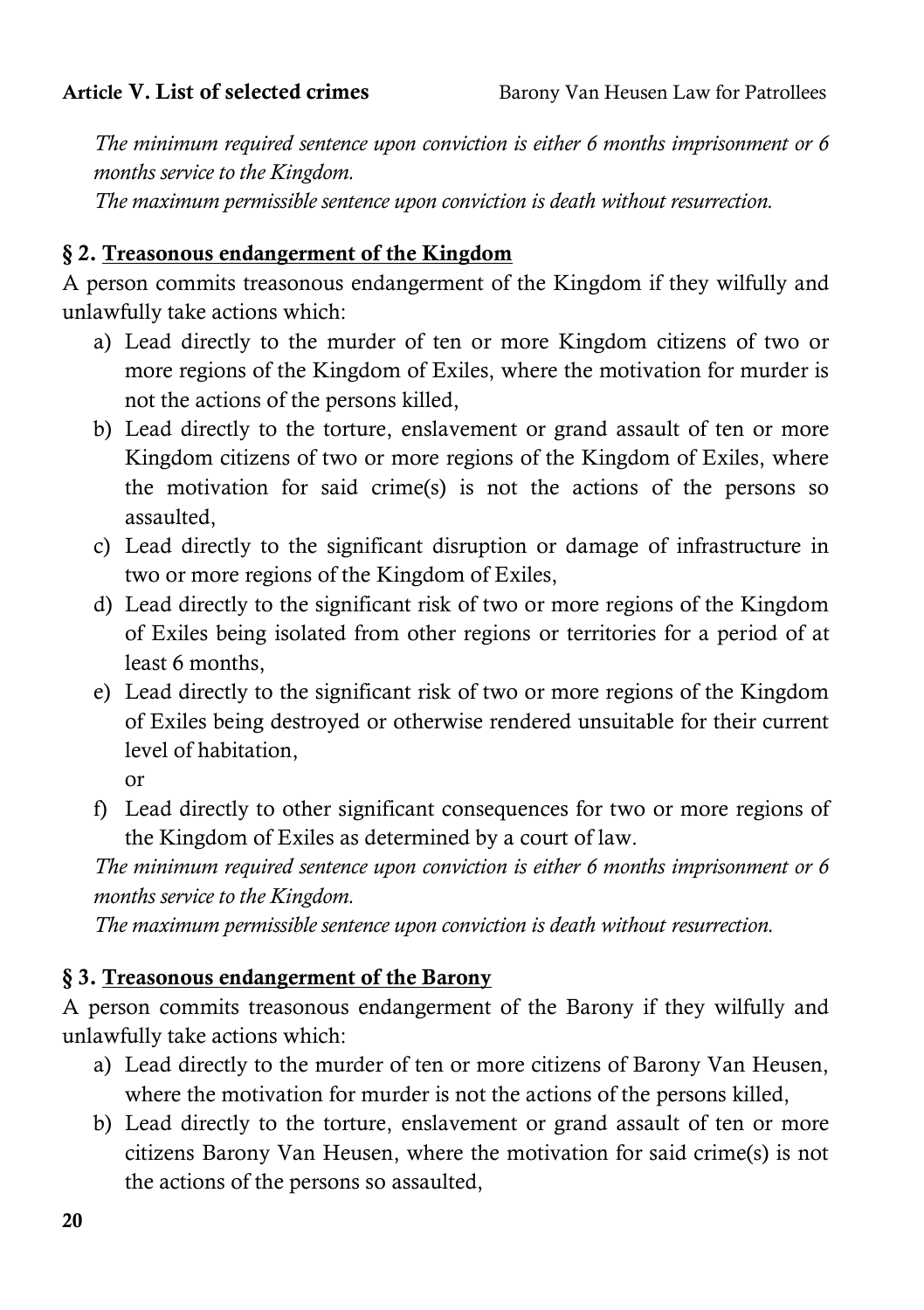- c) Lead directly to the significant disruption or damage of infrastructure in Barony Van Heusen,
- d) Lead directly to the significant risk of Barony Van Heusen being isolated from other regions or territories for a period of at least 6 months,
- e) Lead directly to the significant risk of Barony Van Heusen being destroyed or otherwise rendered unsuitable for its current level of habitation, or
- f) Lead directly to other significant consequences for Barony Van Heusen as determined by a court of law.

*The minimum required sentence upon conviction is either 6 months imprisonment or 6 months service to the Kingdom.*

*The maximum permissible sentence upon conviction is death without resurrection.* 

### **§ 4. Impeding an agent of the law**

A person commits the crime of impeding an agent of the law if they cause an authorised agent of the law to suffer delay or difficulty in the performance of their duties under the law.

*The minimum required sentence upon conviction is a fine of 5 groats.*

*The maximum permissible sentence upon conviction is 6 months imprisonment or 6 months service to the Kingdom, except in the case where the arrest is performed by an authorised agent of an authorised patrol where the maximum permissible sentence is death with resurrection.*

### **§ 5. Resisting arrest**

A person commits the crime of resisting arrest if they wilfully and lawfully attempt to evade the arrest of an authorised agent of the law, after having been reasonably notified of the arrest.

Mitigating circumstances for sentencing include reasonable belief that the arrest was performed other than by an authorised agent of the law.

*There is no minimum required sentence upon conviction.*

*The maximum permissible sentence upon conviction is 1 month imprisonment or 1 month service to the Kingdom, except in the case where the arrest is performed by an authorised agent of an authorised patrol where the maximum permissible sentence is death with resurrection.*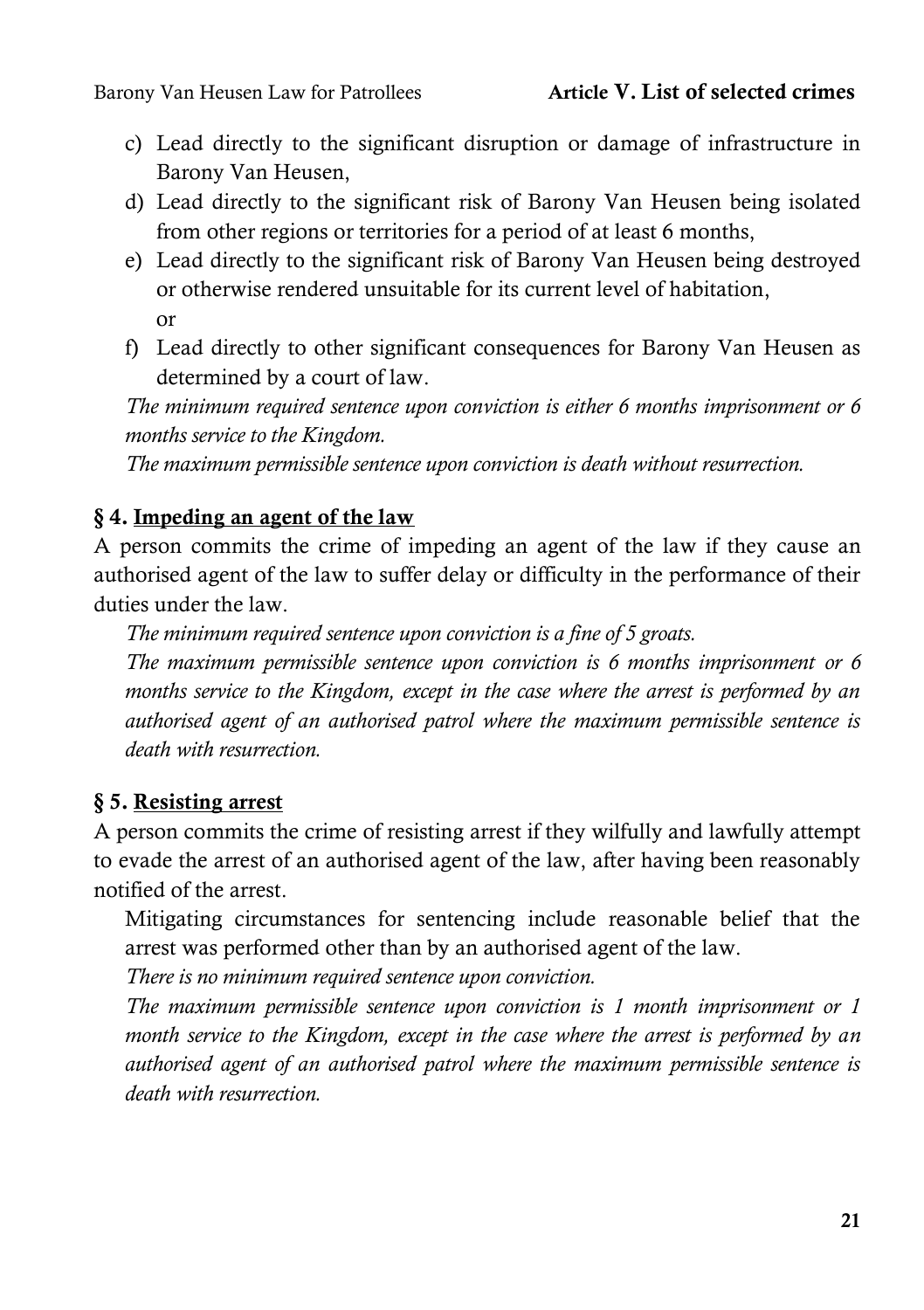### **§ 6. Resisting sentence**

A person commits the crime of resisting sentence if they wilfully and unlawfully attempt to evade a sentence given by an authorised agent of the law.

Mitigating circumstances for sentencing include reasonable belief that the sentence was given other than by an authorised agent of the law.

There is no minimum required sentence upon conviction.

*The maximum permissible sentence upon conviction is death without resurrection.*

### **§ 7. Perjury**

A person commits perjury if they wilfully and unlawfully lie to an authorised officer of the law in performance of their duty on a matter related to the performance of said duty.

Mitigating circumstances for sentencing include reasonable belief that they are questioned other than by an authorised officer of the law.

*There is no minimum required sentence upon conviction.*

*The maximum permissible sentence upon conviction is a fine of 5 groats or 14 days imprisonment or 14 days service to the Kingdom.*

### **§ 8. Bribery**

A person commits bribery if they wilfully and unlawfully attempt to exchange money, goods or services for favourable treatment in a matter of law.

*The minimum required sentence upon conviction is a fine of 1 groat.*

*The maximum permissible sentence upon conviction is an unlimited fine or 1 month imprisonment or 1 month service to the Kingdom.*

### **§ 9. Forgery**

A person commits forgery if they wilfully and unlawfully attempt to create a false document of law for the purposes of any person using said false document to:

- a) obtain money, goods or services,
- b) claim an identity that is not the true identity of the person using said false document,

or

c) otherwise commit an act of petty or grand fraud.

*The minimum required sentence upon conviction is a fine of 1 groat.*

*The maximum permissible sentence upon conviction is an unlimited fine or 6 months imprisonment or 6 months service to the Kingdom.*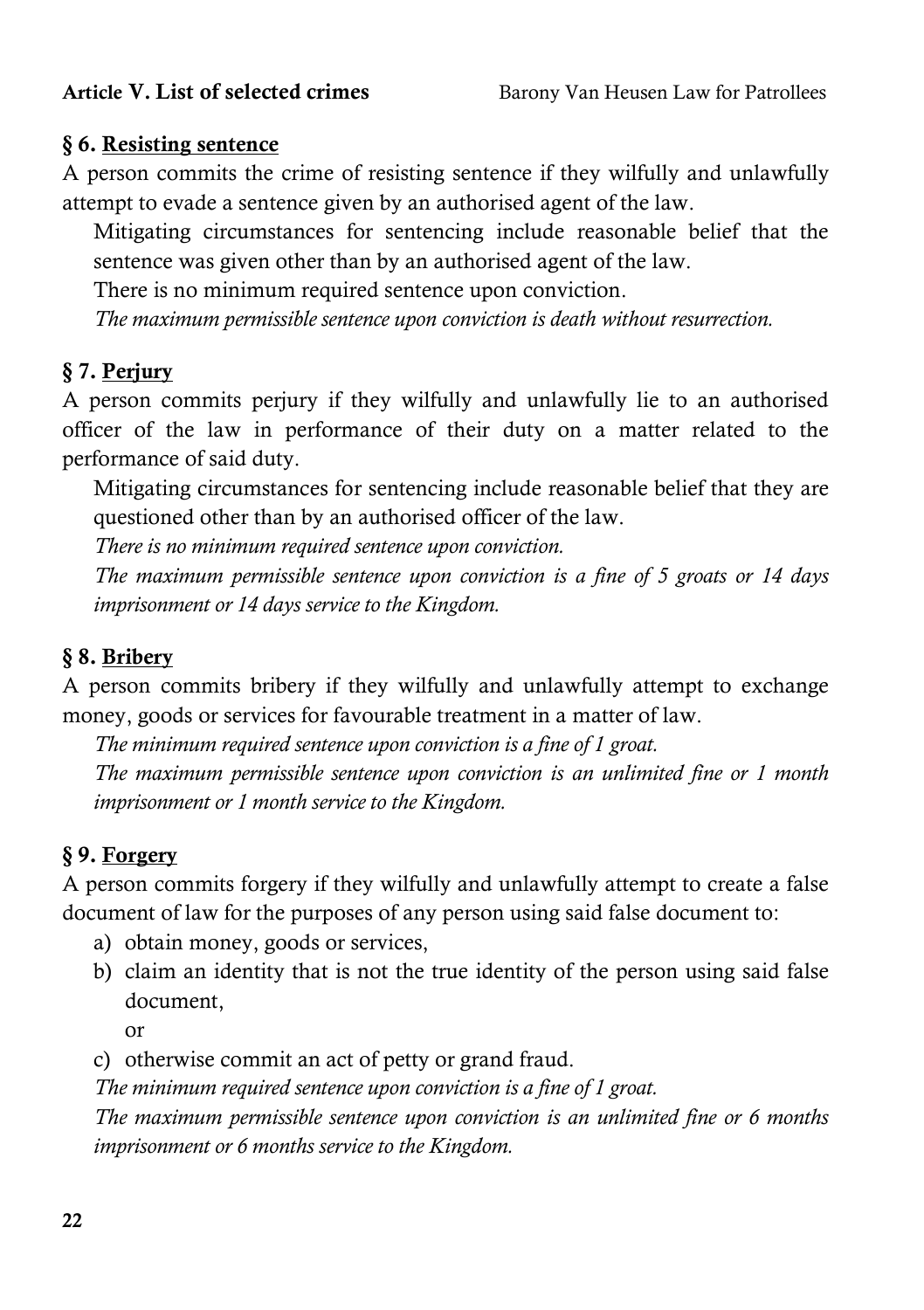#### **§ 10. Harbouring an escaped prisoner**

A person commits the crime of harbouring an escaped prisoner if they wilfully and unlawfully conceal a person from agents of the law while said person is engaged in the crime of resisting sentence.

*The minimum required sentence upon conviction is 7 days imprisonment or 7 days service to the Kingdom.*

*The maximum permissible sentence upon conviction is 3 years imprisonment or 3 years service to the Kingdom.*

#### **§ 11. Abuse of lawful authority**

A person commits the crime abuse of lawful authority if they wilfully and unlawfully use their superior position in a lawful guild or other lawful authority to order another person who is oath-bound to obey to commit a crime.

*Note:* Where a conviction of abuse of lawful authority is made, the person who committed the criminal action is automatically entitled to use the defence of lawful command.

*The minimum required sentence upon conviction is 7 days imprisonment or 7 days service to the Kingdom.*

*The maximum permissible sentence upon conviction is 3 years imprisonment or 3 years service to the Kingdom or the maximum punishment for the crime committed, whichever is greater.*

# **Section B. Crimes against the person**

Crimes against the person are illegal acts characterised primarily by their effects on a person or their corpse.

#### **§ 1. Murder**

A person commits murder if they wilfully and unlawfully cause the death of a person.

Aggravating circumstances for sentencing include premeditation, cause of final death, and intent to commit additional crimes.

Mitigating circumstances for sentencing include provocation and self-defence.

*The minimum required sentence upon conviction is either 6 months imprisonment or 6 months service to the Kingdom.*

*The maximum permissible sentence upon conviction is death without resurrection.*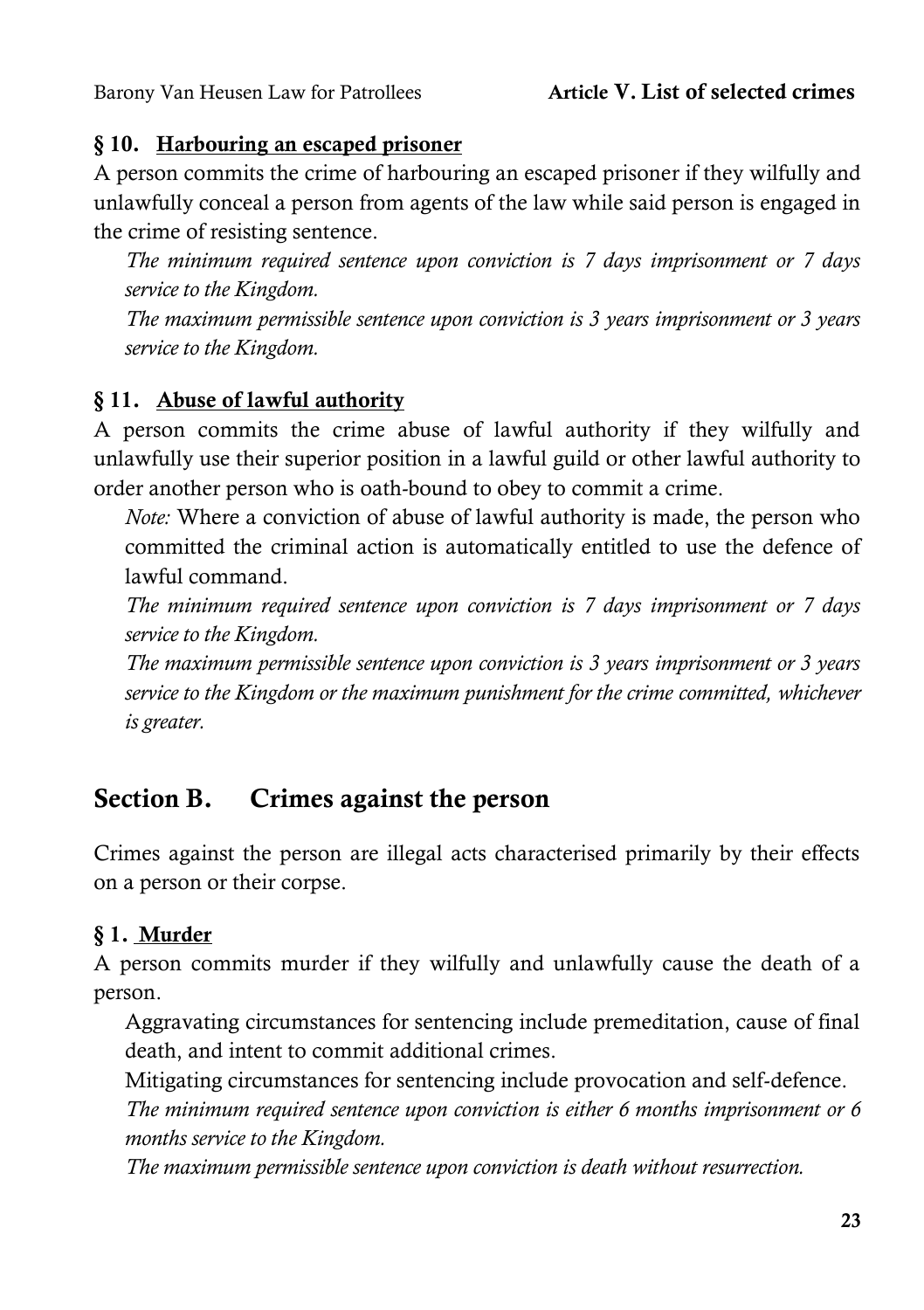# **§ 2. Manslaughter**

A person commits manslaughter if they negligently and unlawfully cause the death of a person.

*The minimum required sentence upon conviction is either 1 months imprisonment or 1 months service to the Kingdom.*

*The maximum permissible sentence upon conviction is death with resurrection.* 

# **§ 3. Torture**

A person commits torture if they wilfully and unlawfully subject a person to pain and/or suffering sufficient to cause lasting damage to mind, body or soul.

*The minimum required sentence upon conviction is either 3 months imprisonment or 3 months service to the Kingdom.*

*The maximum permissible sentence upon conviction is death without resurrection.*

# **§ 4. Kidnapping**

A person commits kidnapping if they wilfully and unlawfully cause the movement of a person to another place without their consent, through force or coercion.

Aggravating circumstances for sentencing include premeditation and intent to commit additional crimes.

Mitigating circumstances for sentencing include self-defence and defence of others.

*The minimum required sentence upon conviction is either 3 months imprisonment or 3 months service to the Kingdom.*

*The maximum permissible sentence upon conviction is death with resurrection.*

# **§ 5. Unlawful imprisonment**

A person commits unlawful imprisonment if they wilfully and unlawfully detain a person without their consent, through force or coercion.

Aggravating circumstances for sentencing include premeditation and intent to commit additional crimes.

Mitigating circumstances for sentencing include self-defence and defence of others.

*The minimum required sentence upon conviction is either 1 month imprisonment or 1 month service to the Kingdom.*

*The maximum permissible sentence upon conviction is death with resurrection.*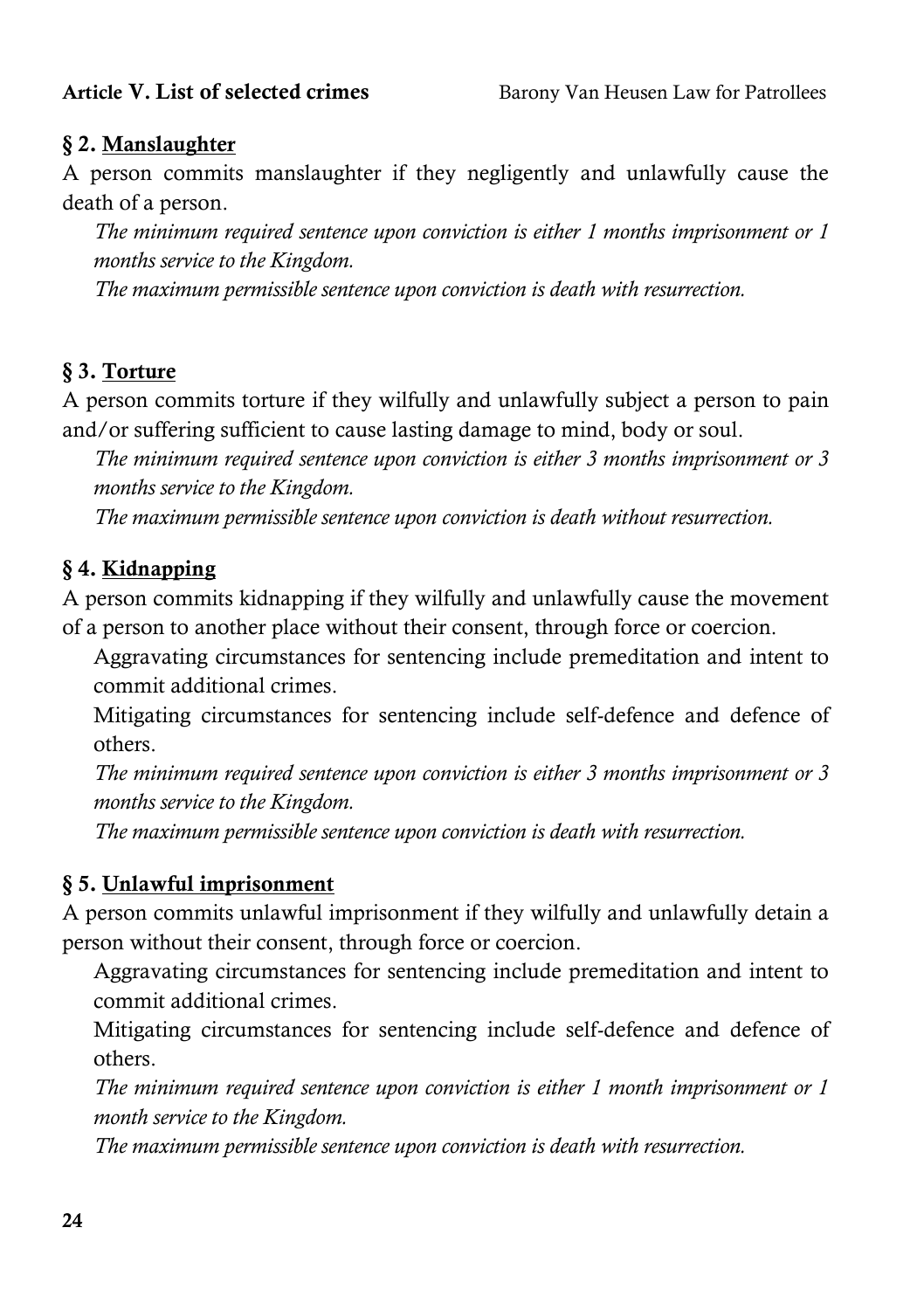#### **§ 6. Enslavement**

A person commits enslavement if they wilfully and unlawfully detain a person without their consent with the intent to use their labour or skills without mutuallyagreed compensation.

*The minimum required sentence upon conviction is either 12 months imprisonment or 12 months service to the Kingdom.*

*The maximum permissible sentence upon conviction is death without resurrection.*

### **§ 7. Hostage taking**

A person commits hostage taking if they wilfully and unlawfully detain a person without their consent and threaten them with harm with the intent to thus coerce another person to take action against their will.

*The minimum required sentence upon conviction is either 6 months imprisonment or 6 months service to the Kingdom.*

*The maximum permissible sentence upon conviction is death without resurrection.*

#### **§ 8. Preventing the resurrection of a body**

A person commits the crime of preventing the resurrection of a body if they wilfully and unlawfully cause the corpse of a person to be rendered impossible to resurrect or raise.

*The minimum required sentence upon conviction is either 3 months imprisonment or 3 months service to the Kingdom.*

*The maximum permissible sentence upon conviction is death without resurrection.*

#### **§ 9. Impeding the resurrection of a body**

A person commits the crime of impeding the resurrection of a body if they wilfully and unlawfully cause the resurrection or raising of a person to be delayed to the detriment of the person to be resurrected.

*The minimum required sentence upon conviction is either 1 month imprisonment or 1 month service to the Kingdom.*

*The maximum permissible sentence upon conviction is death with resurrection.*

#### **§ 10. Animation of a corpse**

A person commits animation of a corpse if they wilfully and unlawfully use magic from the School of Necromancy to create undead from the corpse of a person.

*The minimum required sentence upon conviction is death without resurrection.*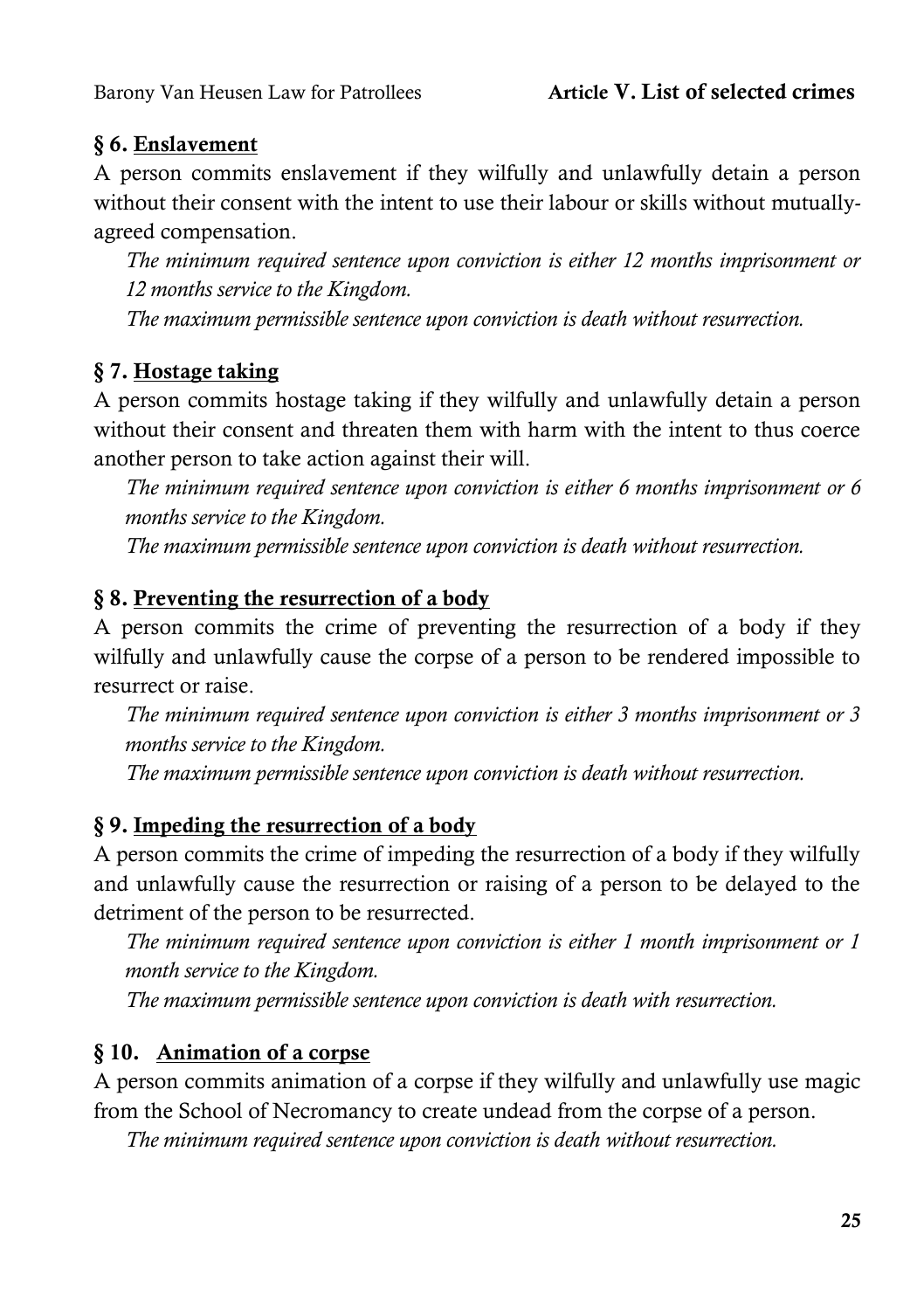#### Article **V**. List of selected crimes Barony Van Heusen Law for Patrollees

#### **§ 11. Summoning of an undead corpse**

A person commits the summoning of an undead corpse if they wilfully and unlawfully use miracles from the Path of Death to create undead from the corpse of a person without their prior and abiding consent.

*The minimum required sentence upon conviction is 6 months imprisonment or 6 months service to the Kingdom.*

*The maximum permissible sentence upon conviction is death without resurrection.*

### **§ 12. Lycanthropic infection**

A person commits lycanthropic infection if they negligently or wilfully and unlawfully cause a person to become a were-creature without their consent.

Mitigating circumstances for sentencing include the severity of the were symptoms.

*The minimum required sentence upon conviction is either 3 months imprisonment or 3 months service to the Kingdom.*

*The maximum permissible sentence upon conviction is death without resurrection.*

### **§ 13. Grand assault**

A person commits grand assault if they wilfully and unlawfully cause another person to be injured without their consent, where the injuries will not heal within 7 days without intervention.

Aggravating circumstances for sentencing include premeditation.

Mitigating circumstances for sentencing include provocation and self-defence.

*The minimum required sentence is a fine of 1 groat or 3 days imprisonment or 3 days service to the Kingdom.*

*The maximum permissible sentence upon conviction is 3 months imprisonment or 3 months service to the Kingdom.*

#### **§ 14. Petty assault**

A person commits petty assault if they wilfully and unlawfully cause another person to be injured without their consent, where the injuries will heal within 7 days without intervention.

Aggravating circumstances for sentencing include premeditation.

Mitigating circumstances for sentencing include provocation and self-defence. *There is no minimum required sentence upon conviction.*

*The maximum permissible sentence upon conviction is a fine of 5 groats or 7 days imprisonment or 7 days service to the Kingdom.*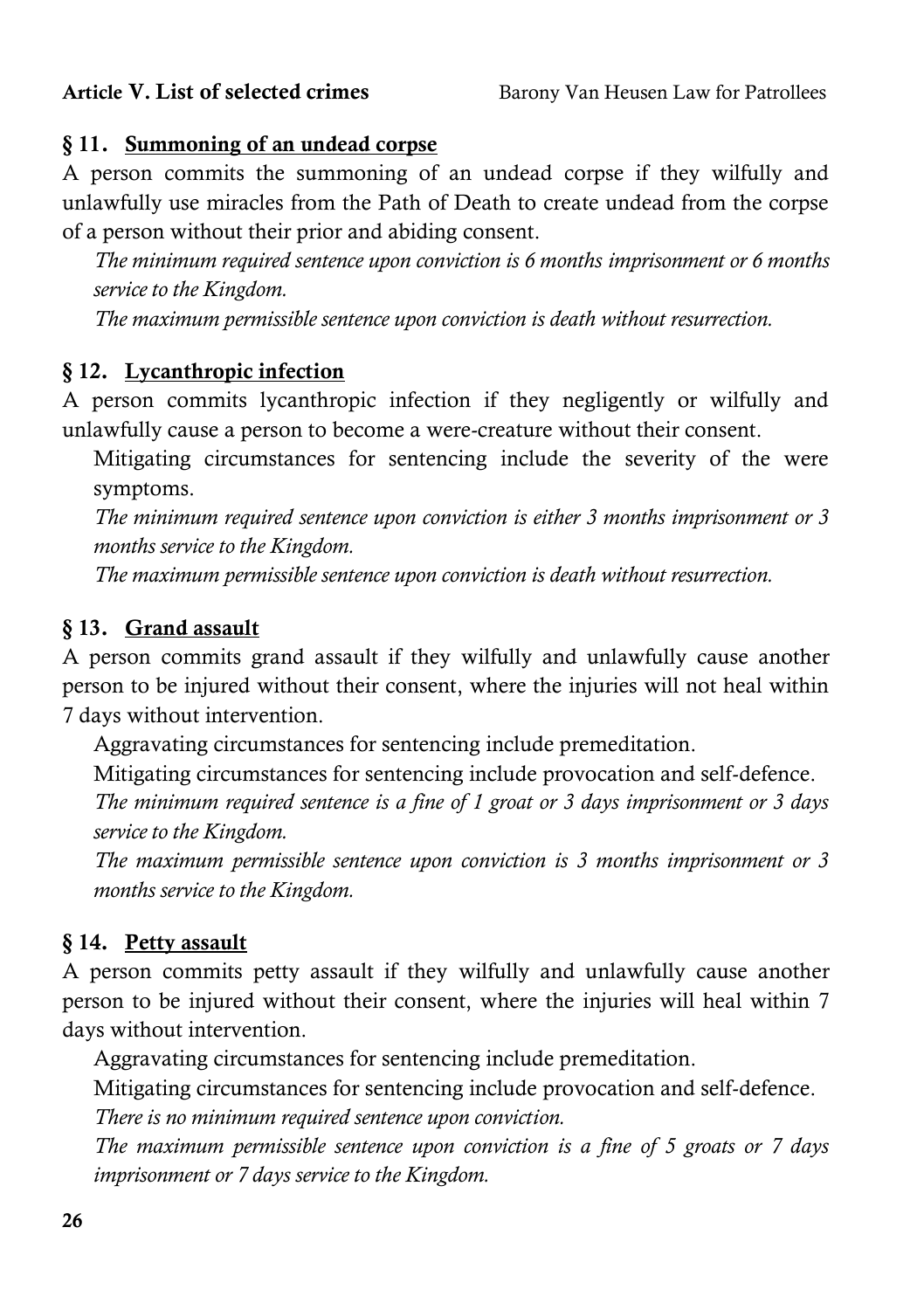#### **§ 15. Disturbance of the peace**

A person commits disturbance of the peace if they wilfully and unlawfully participate in activities which cause disruption to a public area such that the general ability of persons to go about their day-to-day business is prevented, interrupted, delayed or otherwise made difficult.

*The minimum required sentence upon conviction is a fine of 1 groat. The maximum permissible sentence upon conviction is 10 years imprisonment or 10 years service to the Kingdom.*

#### **§ 16. Blackmail**

A person commits blackmail if they wilfully and unlawfully threaten to release private information with the intent to thus coerce another person to take action against their will.

*The minimum required sentence upon conviction is a fine of 1 groat. The maximum permissible sentence upon conviction is 3 years imprisonment or 3 years service to the Kingdom.*

### **§ 17. Coercion**

A person commits coercion if they wilfully and unlawfully threaten to commit a crime against a person unless said person takes a lawful action they are otherwise unwilling to perform.

Aggravating circumstances for sentencing include the nature of the action so coerced.

*Note:* Where these circumstances are met with the exception that the coerced act is a crime, the person coercing is liable for the crime by coercion (see [Section G\)](#page-47-0) and the person coerced is entitled to apply for a defence of coercion (see [Article VII\)](#page-52-0).

*Note:* Coercion is differentiated from the lawful act of persuasion by the requirement that the threat is to commit a crime.

*The minimum required sentence upon conviction is a fine of 1 groat.*

*The maximum permissible sentence upon conviction is death with resurrection.*

# **Section C. Crimes against property**

Crimes against property are illegal acts characterised primarily by their effects on the property or wealth of a person.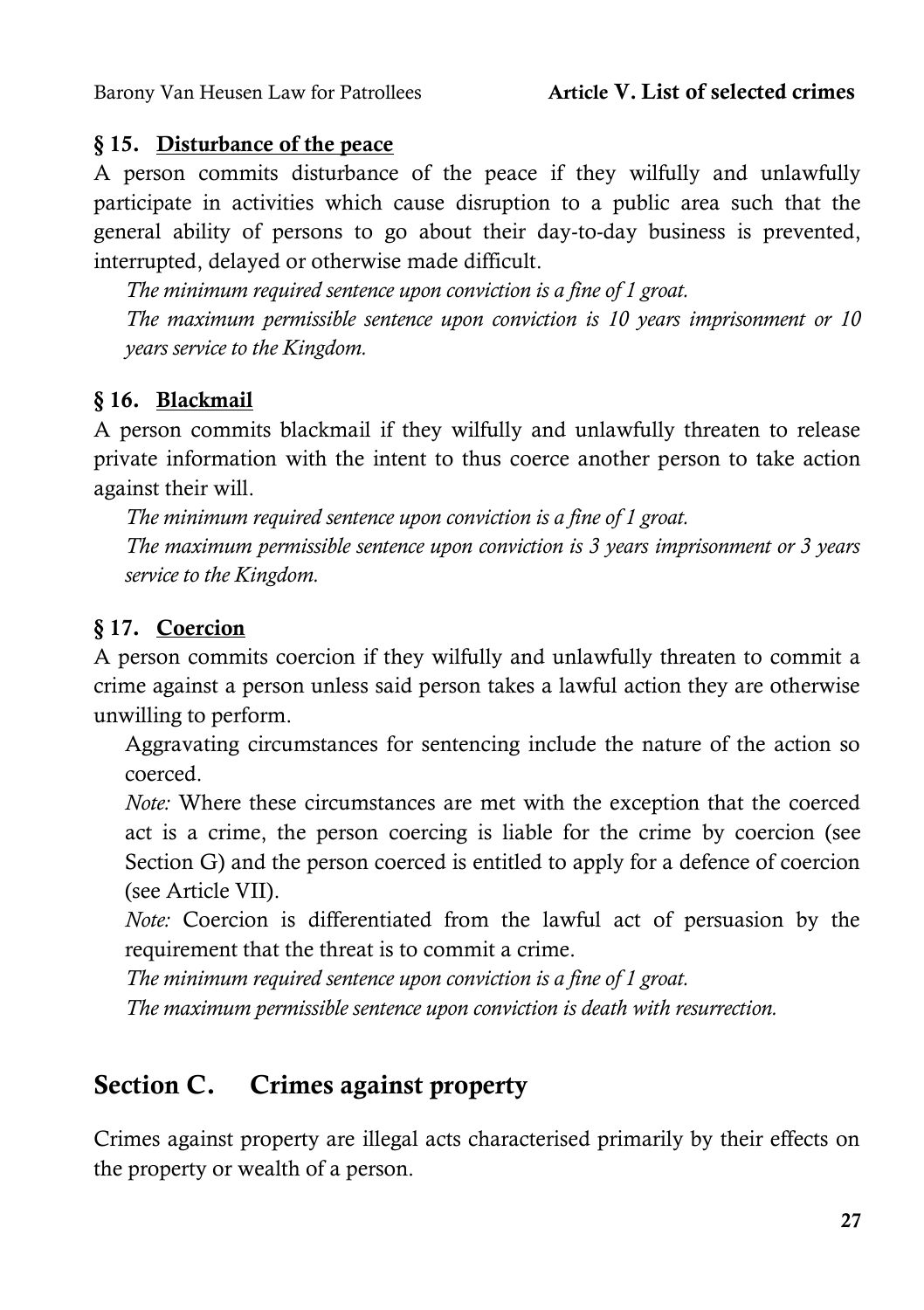# **§ 1. Grand theft**

A person commits grand theft if they wilfully and unlawfully take possession of another person's property or wealth without their consent, at or above the value of 15 groats.

*The minimum required sentence upon conviction is a fine of 15 groats. The maximum permissible sentence upon conviction is 10 years imprisonment or 10 years service to the Kingdom.*

# **§ 2. Petty theft**

A person commits grand theft if they wilfully and unlawfully take possession of another person's property or wealth without their consent, below the value of 15 groats.

*The minimum required sentence upon conviction is a fine of 1 florin. The maximum permissible sentence upon conviction is a fine of 15 groats or 1 month imprisonment or 1 month service to the Kingdom.*

# **§ 3. Banditry**

A person commits banditry if they wilfully and unlawfully take possession of another person's property or wealth without their consent, while said person is engaged in travel.

Aggravating circumstances for sentencing include the use of force or coercion. *The minimum required sentence upon conviction is a fine of 5 groats or 7 days imprisonment or 7 days service to the Kingdom.*

*The maximum permissible sentence upon conviction is death with resurrection.*

## **§ 4. Grand property damage**

A person commits grand property damage if they wilfully and unlawfully cause the damage or destruction of another person's property without their consent, at or above the value of 15 groats.

*The minimum required sentence upon conviction is a fine of 15 groats. The maximum permissible sentence upon conviction is 3 years imprisonment or 3 years service to the Kingdom.*

## **§ 5. Petty property damage**

A person commits petty property damage if they wilfully and unlawfully cause the damage or destruction of another person's property without their consent, below the value of 15 groats.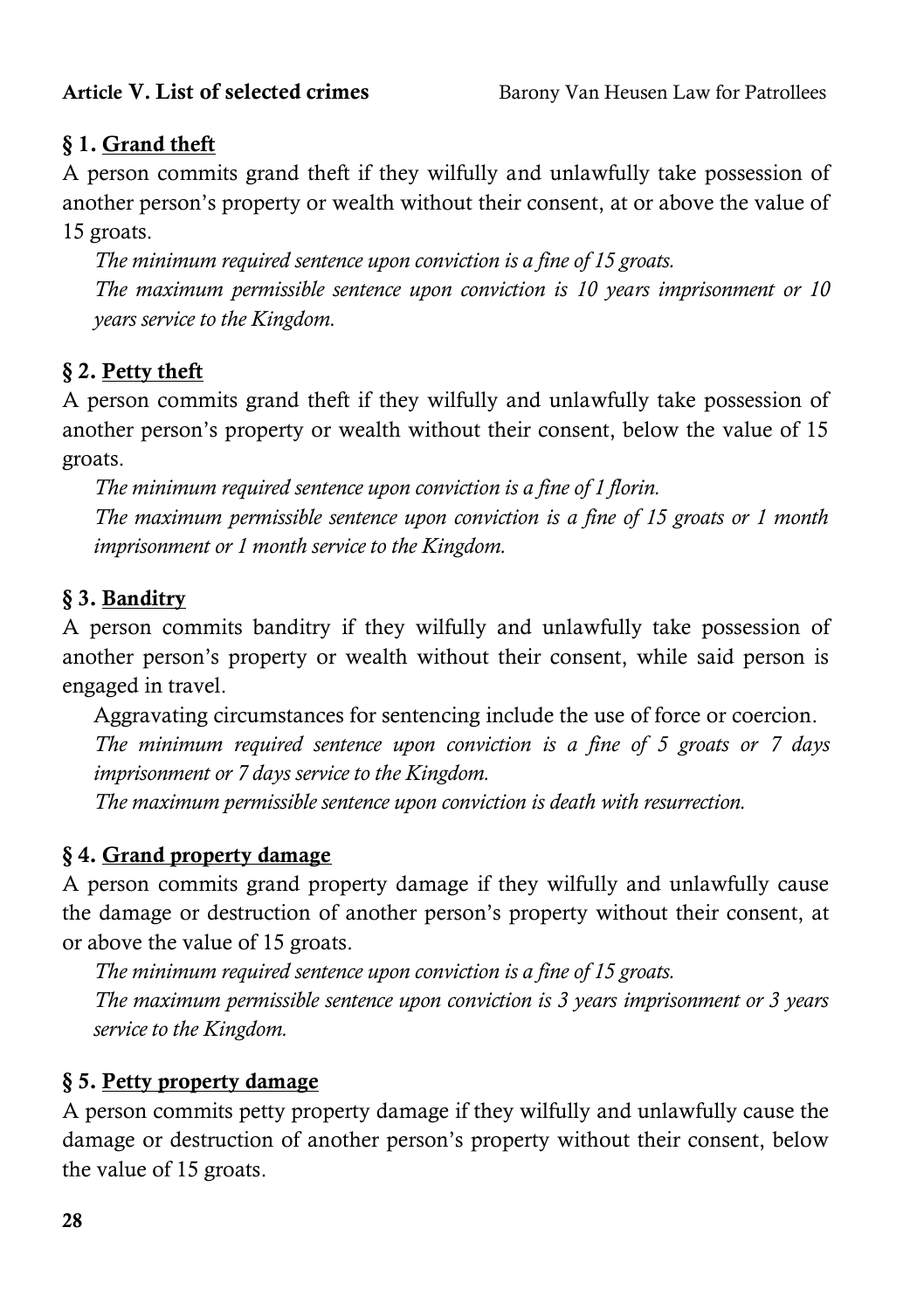*The minimum required sentence upon conviction is a fine of 1 florin. The maximum permissible sentence upon conviction is a fine of 15 groats or 1 month imprisonment or 1 month service to the Kingdom.*

# **§ 6. Grand fraud**

A person commits grand fraud if they wilfully and unlawfully falsely represent their identity to attempt to gain money, goods or service at or above the value of 15 groats.

*The minimum required sentence upon conviction is a fine of 15 groats. The maximum permissible sentence upon conviction is 3 years imprisonment or 3 years service to the Kingdom.*

# **§ 7. Petty fraud**

A person commits petty fraud if they wilfully and unlawfully falsely represent their identity to attempt to gain money, goods or services below the value of 15 groats.

*The minimum required sentence upon conviction is a fine of 1 florin.*

*The maximum permissible sentence upon conviction is a fine of 15 groats or 1 month imprisonment or 1 month service to the Kingdom.*

# <span id="page-42-0"></span>**§ 8. Trespass**

A person commits trespass if they wilfully and unlawfully enter land belonging to a person without consent.

Mitigating circumstances for sentencing include reasonable belief that the land was open to public access.

*The minimum required sentence upon conviction is a fine of 1 florin.*

*The maximum permissible sentence upon conviction is a fine of 50 groats or 7 days imprisonment or 7 days service to the Kingdom.*

# **Section D. Crimes of magic**

Crimes of magic are illegal acts which are characterised primarily by the use of magic.

For the purposes of this Article, having knowledge of a school of magic may be proven by any of the following: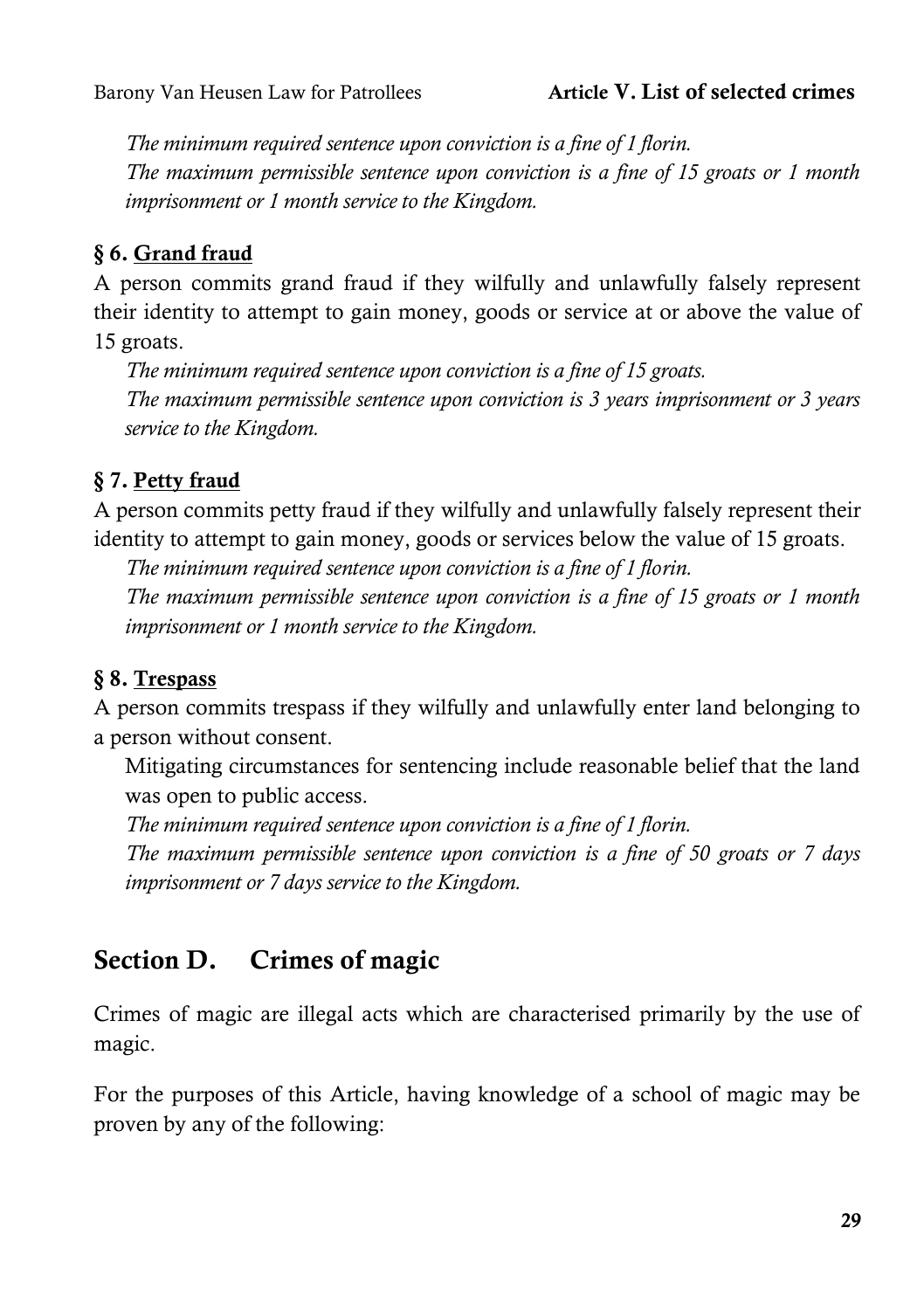#### **Article V. List of selected crimes** Barony Van Heusen Law for Patrollees

- a) Casting a spell from said school without the aid of items or scrolls.
- b) Performing or participating in a ritual from said school. *Note: In the case of persons used solely as sacrifices against their will the prosecuting authority must consider a defence of coercion (see [Article VII\)](#page-52-0).*
- c) Writing a ritual to perform a spell from said school.
- d) Enchanting an item to hold schools from said school.
- e) Embedding a spell from said school into an enchanted item.
- f) Writing instructions and/or vocals for a spell from said school into a spell book.

#### **§ 1. Practicing necromancy**

A person commits the crime of practicing necromancy if they wilfully and unlawfully have knowledge of magic of the School of Necromancy.

*The minimum required sentence upon conviction is death with resurrection. The maximum permissible sentence upon conviction is death without resurrection.*

### **§ 2. Practicing demonology**

A person commits the crime of practicing demonology if they wilfully and unlawfully:

- a) have knowledge of magic of the School of Demonology, or
- b) create a blood pact with a demon.

*The minimum required sentence upon conviction is exile from the Kingdom of Exiles. The maximum permissible sentence upon conviction is death without resurrection.*

## **§ 3. Practicing dark magic**

A person commits the crime of practicing dark magic if they wilfully and unlawfully have knowledge of magic of the School of Dark.

*The minimum required sentence upon conviction is exile from the Kingdom of Exiles. The maximum permissible sentence upon conviction is death without resurrection.*

#### **§ 4. Casting necromancy by item**

A person commits the crime of casting necromancy by item if they wilfully and unlawfully make use of a potion, scroll or other item to cast magic from the School of Necromancy.

*Note:* The term *wilful* is often of particular importance for trials of casting necromancy by item.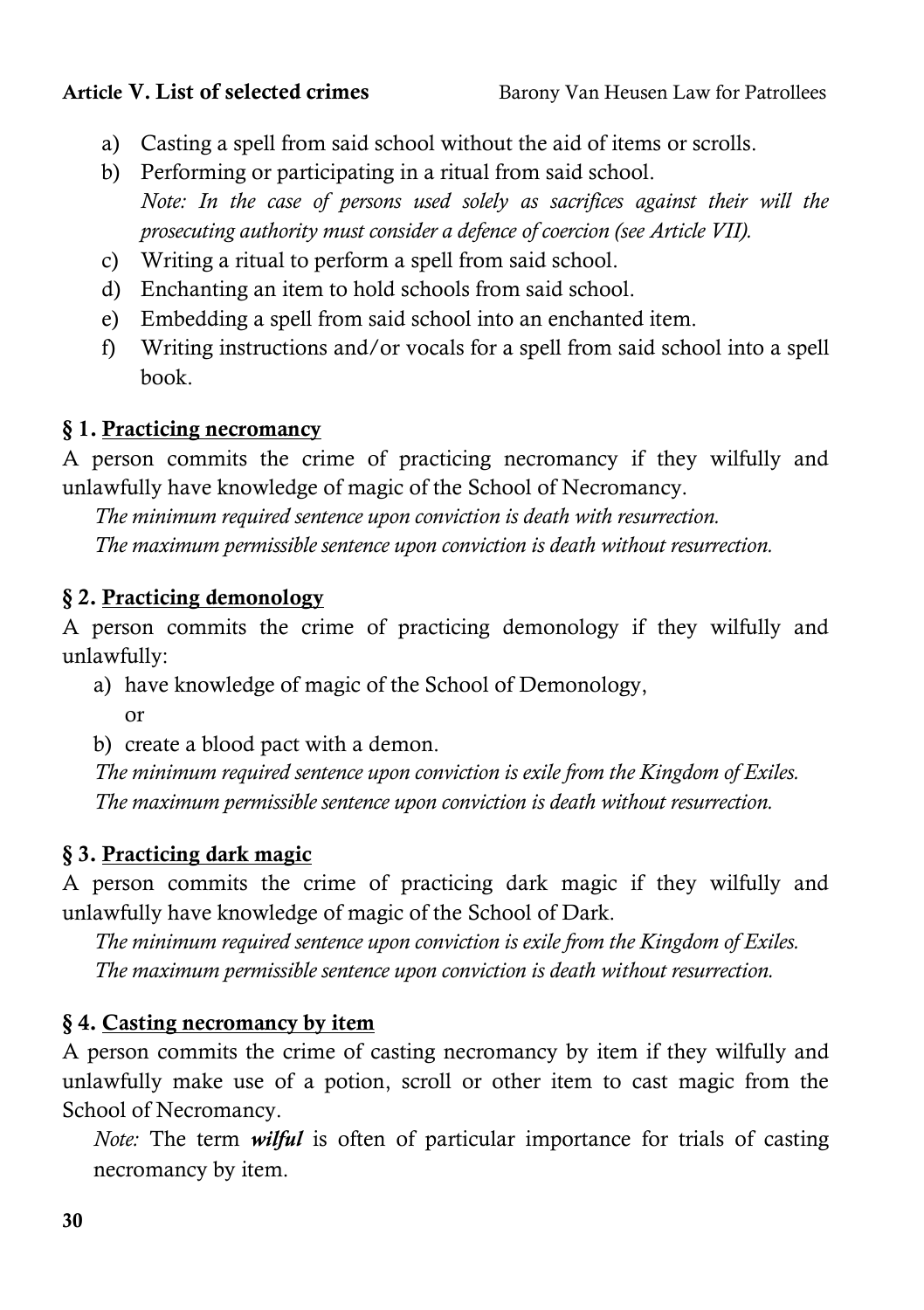*The minimum required sentence upon conviction is 6 months imprisonment or 6 months service to the Kingdom.*

*The maximum permissible sentence upon conviction is death without resurrection.*

### **§ 5. Casting demonology by item**

A person commits the crime of casting demonology by item if they wilfully and unlawfully make use of a potion, scroll or other item to cast magic from the School of Demonology.

*Note:* The term *wilful* is often of particular importance for trials of casting demonology by item.

*The minimum required sentence upon conviction is 6 months imprisonment or 6 months service to the Kingdom.*

*The maximum permissible sentence upon conviction is death without resurrection.*

#### **§ 6. Casting dark magic by item**

A person commits the crime of casting dark magic by item if they wilfully and unlawfully make use of a potion, scroll or other item to cast magic from the School of Dark.

*Note:* The term *wilful* is often of particular importance for trials of casting dark magic by item.

*The minimum required sentence upon conviction is 6 months imprisonment or 6 months service to the Kingdom.*

*The maximum permissible sentence upon conviction is death without resurrection.*

# **Section E. Crimes of miracles**

Crimes of miracles are illegal acts which are characterised primarily by the use of miraculous power.

For the purposes of this Article, having knowledge of a miraculous path may be proven by any of the following:

a) Casting a miracle from said path without the aid of items or scrolls, *Note that casting from adjacent principles only is not sufficient proof unless it can also be proven that the caster does not follow Balance.*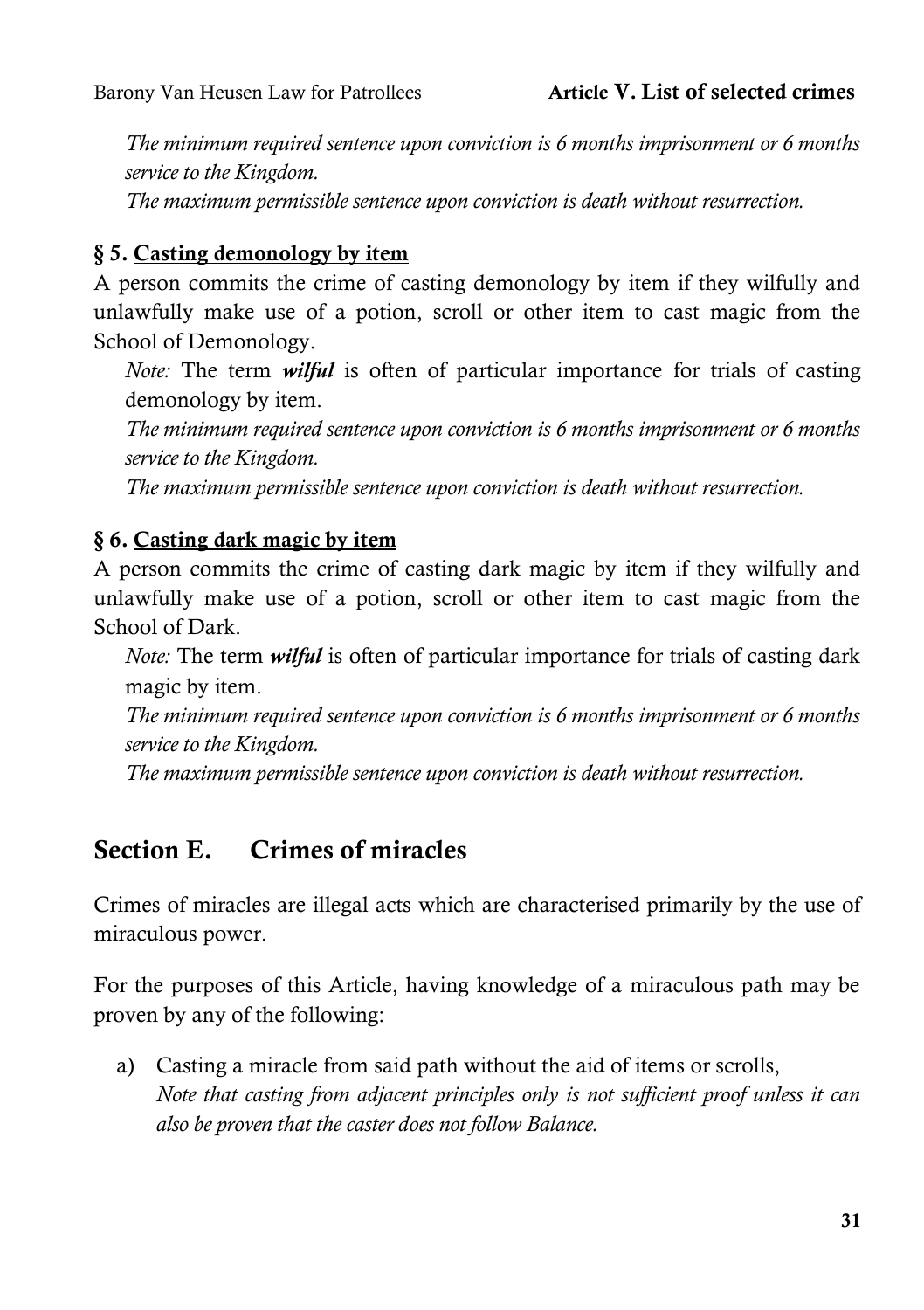#### **Article V. List of selected crimes** Barony Van Heusen Law for Patrollees

- b) Performing or participating in a ceremony from said path except solely as an unwilling or unknowing sacrifice. *Note that in the case of persons used solely as sacrifices against their will the prosecuting authority must consider a defence of coercion (see [Article VII\)](#page-52-0).*
- c) Writing a ceremony to perform a miracle from said path.
- d) Consecrating an item to hold miracles from said path,
- e) Embedding a miracle from said path into a consecrated item, or
- f) Identification of Path via the use of the Discern Path and Discern Sect miracles by an authorised agent of the law.

# **§ 1. Following Anarchy**

A person commits the crime of following Anarchy if they wilfully and unlawfully:

a) perform a crime in the name of the Path of Anarchy or any gods or similar beings of Anarchy,

or

b) are a member of an organisation furthering the Path of Anarchy.

*The minimum required sentence upon conviction is exile.*

*The maximum permissible sentence upon conviction is death without resurrection.*

# **§ 2. Practising Anarchy**

A person commits the crime of practising Anarchy if they wilfully and unlawfully have knowledge of miracles of the Path of Anarchy.

*The minimum required sentence upon conviction is death without resurrection.*

# **§ 3. Following Dark Druidism**

A person commits the crime of following Dark Druidism if they wilfully and unlawfully:

a) perform a crime in the name of the Sect of Dark Druidism or any gods or similar beings of Dark Druidism,

or

b) are a member of an organisation furthering the Sect of Dark Druidism.

*The minimum required sentence upon conviction is 3 months imprisonment or 3 months service to the Kingdom.*

*The maximum permissible sentence upon conviction is death without resurrection.*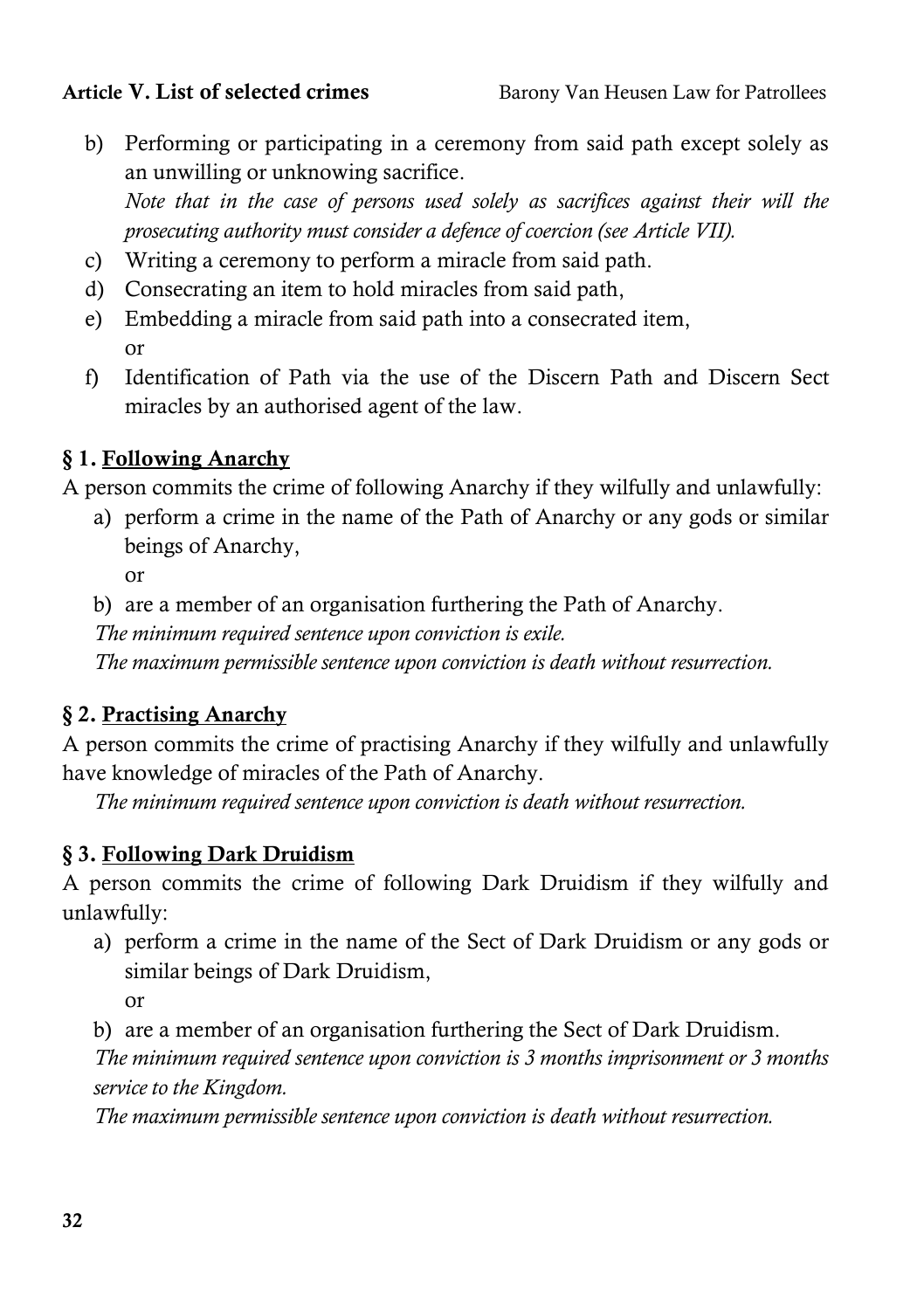### **§ 4. Practicing Dark Druidism**

A person commits the crime of practising Dark Druidism if they wilfully and unlawfully have knowledge of the Sect of Dark Druidism

*The minimum required sentence upon conviction is 6 months imprisonment or 6 months service to the Kingdom.*

*The maximum permissible sentence upon conviction is death without resurrection.*

#### **§ 5. Casting Anarchy by item**

A person commits the crime of casting Anarchy by item if they wilfully and unlawfully make use of a potion, scroll or other item to cast miracles from the Path of Anarchy.

*Note:* The term *wilful* is often of particular importance for trials of casting Anarchy by item.

*The minimum required sentence upon conviction is 6 months imprisonment or 6 months service to the Kingdom.*

*The maximum permissible sentence upon conviction is death without resurrection.*

#### **§ 6. Casting Dark Druidism by item**

A person commits the crime of casting Dark Druidism by item if they wilfully and unlawfully make use of a potion, scroll or other item to cast magic from the Sect of Dark Druidism.

*Note:* The term *wilful* is often of particular importance for trials of casting Dark Druidism by item.

*The minimum required sentence upon conviction is 1 month imprisonment or 1 month service to the Kingdom.*

*The maximum permissible sentence upon conviction is death without resurrection.*

# <span id="page-46-0"></span>**Section F. Crimes of organisation**

Crimes of organisation are illegal acts characterised by conduct related to or assisting an association of people.

#### **§ 1. Impersonating a member of a guild**

A person commits the crime of impersonating a member of a guild if they wilfully and unlawfully fraudulently present themselves as a member of a lawful guild in order to acquire money, goods or services.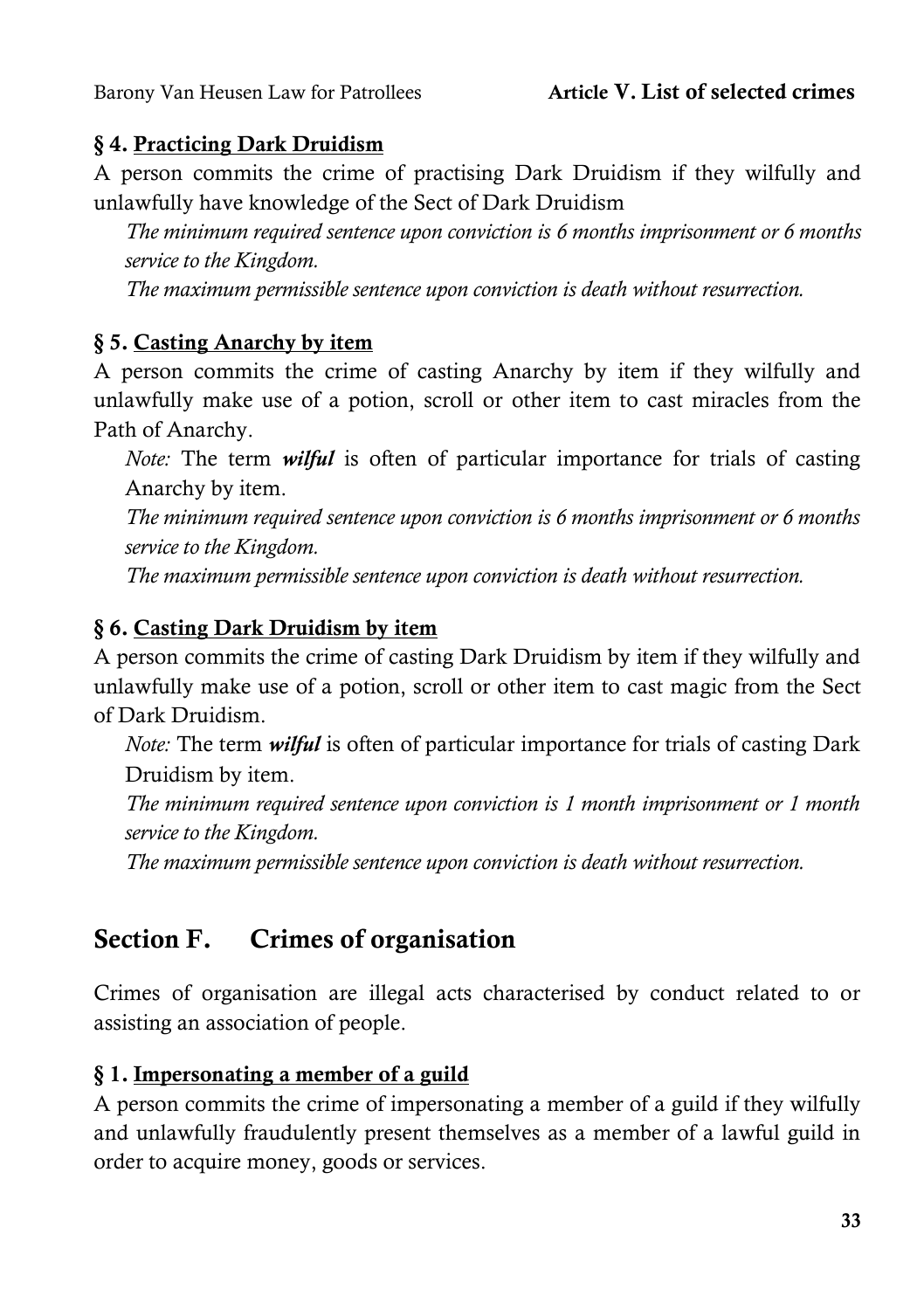#### Article **V**. List of selected crimes Barony Van Heusen Law for Patrollees

*Note:* The relevant guild may claim jurisdiction over the case at any point.

*There is no minimum required sentence upon conviction.*

*The maximum permissible sentence upon conviction is 3 months imprisonment or 3 months service to the Kingdom.*

#### **§ 2. Membership of an illegal group**

A person commits the crime of membership of an illegal group if they wilfully and unlawfully declare or through actions demonstrate themselves to be a member of an organisation or association of people defined under Barony Van Heusen law to be an illegal group.

*The minimum required sentence upon conviction is a fine of 1 groat. The maximum permissible sentence upon conviction is death with resurrection.*

## **§ 3. Supporting an illegal group**

A person commits the crime of supporting an illegal group if they negligently or wilfully and unlawfully materially aid or abet a an organisation or association of people defined under Barony Van Heusen law to be an illegal group

*The minimum required sentence upon conviction is a fine of 1 florin. The maximum permissible sentence upon conviction is 3 years imprisonment or 3 years service to the Kingdom.*

# <span id="page-47-0"></span>**Section G. Crimes by indirect means**

Crimes by indirect means are illegal acts characterised by performance otherwise than direct action. When charging a person with a crime under this Article, the agent of the law should reference both this subsection and the subsection relevant to the associated crime.

## **§ 1. Conspiracy to commit a crime**

A person commits conspiracy to commit a crime when they wilfully and unlawfully intend to carry out a crime otherwise specified but are prevented from doing so by actions other than their own will.

*There is no minimum required sentence upon conviction. The maximum permissible sentence upon conviction is that of the crime that was conspired to.*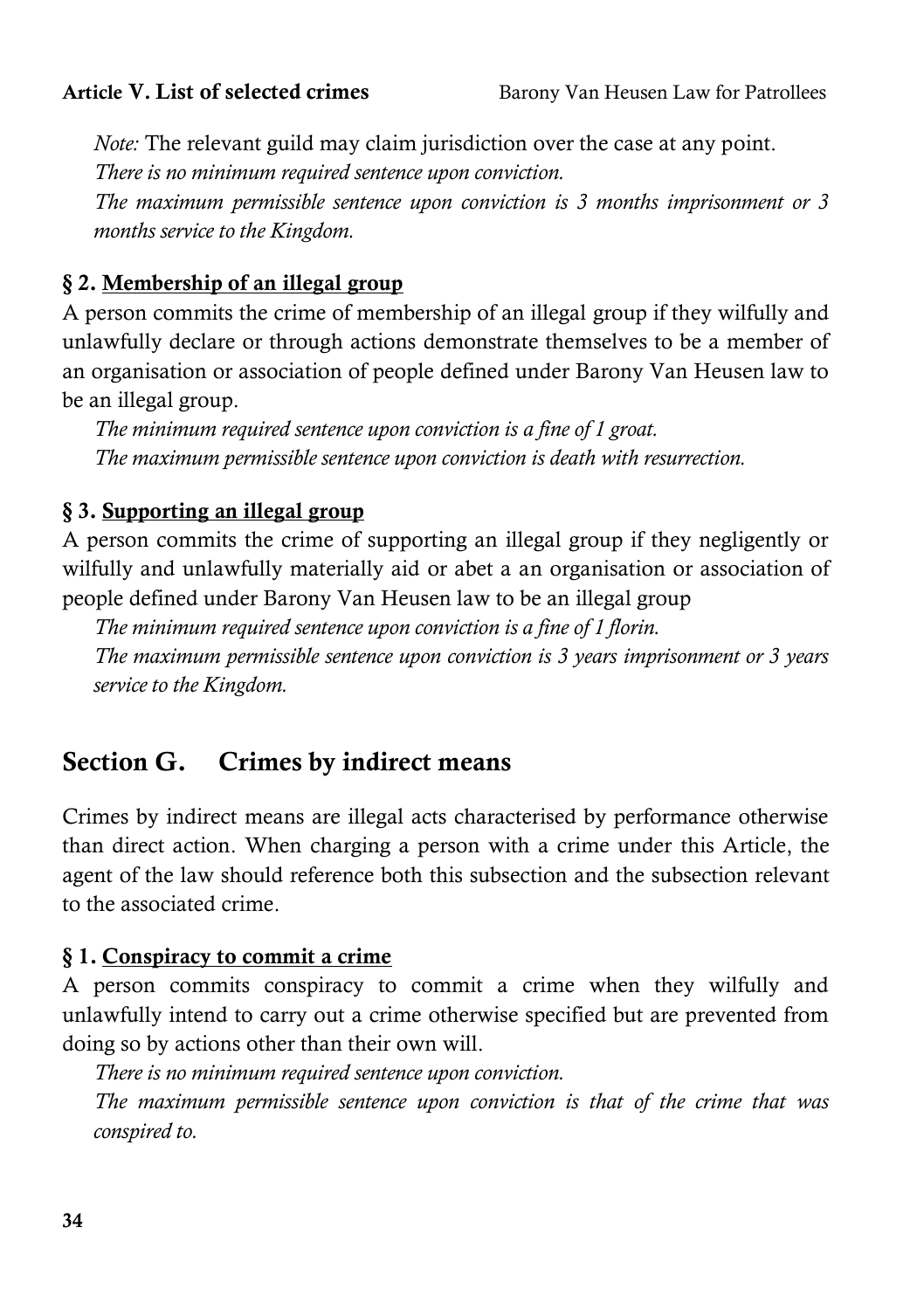### **§ 2. Aiding and abetting a crime**

A person commits the crime of aiding and abetting a crime when they wilfully and unlawfully provide material assistance to a person in the commission of a crime or to further the commission of said crime.

*There is no minimum required sentence upon conviction. The maximum permissible sentence upon conviction is that of the crime that was aided and abetted.*

## **§ 3. Crimes by negligence**

A person commits a crime by negligence when they fail to prevent a crime from happening by failing to take reasonable precautions against said crime, where they had reasonable belief that said crime might occur.

*Note:* In some cases a crime by negligence may be classified as a crime in its own right, e.g. the crime of manslaughter is the crime of murder by negligence. *There is no minimum required sentence upon conviction.*

*The maximum permissible sentence upon conviction is that of the crime if committed directly.*

#### **§ 4. Crimes by demon**

A person commits a crime by demon if they wilfully and unlawfully:

- a) Summon a demon which then commits a crime, or
- b) Make a blood pact with a demon which then commits a crime in pursuance of said blood pact.

*The minimum required sentence upon conviction is that of the crime committed by the demon.*

*The maximum permissible sentence upon conviction is that of the crime committed by the demon.*

## **§ 5. Crimes by undead**

A person commits a crime by undead if they:

- a) Wilfully and unlawfully animate or summon an undead which commits a crime,
- b) Wilfully and unlawfully instruct an undead they control to commit a crime, or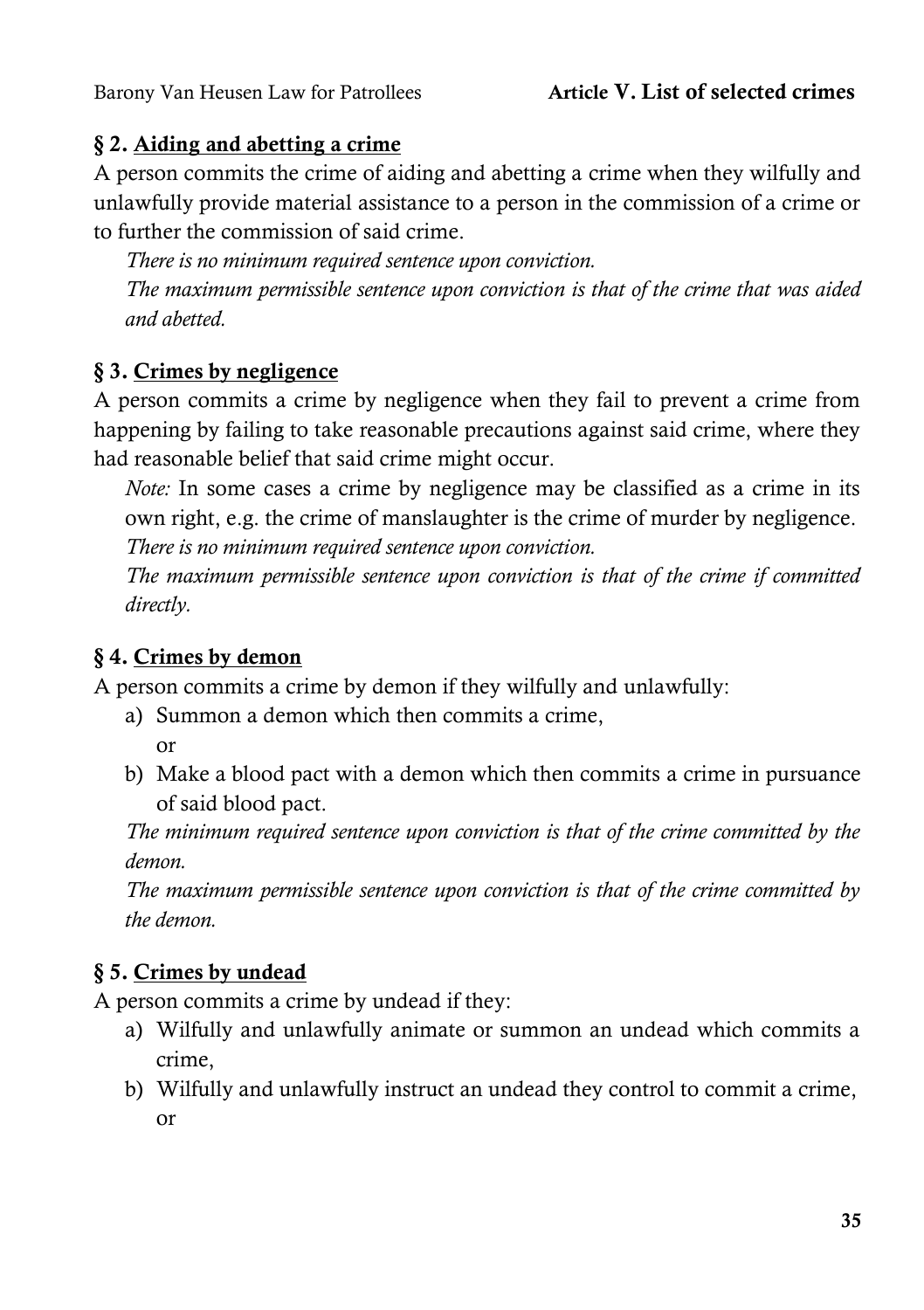#### **Article V. List of selected crimes** Barony Van Heusen Law for Patrollees

c) Negligently or wilfully and unlawfully are the last person to control an undead which then commits a crime.

Mitigating circumstances for subsection c) include inability to destroy the undead after the end of the control.

*The minimum required sentence upon conviction is that of the crime committed by the undead except in particular mitigating circumstances concerning subsection c).*

*The maximum permissible sentence upon conviction is that of the crime committed by the undead.*

### **§ 6. Crimes by control**

A person commits a crime by control if they use magical, miraculous or otherwise means to manipulate the will of someone to commit a crime.

*The minimum required sentence upon conviction is that of the crime committed by the controlled person.*

*The maximum permissible sentence upon conviction is that of the crime committed by the controlled person or death with resurrection, whichever is the greater.*

#### **§ 7. Crimes by coercion**

A person commits a crime by coercion if they use significant threats to coerce a person into committing a crime.

*The minimum required sentence upon conviction is that of the crime committed by the coerced person.*

*The maximum permissible sentence upon conviction is that of the crime committed by the coerced person or death with resurrection, whichever is the greater..*

#### **§ 8. Engaging a person to commit a crime**

A person commits the crime of engaging a person to commit a crime if they offer a person consideration in exchange for said person committing a crime.

*Note:* Please refer to various and specific Court Records and Judgements if there is any doubt as to whether an exchange has been committed.

*The minimum required sentence upon conviction is that of the crime committed by the engaged person.*

*The maximum permissible sentence upon conviction is that of the crime committed by the engaged person or death with resurrection, whichever is the greater.*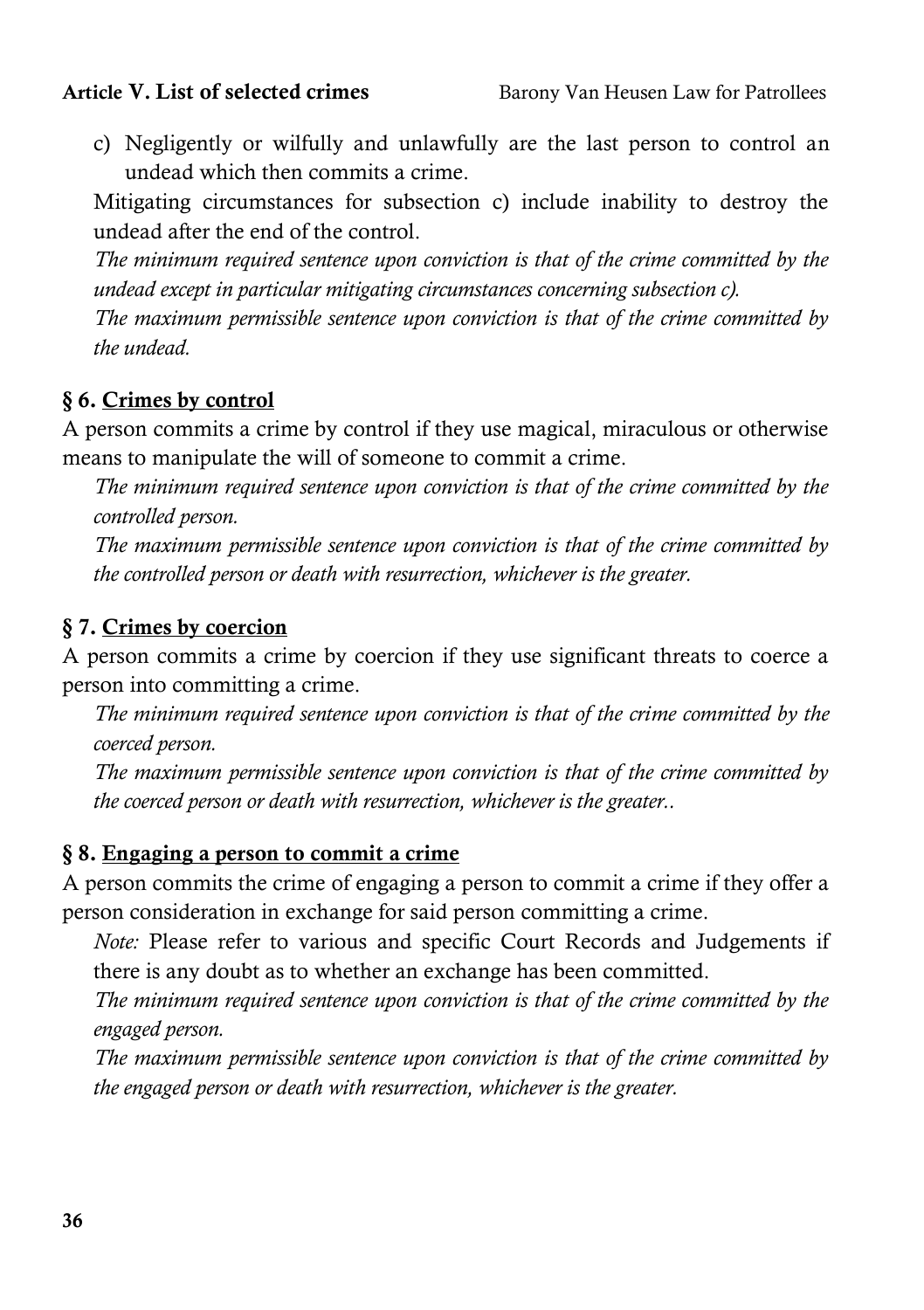# **Article VI. List of sentences**

A sentence is the punishment and demand for reparations made to a person convicted of committing a crime. Crimes have recommended sentences, but authorised agents of the law may use their own judgement when sentencing a convicted criminal.

The conventional sentence types are fines, reduction of personal liberty (imprisonment, exile or service), and death. Other sentences maybe specified but should be considered carefully, especially by those not particularly trained in matters of law.

Sentences may be served consecutively or concurrently as specified by the sentencing agent of the law.

# **Section A. Fines**

The sentence of a fine requires that the convicted person provides money or goods to the specified agents of the law within the specified time frame to the value of the fine. The value of the fine reflects the severity of the crime.

- $\triangleright$  Fines below 15 groats are considered petty fines.
- $\triangleright$  Fines above 15 groats are considered grand fines.

# **Section B. Reduction of personal liberty**

Sentences of reduction of personal liberty may involve any of the following:

- *Imprisonment* in a secure facility managed by authorised agents of the law.
- *Service to the Kingdom*, consisting of performing services to the community or the realm as specified by the sentencing authority. The convicted person may have additional restrictions placed on their movement when not performing service. Types of service may include:
	- $\triangleleft$  Dangerous service which risks the health and/or life of the criminal, with or without compensation, e.g. patrolling.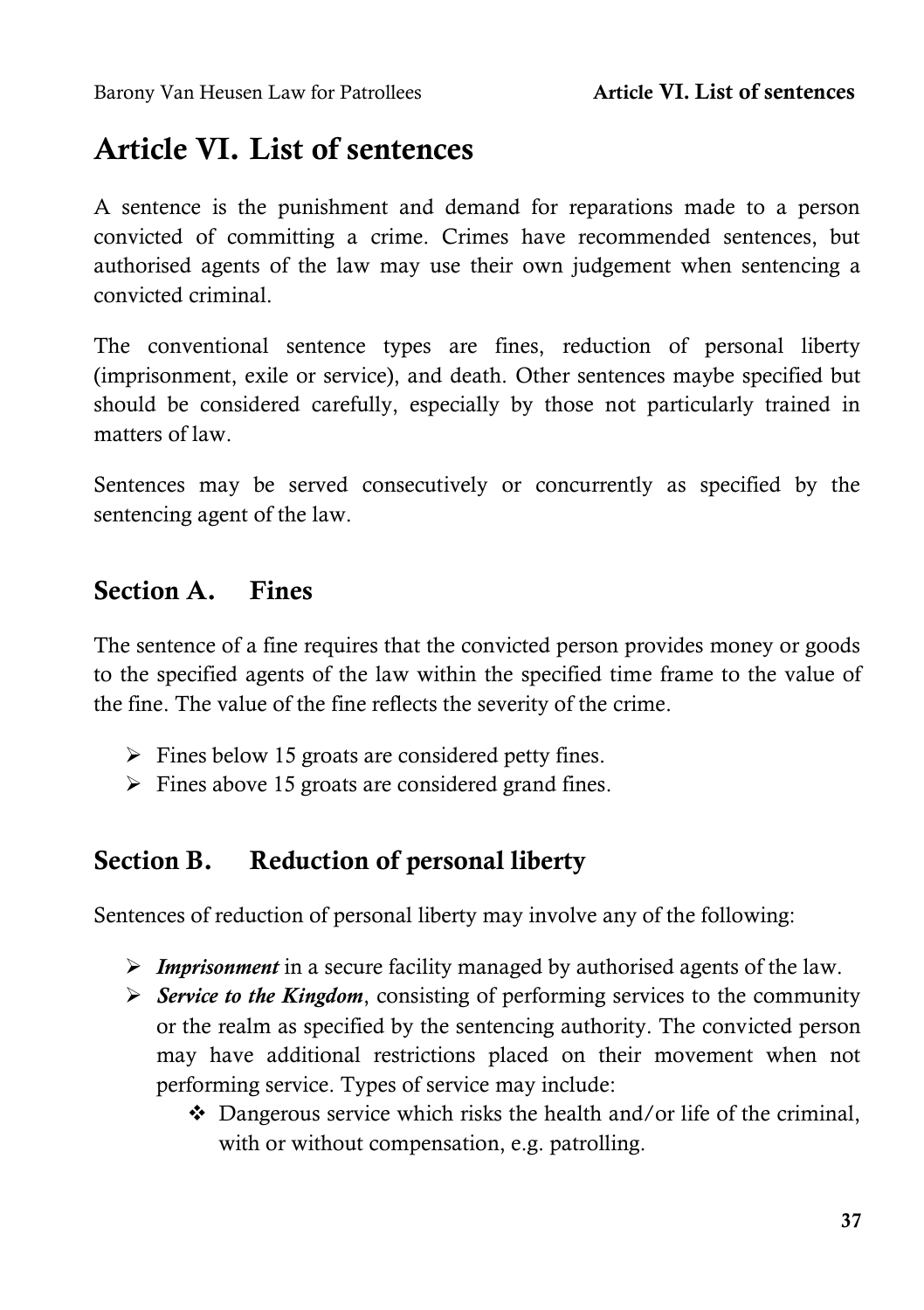- $\div$  Hard labour, without compensation, e.g. mining.
- Community or guild service which is not hazardous to health, without compensation, e.g. cleaning or crafting.
- *Exile* from Barony Van Heusen or the Kingdom of Exiles.

When choosing between imprisonment and service to the Kingdom, consideration should be given to the danger the convicted person presents to others and the usefulness of their skills and labour. The length of the sentence and/or hazardous nature of service reflects the severity of the crime.

# **Section C. Death**

Sentences of death require the execution of the convicted criminal by a person authorised by the sentencing agent of the law.

- For *death with resurrection*, the corpse will be made available for resurrection or raising as directed by the convicted criminal's will and at the convicted criminal's cost.
- For *death without resurrection*, the corpse will be destroyed with fire or another suitable method to prevent resurrection or raising.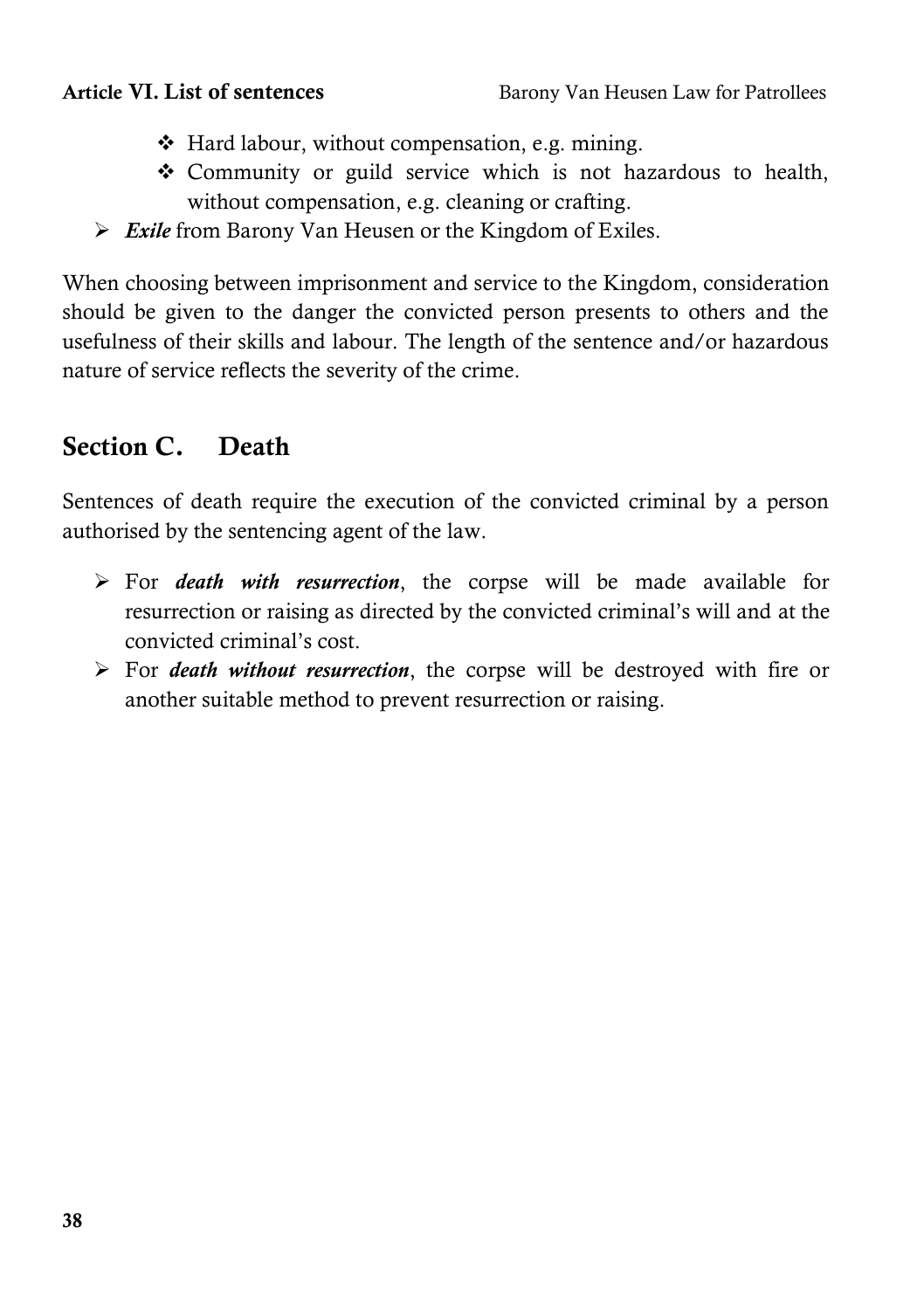# <span id="page-52-0"></span>**Article VII. List of defences**

A defence in law is a valid argument that, whilst the person accused of committing a crime did meet the description of said crime, they are not guilty of committing said crime, or are guilty of committing a lesser crime. All defences must be considered on a case-by-case basis.

Common defences include:

#### **§ 1. Defence of control**

The accused person did not commit the crime because their will was under the control of another person.

#### **§ 2. Defence of self-defence**

The accused person did not commit the crime because they had a reasonable belief that they were in danger and took proportionate actions to protect themselves from said perceived danger.

#### **§ 3. Defence of coercion**

The accused person did not commit the crime because they only acted due to a significant threat of force or other significant coercion.

#### **§ 4. Defence of lawful command**

The accused person did not commit the crime because they were ordered to do so by their superior officer in a lawful guild or other lawful authority where they were oath-bound to obey.

It is important to note that *ignorance is not a valid defence*, though it may be considered to be a mitigating circumstance.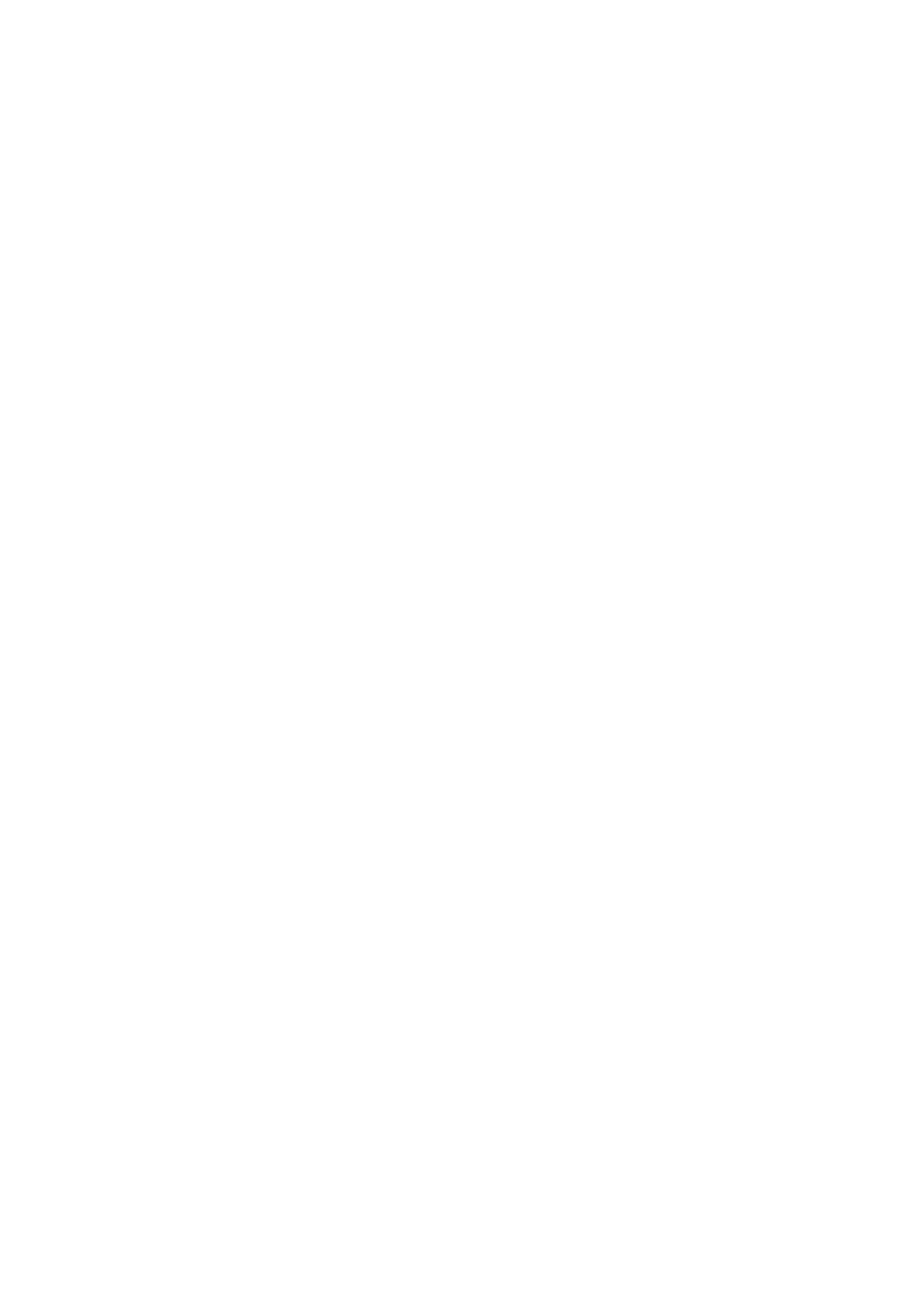# **Article VIII. Special considerations**

The patrollee is likely to encounter particular circumstances which are unusual in normal matters of law but which require special consideration to ensure the law is applied fairly and consistently. These include cultural differences and interactions with unusual beings.

# **Section A. Cultural and religious beliefs**

In most cases, a sincerely-held cultural or religious belief does not exempt one from committing particular crimes. There are some cases, however, where a sincerely-held belief may constitute a mitigating or aggravating circumstance which can affect trial and sentencing.

### **Paragraph i. Matters of personhood**

Personhood is defined as described in [Article IV.](#page-28-0) Personal beliefs, no matter how strongly held, do not change the applicability of these definitions.

Patrollees may need to be aware of the specific ruling that persons belonging to the Amazon tribes who have a sincerely-held belief that humanoid males are nonpersons must still obey the legal definition of a person and hence a crime against a person<sup>33</sup>.

#### **Paragraph ii. Matters of threat**

Some matters of law, in particular the defence of self-defence (see [Article VII\)](#page-52-0) describe a *reasonable belief* that the person was in danger and actions proportionate to said danger. Such a belief is defined by the standards of a typical and informed Kingdom citizen. However, some cultures either part of or in treaty with the Kingdom define threat differently. In some cases, this is reflected in the application of the law.

<sup>33</sup> *Southmast vs. Atoxippe* (Southfell City, 99AE)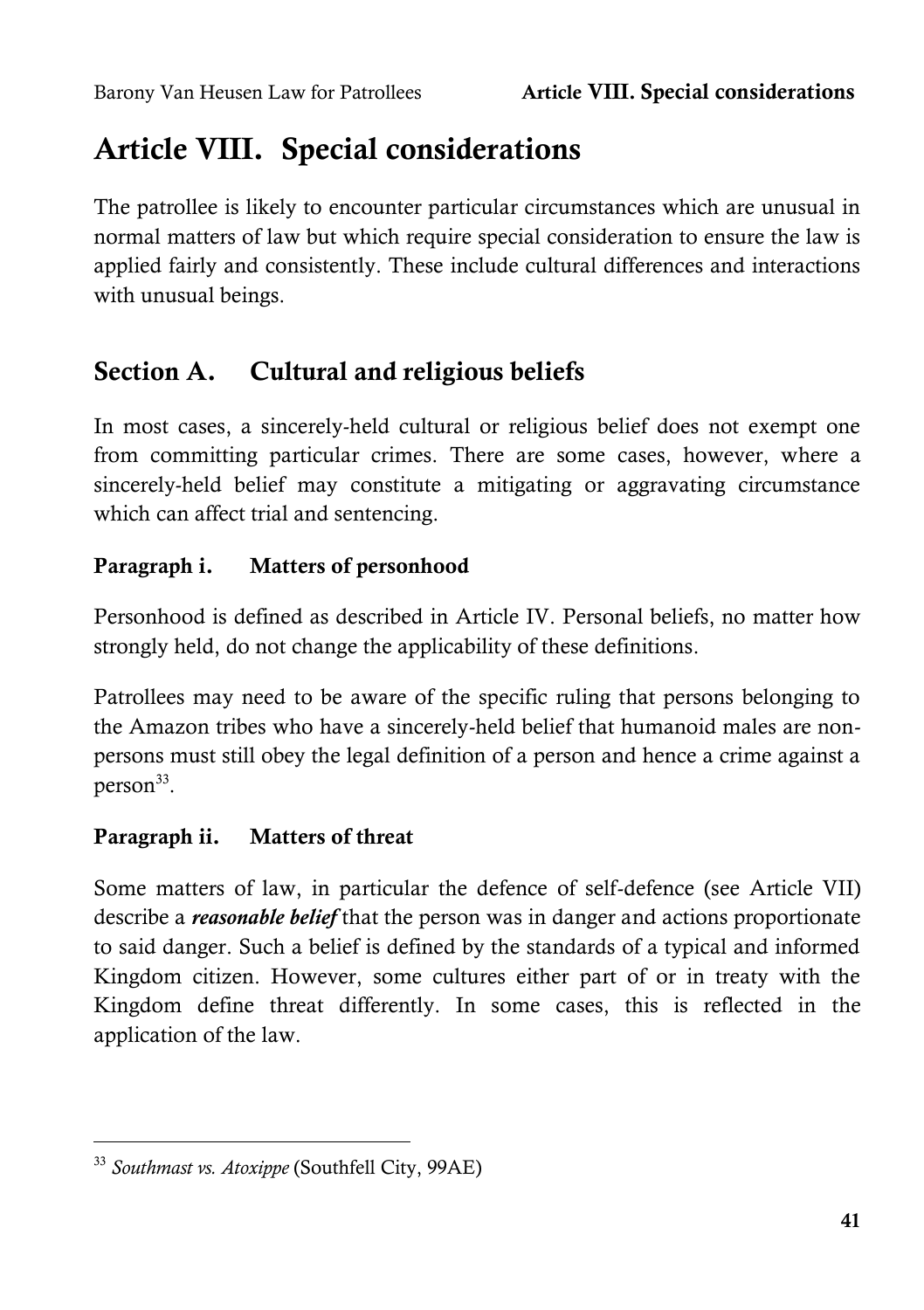#### **Article VIII. Special considerations** Barony Van Heusen Law for Patrollees

It is widely known that members of highland tribes may perceive any use of magic against themselves or their possessions to be an aggressive or deeply threatening act. This should be considered when evaluating provoking actions by another person. In particular, this belief may count as a mitigating circumstance if the person committing the provoking action was aware of this belief, and particularly if they intended to take advantage of the difference between this belief and a reasonable Kingdom citizen's belief<sup>34</sup>. Severe cases may justify a sentence below the legal minimum requirement $^{35}$ .

Note that these special circumstances do not constitute a defence against the crime and highland visitors to the Kingdom of Exiles are expected to be aware of the relevant laws and underlying principles or beliefs.

It is also widely known that druids may perceive any use of elemental magic against themselves or their possessions to be an aggressive or deeply threatening act. This should be considered when evaluating provoking actions by another person. In particular, this belief may count as a mitigating circumstance if the person committing the provoking action was aware of this belief, and particularly if they intended to take advantage of the difference between this belief and a reasonable Kingdom citizen's belief<sup>36</sup>.

In other cases, except where there is a specific Act of Law defining alternate requirements, cultural beliefs may be treated as a mitigating circumstance at the prosecuting authority's discretion. Agents of the law are expected to place the duty of obedience to the law above that of personal beliefs where such personal beliefs involve acts harmful to other persons or contrary to the law.

# **Section B. Unusual beings**

Patrols may encounter unusual beings such as avatars, demi-gods and embodiments of Paths or Schools. Such beings may profess belief that the law does not apply to them. This section aims to guide the patrolling agent of the law

<sup>&</sup>lt;sup>34</sup> Third Treaty of the Kingdom of Exiles and Certain Highland Tribes (Exiles Rest, 101AE) <sup>35</sup> *Ibid*.

<sup>&</sup>lt;sup>36</sup> Evergreen Treaty between the Kingdom of Exiles and Arboria (Exiles Rest, 115AE)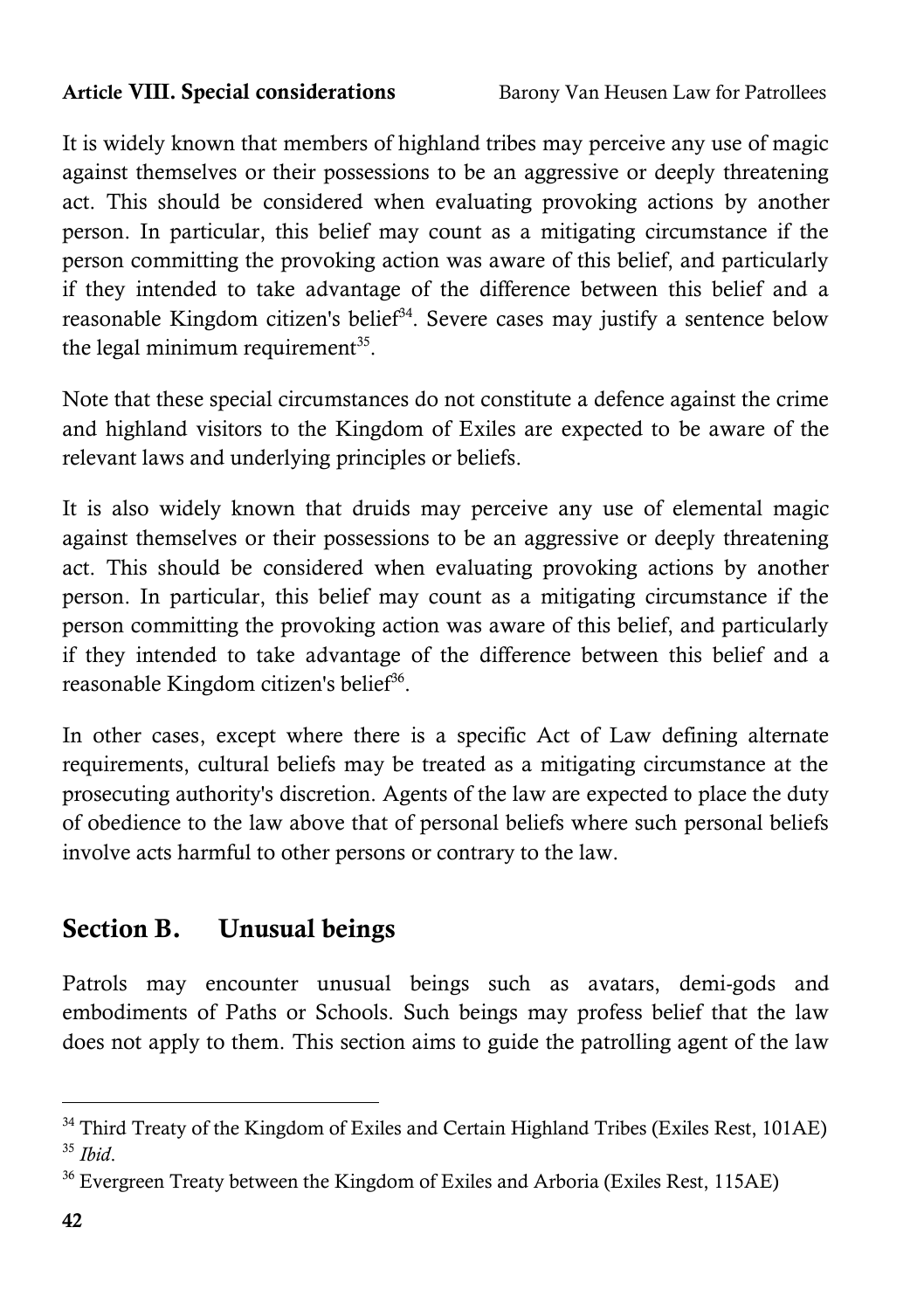to lawful resolution, but does not provide specific instruction for every particular circumstance that may arise.

#### **Paragraph i. Personhood of unusual beings**

Patrollees are advised to consider the requirements described in [Article IV](#page-28-0) [Section](#page-29-0)  [B](#page-29-0) when deciding if a being has personhood. Such an assessment will be legally binding for the immediate matter of law but does not constitute precedent and may be overturned by a court of law<sup>37</sup>. If the agent of the law deems personhood to be present, then the being is subject to the law and protected by the law.

#### **Paragraph ii. Godhood**

Some beings which are identified as gods are believed to exemplify the principles or understanding on which the law system of the Kingdom of Exiles or Barony Van Heusen is founded. Under particular conditions, a senior Marshal of the Temple of Justice may declare *Will of the Gods*, a special circumstance wherein:

- $\triangleright$  For the immediate matter of law, the god's will and decision shall be accepted as legally binding.
- $\triangleright$  The consequences of the god's will and decision will be sent to the Temple of Justice and Temple of Order for legal review and consideration.

Declarations of Will of the Gods are expected to be used sparingly and only under exceptional conditions wherein the Marshal is completely satisfied of the authenticity and righteousness of the god and believes the law is fundamentally unable to address the specific situation at hand. They will be required to justify their decision and its legal implications at the subsequent hearing.

<sup>37</sup> *Exiles vs. Exiles* (Exiles Rest, 101AE)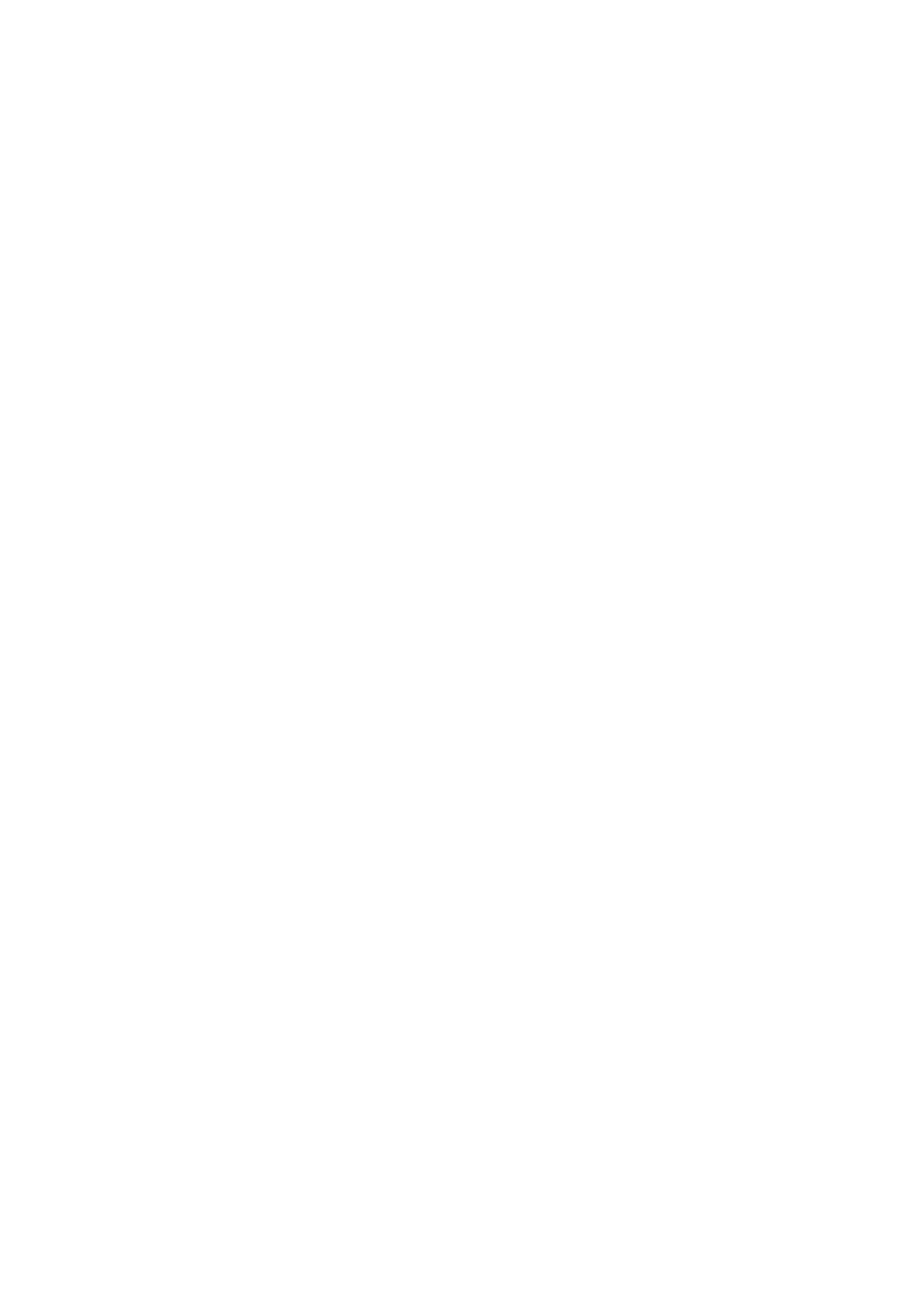# **Article IX. List of selected illegal groups**

The following organisations have been declared illegal and banned in Barony Van Heusen. These organisations meet the definition of illegal group for the purposes o[f Article V](#page-32-0) [Section F.](#page-46-0)

# **Section A. Religious groups**

- $\triangleright$  Temple of Chaos
- $\triangleright$  Groups dedicated to collective worship of Chaos or Chaotic gods
- $\triangleright$  Temple of Death
- Groups dedicated to collective worship of Death or Death gods
- $\triangleright$  Temple of Anarchy
- Groups dedicated to worship of Anarchy or Anarchic gods
- Groups dedicated to worship or practice of Dark Druidism

# **Section B. Political and national groups**

- $\triangleright$  Friends of the Drow
- Drow Peace In Our Time
- > Bloom Buddies United
- > Hassani Here First

# **Section C. Other groups**

- $\triangleright$  Darkblades
- $\triangleright$  The Brethren

*Note that this does not include the Brethren's Women's Institute, despite the best efforts of Kingdom prosecutors.*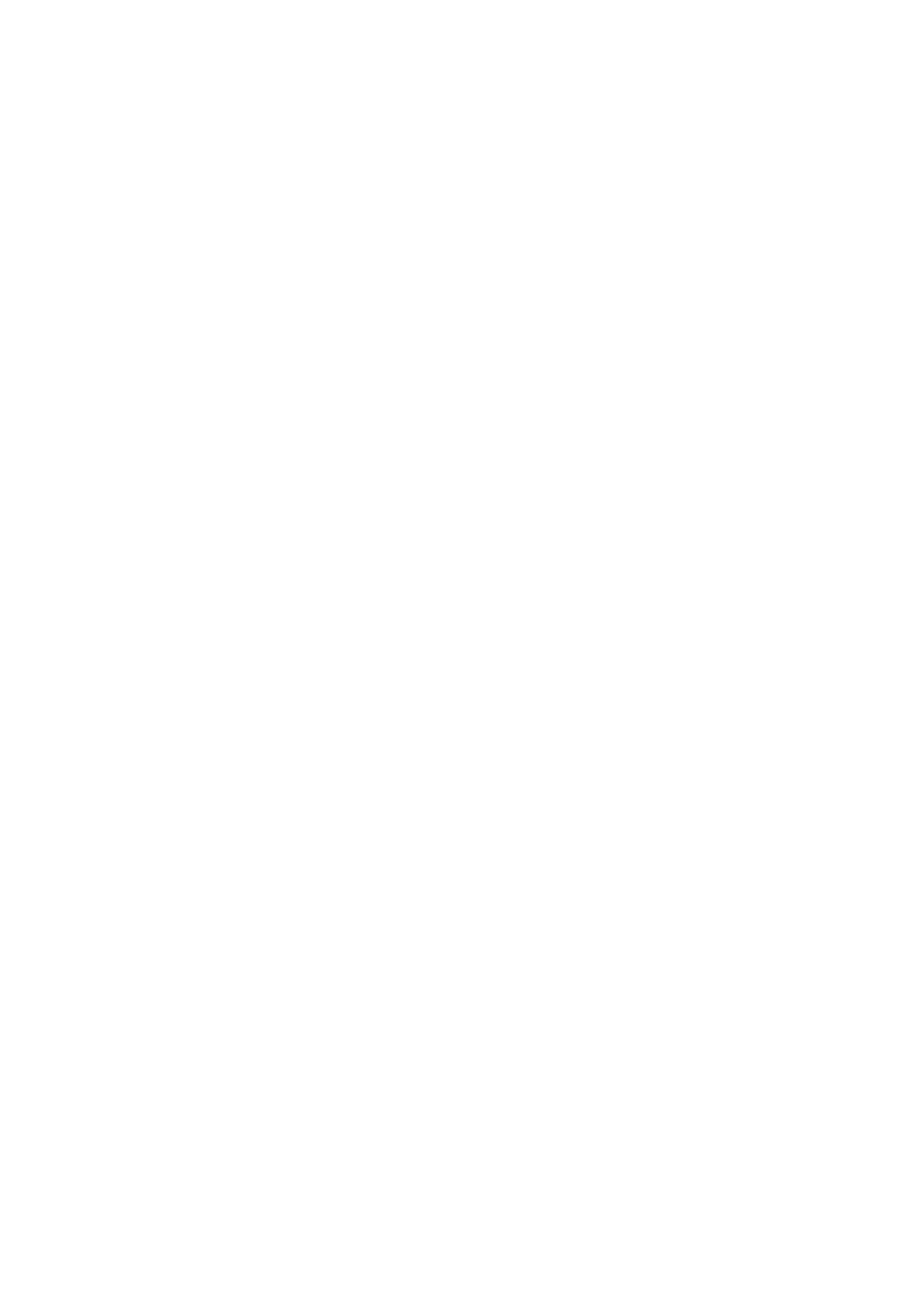# **Article X. Non-criminal law**

*This Article comprises a summary of the relevant aspects of many Acts of Law and Court Records. This Article may be used as a reference for matters of law conducted on authorised patrols by authorised agents of the law. In a full trial the originating documents must be cited.* 

Although the majority of situations encountered by patrols are matters of criminal law, where a person has committed a crime, experience has shown that patrolling agents of the law are also likely to come across certain particular matters where the application of the law concerning agreements, contracts and other noncriminal activities is necessary.

This Article contains selected excerpts of Acts of Law and Court Records which concern matters that have been found to commonly arise on patrols.

# **Section A. Interpersonal contracts**

Interpersonal contracts are lawfully binding agreements establishing a legal relationship between two or more persons.

## **Paragraph i. Marriage**

Marriages may be performed between any two consenting adult persons subject to the following conditions:

*Act of Marriage and Family Law, Section B, Paragraph iii:*

- § 1. The persons entering into the marriage must at the time of the formation of marriage each state their consent to entering a state of matrimony with the otherwise mentioned participant.
- § 2. Any statement of consent made under duress or by the will of any person or being other than the person making the statement is held invalid.
- § 3. The statement of consent must be clear and unambiguous or it is to be held invalid.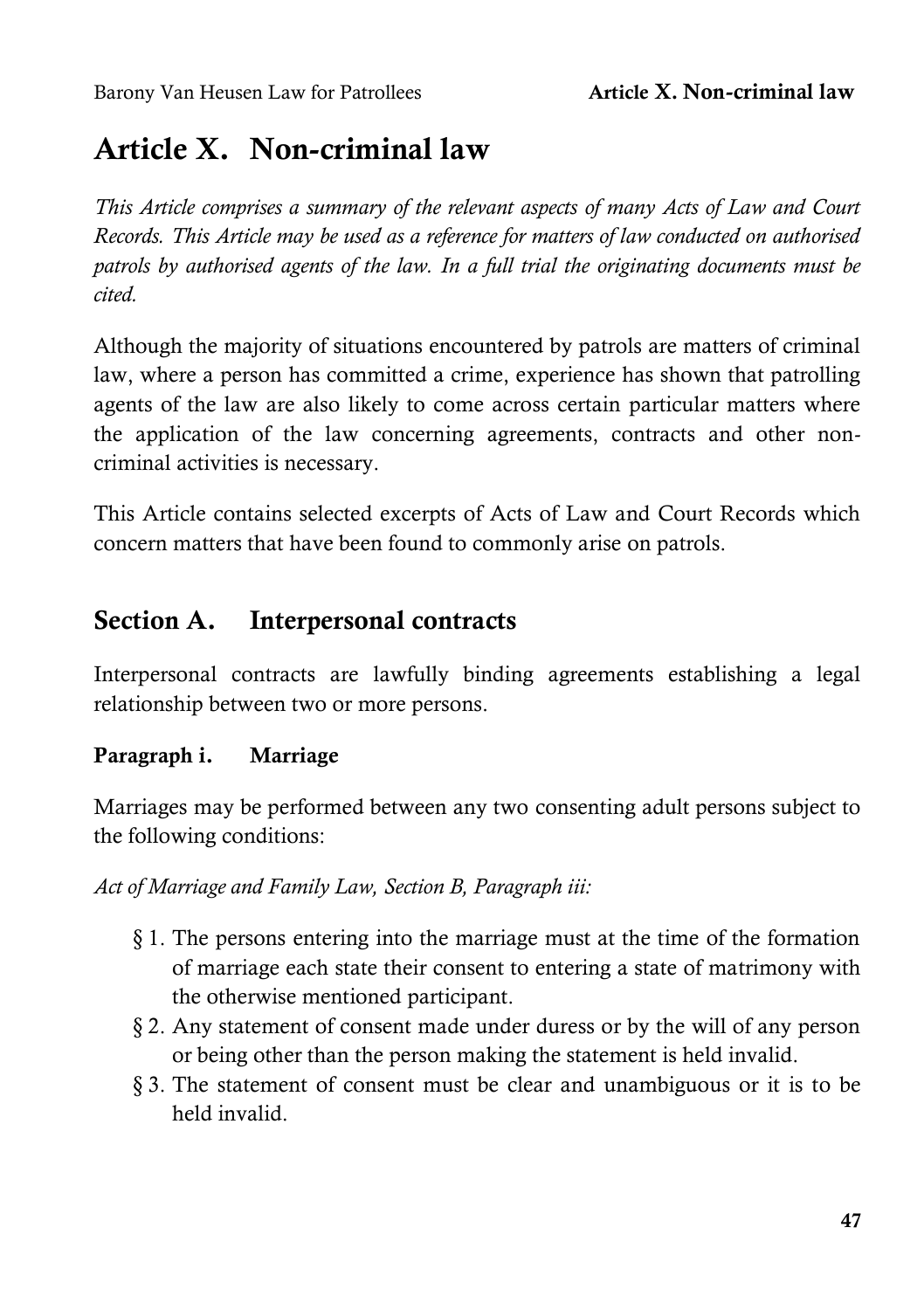§ 4. Where a person is unable to make a verbal statement of consent, permitted alternatives are a written statement of consent or an agreed symbol which is made under the will and power of the person making the statement.

*Act of Marriage and Family Law, Section B, Paragraph iv:*

- § 2. A marriage must be witnessed by at least two persons who are not the persons being married to one another or it shall be held invalid.
- § 3. The person conducting the marriage may be one of the witnesses.

*Act of Marriage and Family Law, Section B, Paragraph vii:*

- § 1. The marriage must be performed by an Authorised Person or it is invalid.
- § 2. The following persons and groups of persons are granted authority to conduct marriages save where such authority has been revoked by an authorised person:
	- a) The Prince, the Baron Van Heusen, all Earls, Barons and Dukes of the Kingdom of Exiles,
	- b) Titled nobles and officials,
	- c) Appointed representatives of town and city councils, and
	- d) Priests of the Temple of Life, Temple of Freedom, Temple of Justice, Temple of Balance or Temple of Might.
- § 5. Other persons may be individually and temporarily or permanently authorised to conduct marriages as per the specific rights of each group of Authorised Persons.

*Act of Marriage and Family Law, Section B, Paragraph vii:*

§ 3. A marriage cannot be conducted if one or more of the persons to be married is at the time contracted in matrimony to another person.

*Act of Marriage and Family Law, Section D, Paragraph i:*

§ 1. A marriage is dissolved upon the final death of one of the persons married.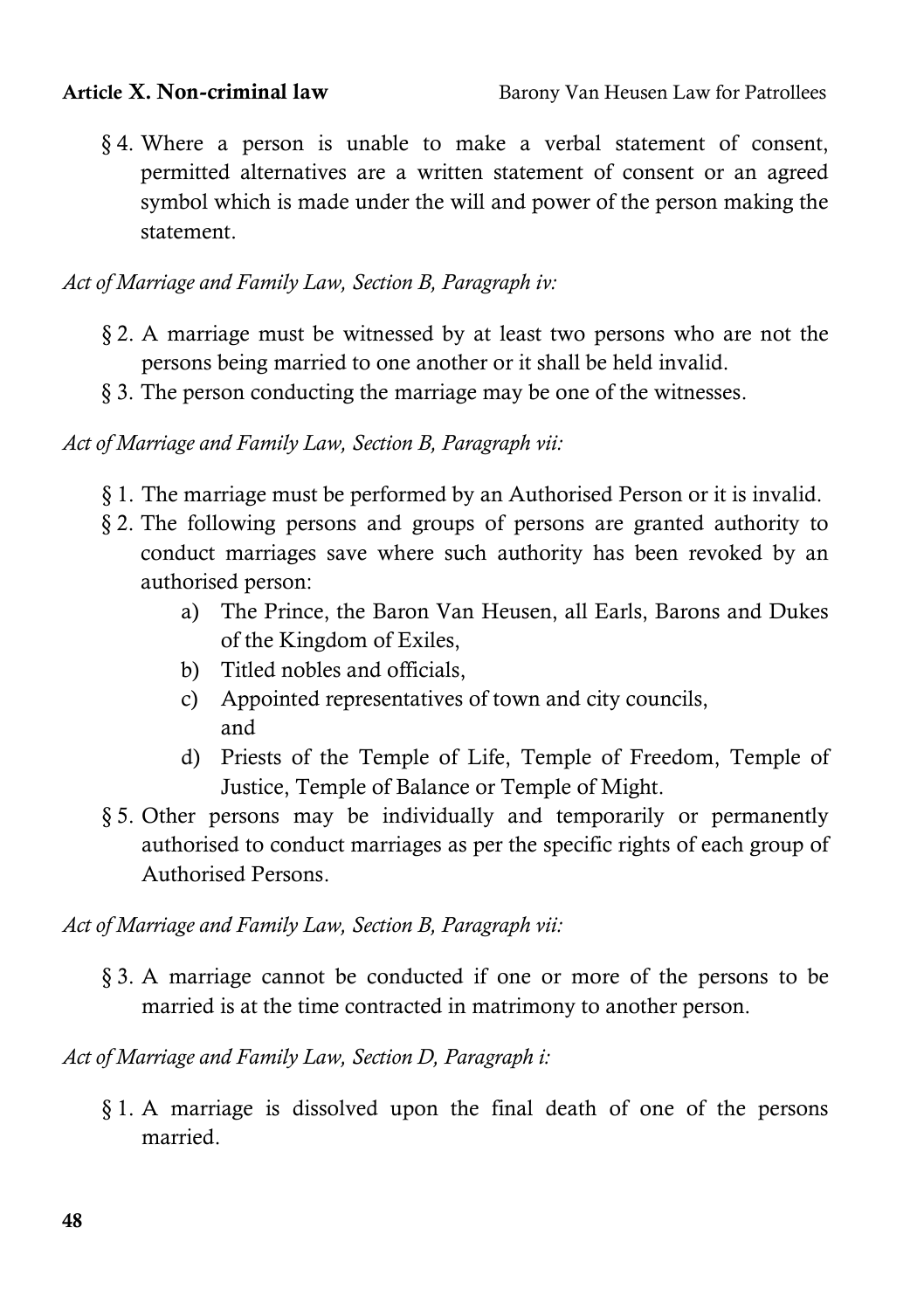- § 2. A marriage may be dissolved through legal proceedings if one of the persons married is dead for more than 1 month with a reasonable belief that they shall not be resurrected.
- § 3. A marriage may be dissolved through legal proceedings if one of the persons married has left the plane of the Kingdom of Exiles for more than 12 months where there is a reasonable belief that the person is unable to return within their natural lifespan.

#### *Act of Marriage and Family Law, Section D, Paragraph ii:*

- § 3. A marriage not ended by the final death of one or both persons involved must be dissolved through legal proceedings to ensure the fair and honest dissolution of contract and separation of assets.
- § 4. The following persons and groups of persons may conduct the dissolution of a marriage:
	- a) The Prince, the Baron Van Heusen, all Earls, Barons and Dukes of the Kingdom of Exiles,
	- b) Titled nobles and officials,
	- c) Appointed representatives of town and city councils,
	- d) Priests of the Temple of Justice or Temple of Order and
	- e) Priests of the Temple of Life, Temple of Freedom, Temple of Balance or Temple of Might, where the marriage was performed by a priest of said temple.

*Act of Marriage and Family Law, Section F, Paragraph iii:*

- § 6. A customary marriage may be retroactively made a legal marriage if the authorised person is satisfied that the following parts of the law were met when the customary marriage was formed:
	- a) Section B Paragraphs i-v inclusive,
	- b) Section B Paragraphs vii-ix inclusive, and
	- c) Section C Paragraphs i, iii and v.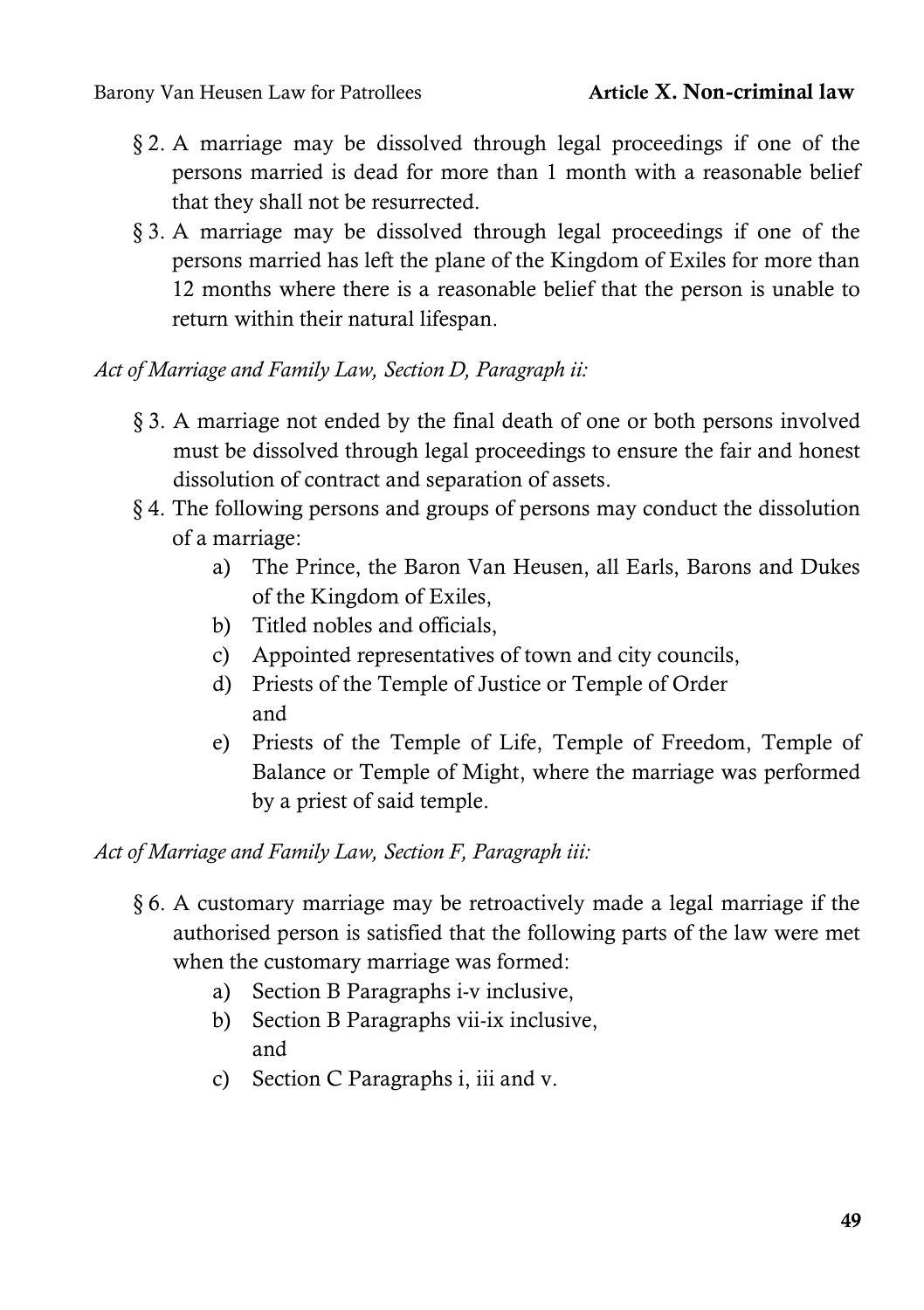### **Paragraph ii. Adoption**

Legal adoption of a person involves an adult person or other lawful entity claiming responsibility for and duty towards a person who has not yet reached the age of adulthood, and agreeing to act as the parent of said young person.

*Act of Marriage and Family Law, Section L, Paragraph i:*

§ 3. The adopting parent undertakes all rights and responsibilities a parent is due a child and becomes lawfully liable for neglect of said child.

*Act of Marriage and Family Law, Section L, Paragraph iv:*

- § 1. A child may be adopted by a person who has reached the age of adulthood for their species.
- § 2. A child may be adopted by a lawful guild which has been granted the right of adoption.

*Act of Marriage and Family Law, Section L, Paragraph xv:*

- § 1. Where the child to be adopted has a parent or parents who are living and responsible for said child, all parents must agree to the adoption.
- § 2. Where the child to be adopted has no parents who are living and responsible for said child, the adoption must be approved by a member of one of the following:
	- a) The Temple of Justice,
	- b) The Temple of Order, or
	- c) The Temple of Balance.
- § 3. Where the child is deemed to have a reasonable understanding of their position and the consequences of adoption, it may be required that the child consent to the adoption<sup>38</sup>.

<sup>38</sup> *Temple of Order vs. Bewd* (Heusenberg, 43AE)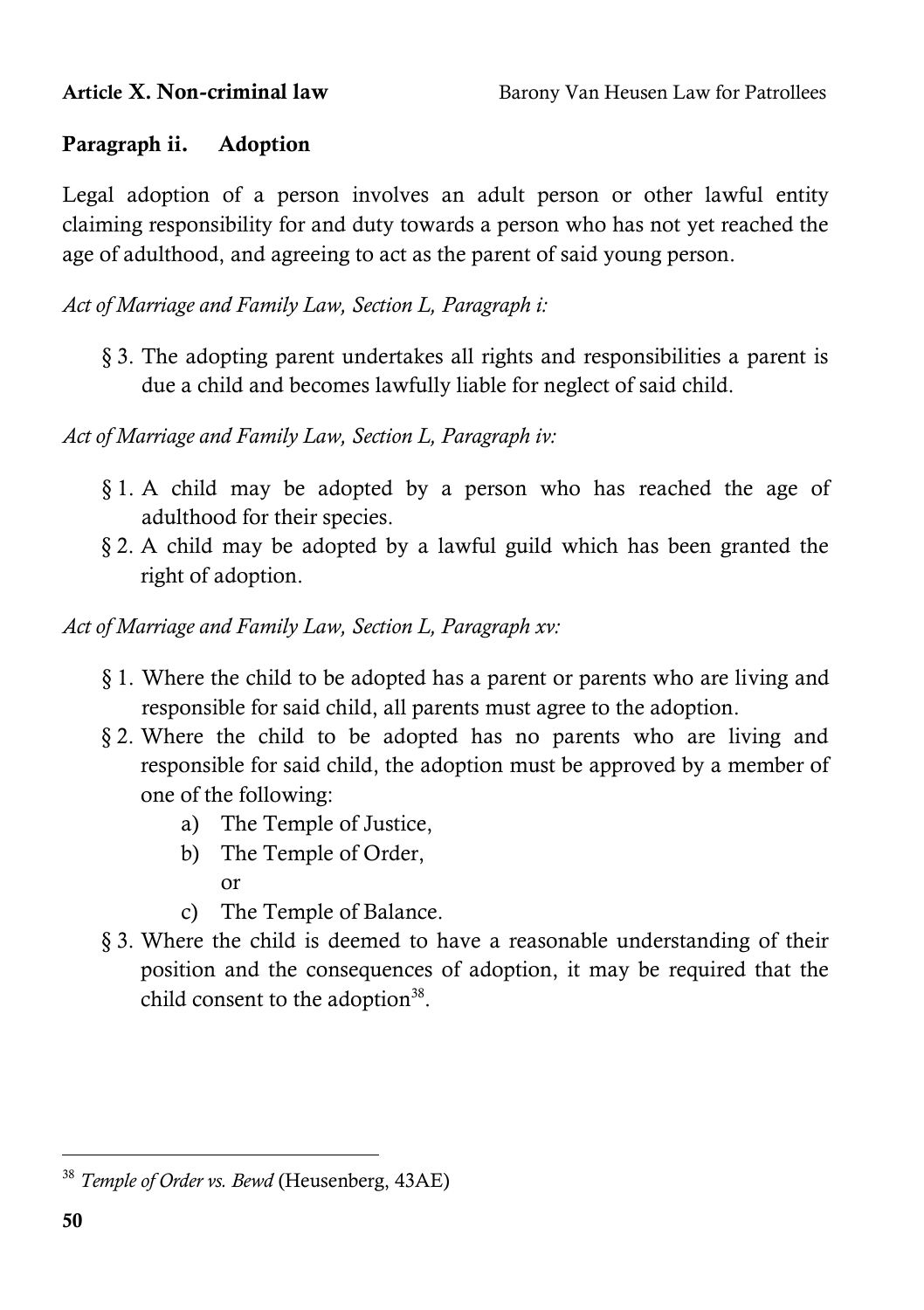# **Section B. Contracts**

Contracts are agreements between persons regarding an exchange of money, goods or services.

#### **Paragraph i. Forming a valid contract**

Lawful contracts must be formed under specific circumstances to protect the parties involved.

A contract must involve consideration for all parties involved<sup>39</sup>.

A contract is not legally binding until all considered parties have wilfully and lawfully consented to be bound by said contract<sup>40</sup>. A person cannot consent to a contract unless they have had the opportunity to review all terms of said contract and are reasonably considered to be capable of understanding them $41$ .

#### **Paragraph ii. Dissolution of a contract**

Contracts can normally only be ended by the wilful, lawful and mutual agreement of all considered parties. For all other cases, the situation must be referred to a suitable authority for mediation. These authorities are $42$ :

- a) The Prince and the Baron Van Heusen,
- b) Titled nobles and officials, where the matter falls within their domain.
- c) Marshals of the Temple of Justice, and
- d) Judges of the Temple of Order.

#### **Paragraph iii. Valuation of goods and services**

When a summary assessment of the value of goods or services is made for the purpose of deciding a matter of law outside of a full trial, the result of the

<sup>39</sup> *Exiles vs. Trimmel* (Exiles Rest, 4AE)

<sup>40</sup> *Exiles vs. Halperion* (Exiles Rest, 4AE)

<sup>41</sup> *Exiles vs. Yegga* (Exiles Rest, 17AE)

<sup>42</sup> *Van Heusen vs. Sharpstake* (Heusenberg, 49AE)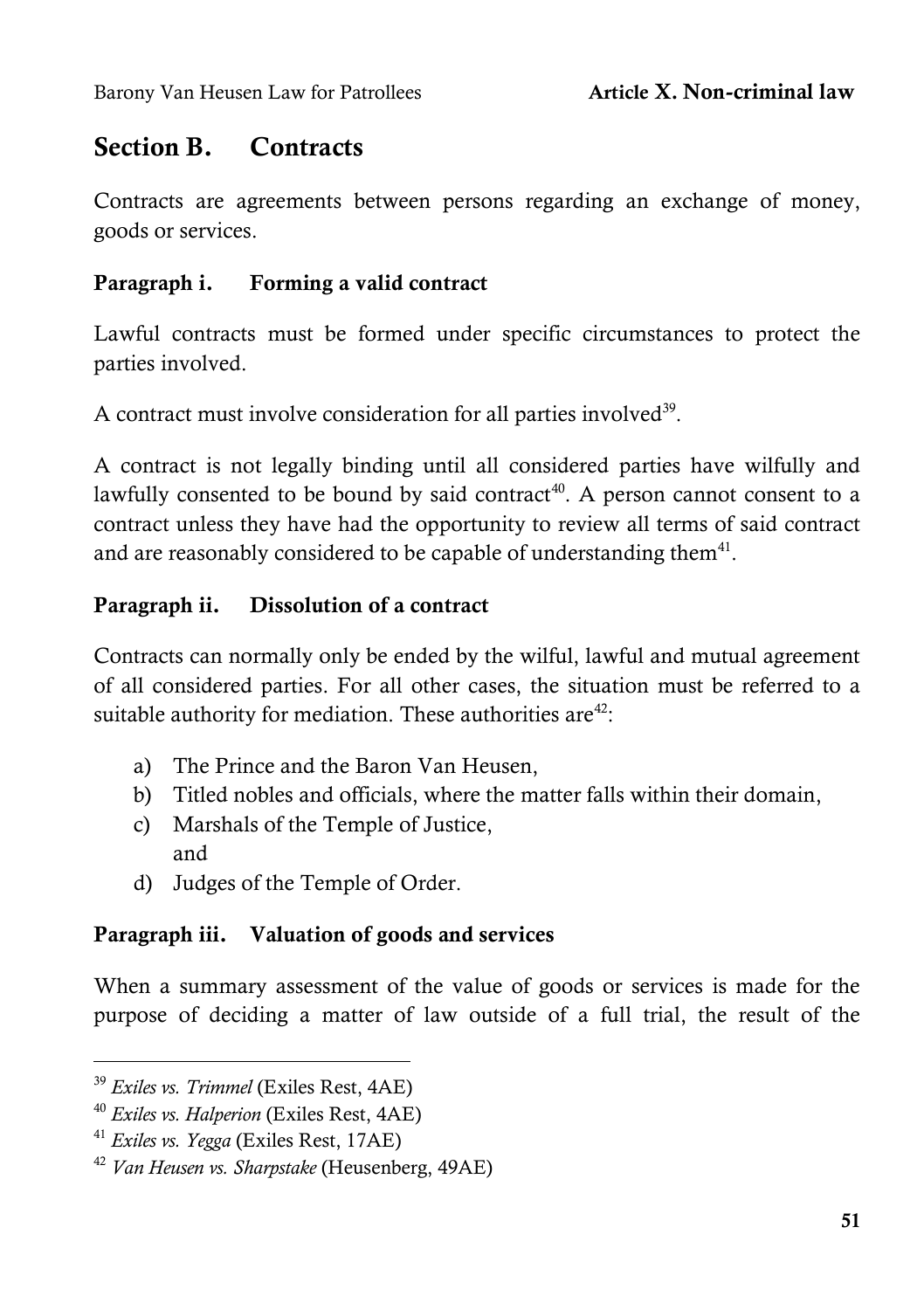valuation may be appealed by any party, including the assessor, by application to the courts, and any judgements rendered as a result of said valuation will be reviewed if the valuation amount is significantly changed by the appeal<sup>43</sup>.

### **Paragraph iv. Last wills and testaments**

Last wills and testaments govern the distribution of a person's money and property after they have become finally deceased.

#### *Act of Marriage and Family Law, Section M, Paragraph ii:*

- § 5. Wherein a person has not left a lawfully documented and witnessed last will and testament, their property shall be divided as follows:
	- a) 50% of the total value of all assets shall be distributed evenly amongst any legitimate children of the deceased;
	- b) 15% of the total value of all assets shall be distributed to the person who was the spouse of the deceased at the time of their final death;
	- c) 15% of the total value of all assets shall be distributed evenly amongst any illegitimate children of the deceased wherein a parental connection can be proved to the satisfaction of a court of law;
	- d) 10% of the total value of all assets shall be distributed evenly amongst the parents of the deceased; and
	- e) 10% of the total value of all assets shall be distributed to the Temples of the Barony Van Heusen.
- § 6. Wherein under the circumstances described in § 5 all persons belonging to group (c) do not exist or all are finally deceased, the assets falling to this group shall instead be distributed to the members of group (a).
- § 7. Wherein under the circumstances described in § 5 any of the groups of persons described in groups (a), (b) or (d) do not exist or all are finally deceased, the assets falling to this group shall instead be distributed to the Temples of the Barony Van Heusen.

<sup>43</sup> *Temple of Order vs. Marigold* (Heusenberg, 67AE)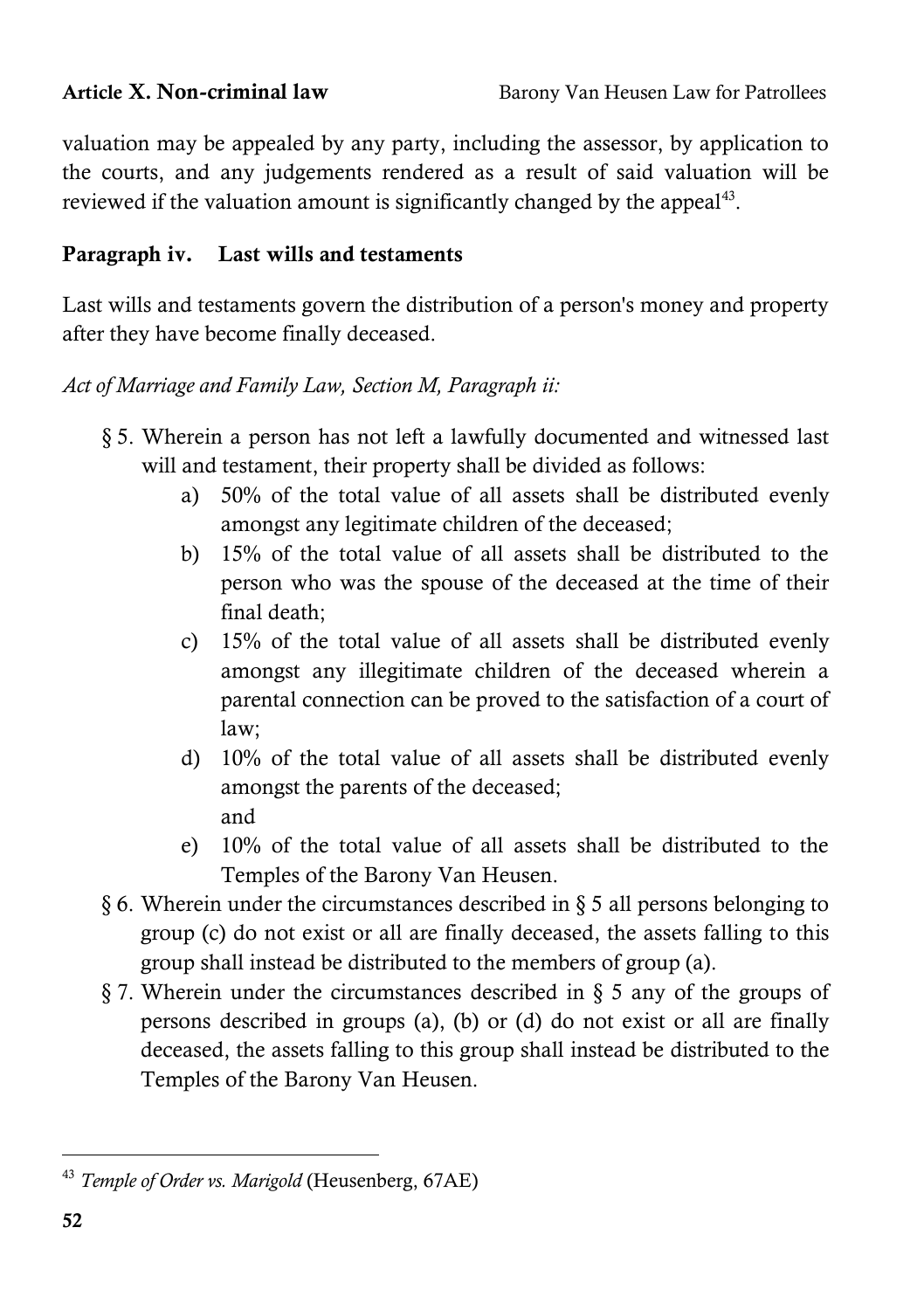*Act of Marriage and Family Law, Section M, Paragraph iii:*

§ 1. Wherein a person has left a lawfully documented and witnessed last will and testament, their property shall be divided according to their directions within said testament, under the purview of the named executor.

*Act of Marriage and Family Law, Section M, Paragraph iv:*

- § 2. To be lawfully documented and witnessed a last will and testament must be signed or otherwise lawfully validated in the presence of a suitably authorised member of one of the lawful temples of the Barony Van Heusen and one other witness.
- § 3. A person may not be a witness to a last will and testament if they are a beneficiary of said testament.
- § 6. Any declaration of a last will and testament made under duress or by the will of any person or being other than the person making the declaration is held invalid.
- § 7. The declaration of a last will and testament must be clear and unambiguous to a reasonable reader or it is to be held invalid.

# **Section C. Land rights**

## **Paragraph i. Access to land**

In the matter of trespass (see page [29\)](#page-42-0), a fence, wall or other similar construction is considered sufficient notice that land belongs to a person $44$ . The fence, wall or similar construction is not required to be sufficient to prevent entry<sup>45</sup>, nor is it required to be maintained<sup>46</sup>.

<sup>44</sup> *Jones vs. Blatter* (Bluefold, 37AE)

<sup>45</sup> *Jones vs. Whitnape* (Bluefold, 39AE)

<sup>46</sup> *Jones vs. Leverwind* (Bluefold, 44AE)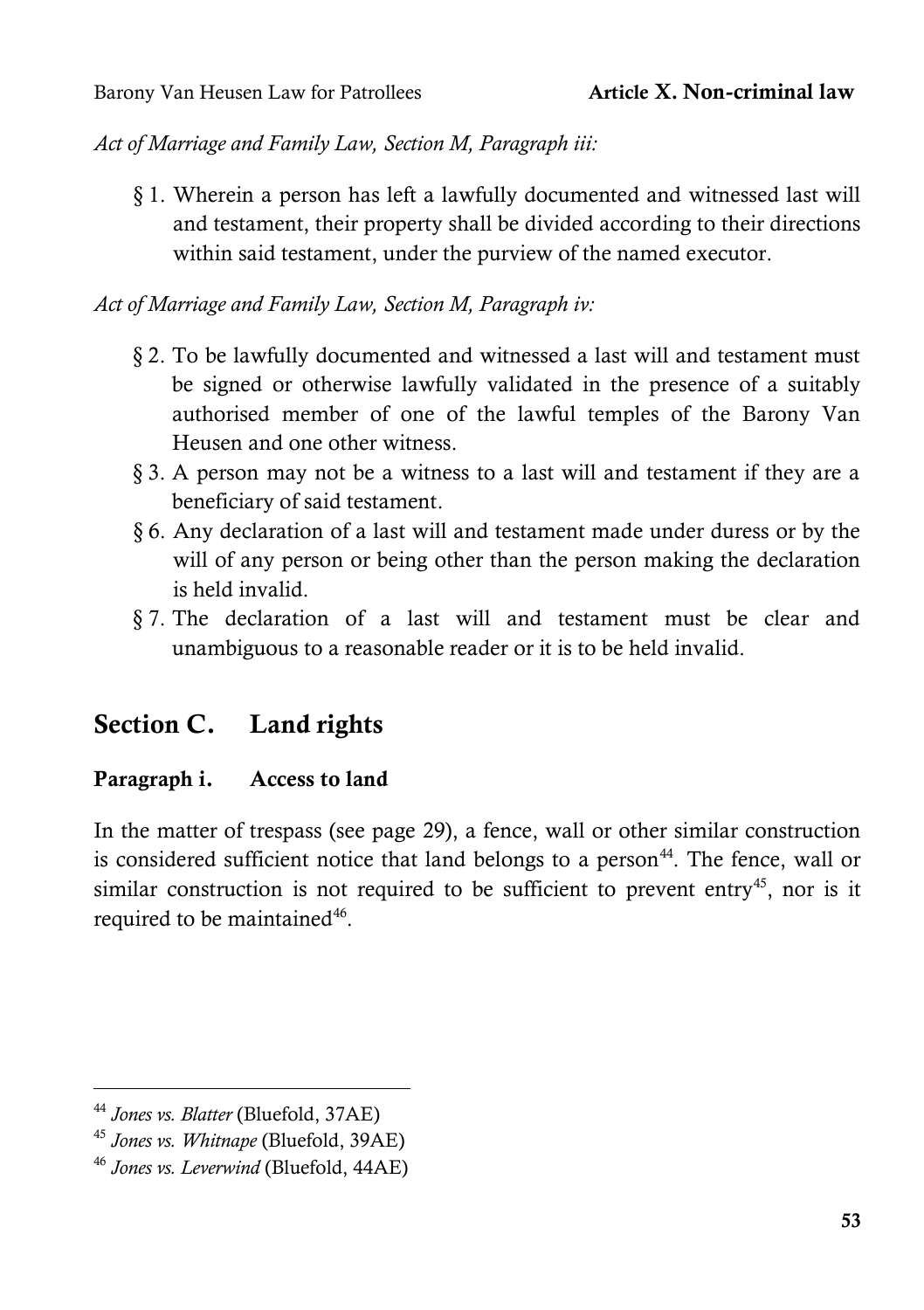# **Paragraph ii. Resources of the land**

All plant and mineral resources on a piece of land are owned by the owner of said piece of land<sup>47</sup>, to a depth of 100 ft below the deepest constructed space or surface of the ground, whichever is lower<sup>48</sup>, and up to 100ft above the highest constructed space or surface of the ground, whichever is higher<sup>49</sup>.

The right to make use of wild animals on a piece of land belongs to the owner of said piece of land<sup>50</sup>. All rights to the wild animal end when the animal leaves said piece of land<sup>51</sup>.

A wild animal is one which has not been domesticated. Evidence of domestication may include<sup>52</sup>:

- a) Wilful restraint of the animal such that it cannot leave a specified piece of land,
- b) Training of the animal to perform a task or service, or
- c) Performing care and maintenance upon the animal.

This list is non-exhaustive and evidence of these actions may not be sufficient in some cases, subject to the judgement of the presiding agent of the law.

<sup>&</sup>lt;sup>47</sup> Act to Establish Property Rihts (Heusenberg, 34AE, rev. 93AE)

<sup>48</sup> *Krakash vs. Mordennod* (Braceneck Mount, 40AE)

<sup>49</sup> *Middles vs. Defenders* (Heusenberg, 82AE)

<sup>50</sup> Act to Establish Property Rights (Heusenberg, 34AE, rev. 93AE)

<sup>51</sup> *Hindel vs. Brakehurst* (Heusenberg, 50AE)

<sup>52</sup> Act to Establish Property Rights (Heusenberg, 34AE, rev. 93AE)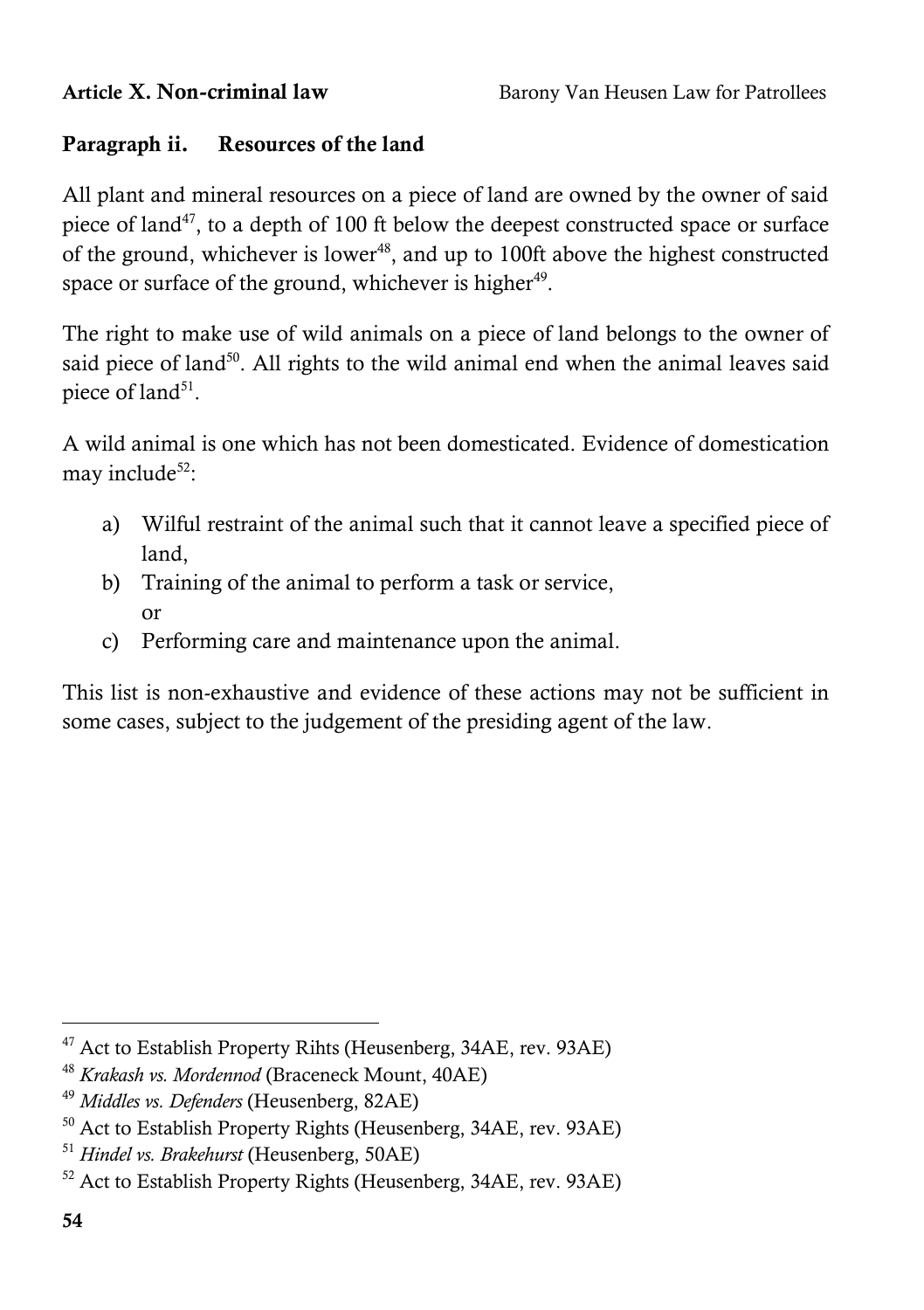Barony Van Heusen Law for Patrollees **Article XI. Interregional and diplomatic law**

# **Article XI. Interregional and diplomatic law**

Specific laws govern the interactions between regions of the Kingdom of Exiles, the Kingdom of Exiles and realms beyond its borders, and persons representing such entities.

# **Section A. Interregional law**

Laws may differ between regions of the Kingdom of Exiles. Where there is a conflict of laws or crossing of boundaries, the following rules apply except where otherwise specified by Acts of Law.

### **Paragraph i. Jurisdiction**

A person is bound by the region-specific laws of a region when they are within said region. They are liable for any crimes committed within that region even after they have left said region.

Region-specific laws may be enforced within that region by the authorities of that region, or by the authorities of other regions with specific permission. Kingdomwide laws may be enforced by any relevant authority of any region in any region.

#### **Paragraph ii. Extradition**

A regional authority may request that a second regional authority arrest and extradite a person from the second region for a crime committed in the first region. The second regional authority is obliged to comply with this request.

A regional authority may cross regional boundaries and act in another region under their own authority if they act in *hot pursuit*. The conditions of hot pursuit are satisfied if:

- a) The crime committed bears a maximum sentence of 1 year imprisonment or 1 year service to the Kingdom or greater,
- b) The pursuing authority as a whole has not ceased pursuit for more than 4 hours, and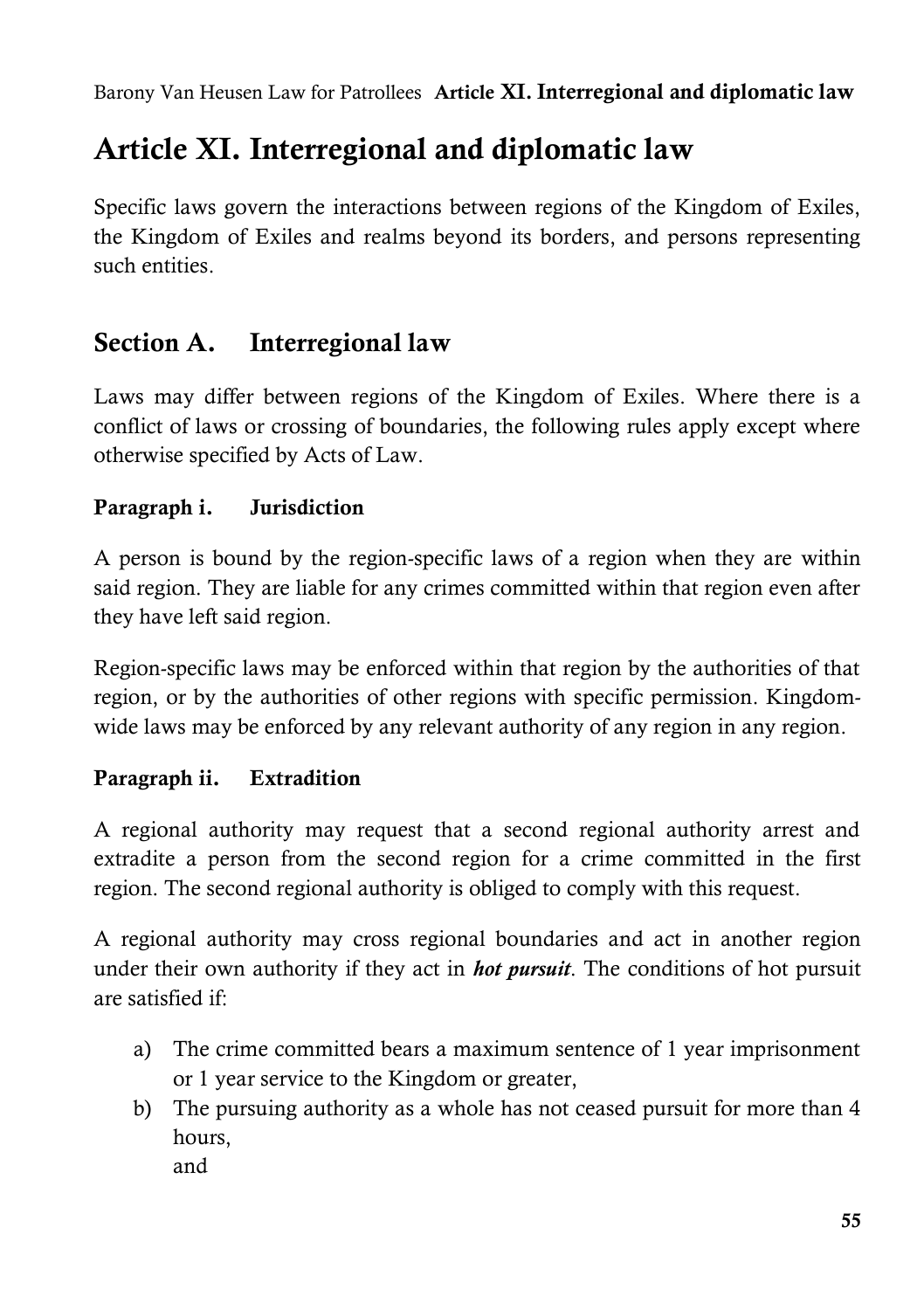#### **Article XI. Interregional and diplomatic law** Barony Van Heusen Law for Patrollees

c) They immediately report to the first reasonably available authority of that region and offer to turn jurisdiction over to said authority.

# **Section B. Diplomatic law**

Diplomatic law governs certain norms of behaviour between the Kingdom of Exiles and other realms or nations. Each agreement between nations will be specific to its particular needs and will override the general statements within this Article. However, this Article provides a picture of the principles under which many of the Kingdom of Exiles' diplomatic relations operate.

# **Paragraph i. Diplomatic ties**

Diplomatic ties are the establishment of a relationship between the Kingdom of Exiles and another nation or realm. Diplomatic ties often involve treaties regarding travel, trade and finances.

Permanent diplomatic treaties must be authorised by the Prince of the Kingdom of Exiles. Regional rulers (i.e. Dukes, Earls and Barons) may establish diplomatic treaties with a duration (including all consequential agreements) of 1 year or less.

When diplomatic ties are established between the Kingdom of Exiles and another nation there is usually an exchange of ambassadors who are granted certain rights to represent their nation's interests.

When encountering groups who are not in formal treaty with the Kingdom, patrollees must proceed with extreme caution. If diplomatic ties have not yet been established, great care must be taken not to prejudice future diplomatic efforts. Even very minor actions may have long-reaching consequences for future relations.

## **Paragraph ii. Declarations of war**

A state of war may be declared between the Kingdom of Exiles and another nation or realm, whether or not diplomatic ties have been established, under the authority of the Prince or his designated authorities.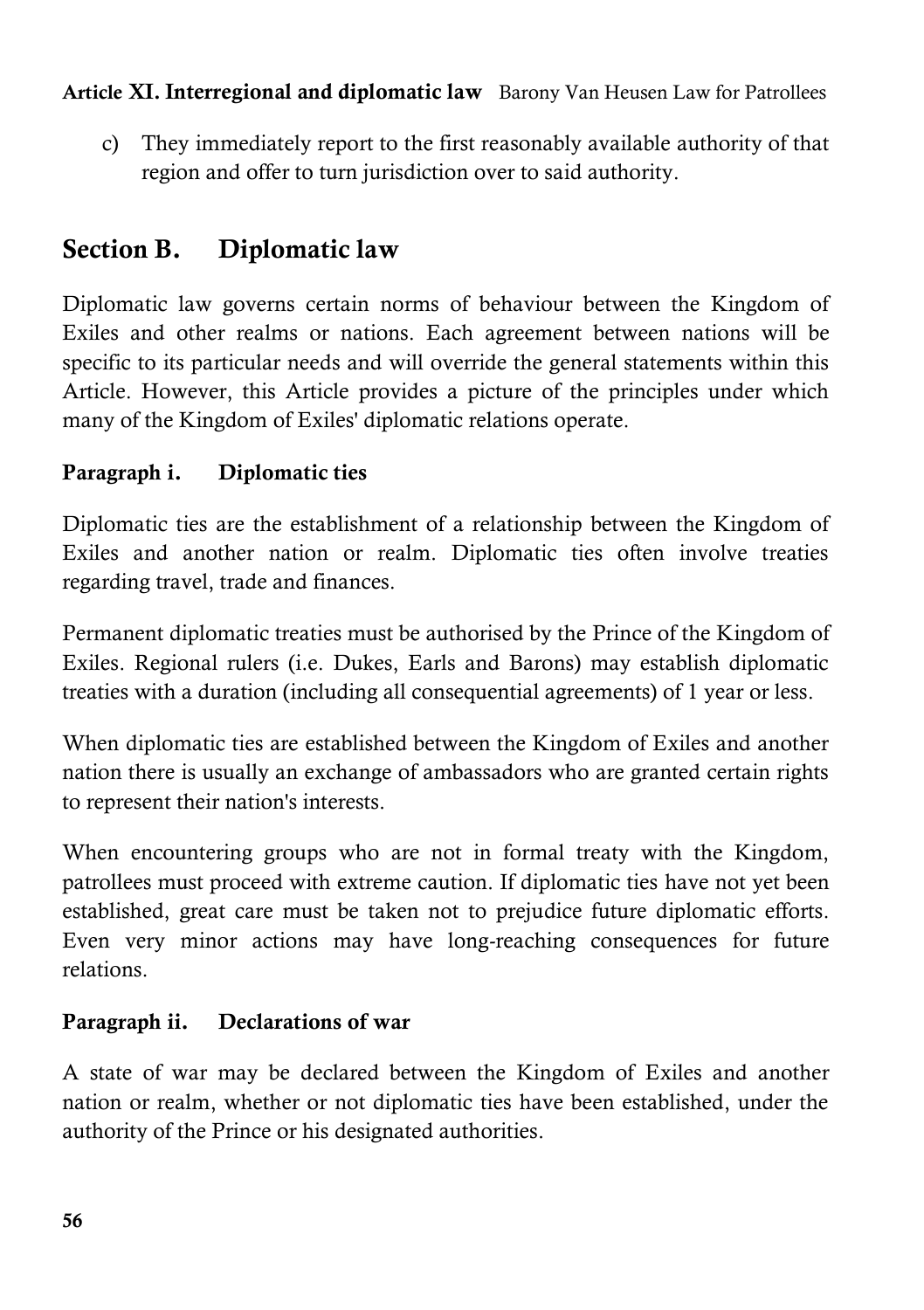#### Barony Van Heusen Law for Patrollees **Article XI. Interregional and diplomatic law**

War is declared when the relevant Declaration of War is signed by the relevant Kingdom authority. A copy of said declaration must be sent to the nation upon which war is being made, but receipt and understanding of said document is not necessary for a state of war to be held.

A state of war may be ended by a Declaration of Peace which is signed by the relevant authorities of both the Kingdom of Exiles and the nation previously held at war.

#### **Paragraph iii. Treatment and liability of ambassadors**

Ambassadors are persons designated by a realm and accepted by the Kingdom of Exiles as a representative of the authorities of that realm. Their specific rights and powers are particular to each treaty. However, all ambassadors are granted *diplomatic immunity*.

Diplomatic immunity is not license to commit crimes. Diplomatic immunity means that an ambassador must be tried in a special court comprised as per the treaty between nations, not by any authorised agent of the law.

If an agent of the law has cause to arrest an ambassador, they must at the first opportunity return the ambassador to their diplomatic residence and alert the ruler of the region or their representative as to the situation<sup>53</sup>. They must proceed with the greatest of care for the diplomatic ties between nations. If an ambassador resists arrest, the authorised agent of the law is instructed to not use force of any kind to ensure compliance. If this means the escape of the accused ambassador, the agent of the law is to immediately report the matter to the regional ruler or their representative<sup>54</sup>.

<sup>53</sup> Various diplomatic treaties (multiple, 5AE-113AE)

<sup>54</sup> Various diplomatic treaties (multiple, 5AE-113AE)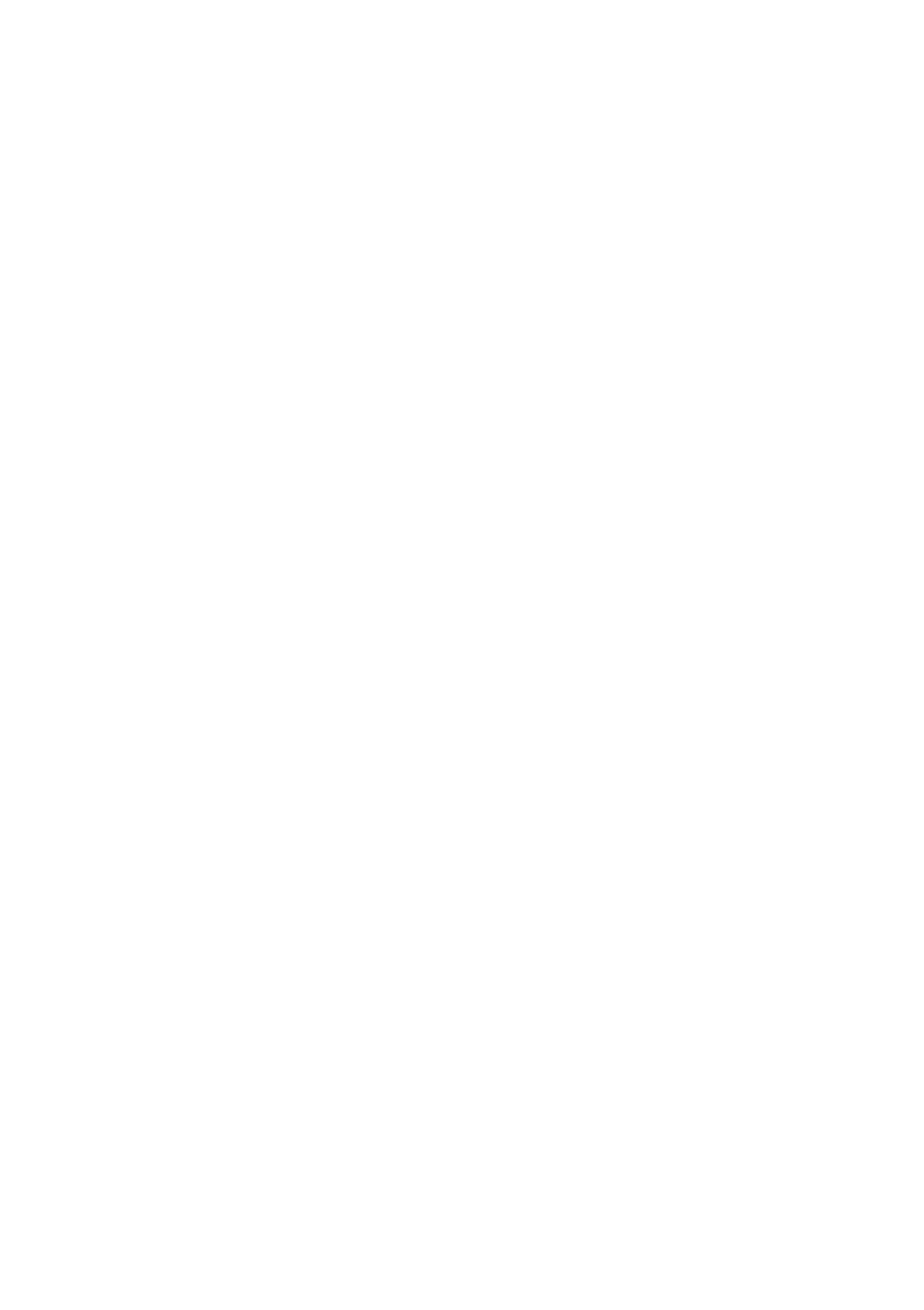## **Article XII. Terms and definitions**

- *Abiding* Describing a condition created before an act was committed, and which was specified to continue to apply for the duration of said act.
- *Coercion* The use of threats, which evoke a reasonable fear of material or other danger, to impose upon the will of a person such that they commit an act.

#### *Consideration* In contract law, a change of circumstances, including but not limited to money, goods, services, goodwill or reputation.

- *Constructed space* Any building sufficient to provide protection from the effects of weather, which is intended to provide said protection for a period greater than or equal to 7 days.
- *Collective worship* Actions by more than one person in material or symbolic furtherance or support of a religious belief, path, principle, god, avatar, or similar being.
- *Directly caused* Describing the relationship between an action(s) and event(s) where:
	- a) There is a causal link or series of causal links between the action and the event,
	- b) The event could not have happened under those circumstances without the performance of the action, and
	- c) The action is reasonably connected to the event.
- *Intervention* In the matter of healing, any act to mitigate or heal an injury, including medical treatment and castings.
- *Lasting damage* An injury that cannot be restored to its state before injury without significant intervention or aid, either by the person injured or other persons.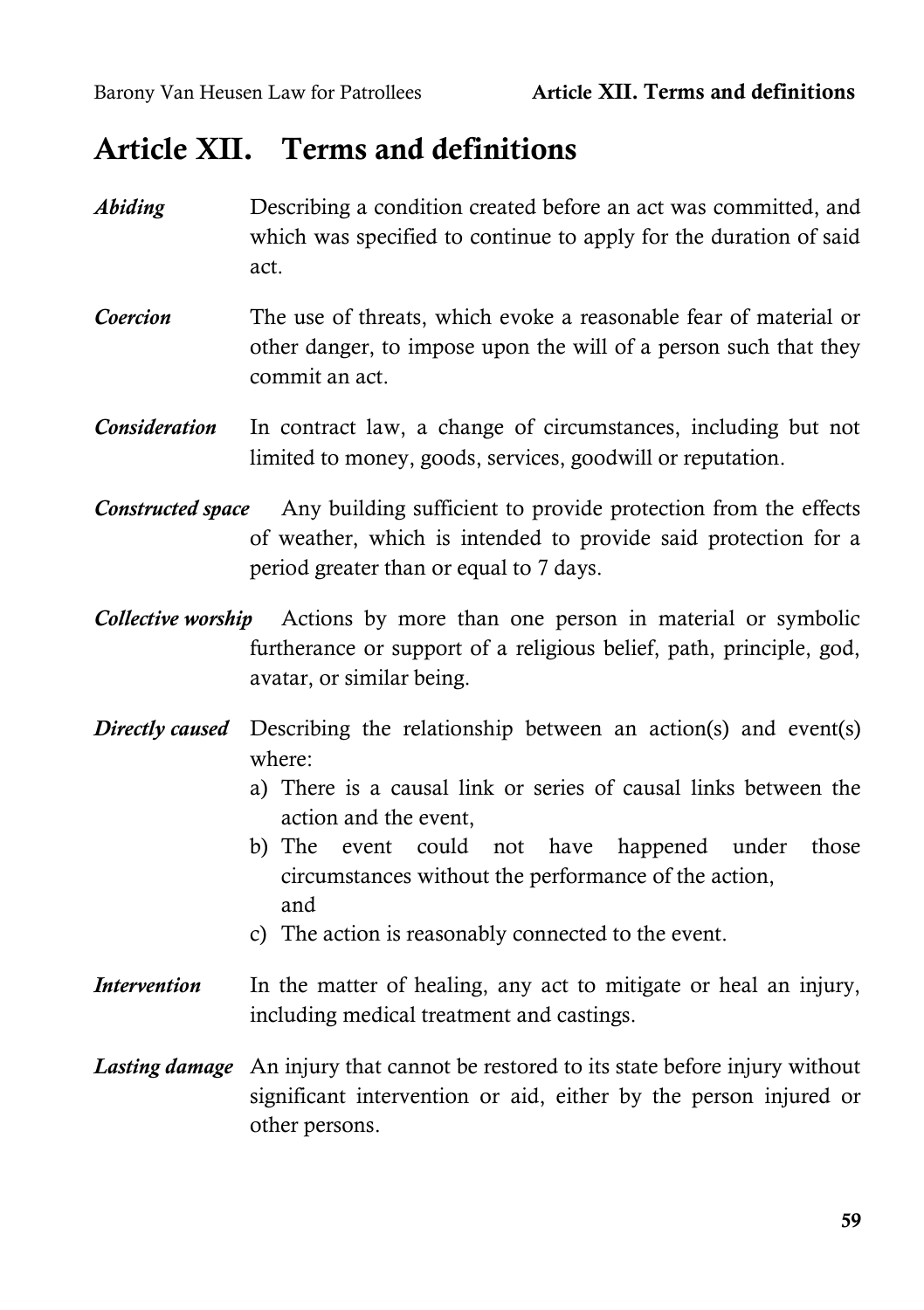#### **Article XII. Terms and definitions** Barony Van Heusen Law for Patrollees

- *Matter of law* A situation requiring any of the following: arrest of an accused person, trial of an accused person, sentencing of a convicted person, or punishment of a convicted person.
- *Negligently* To fail to take precautions to prevent an act, where there is a reasonable expectation that the consequences of failing to take said precautions would be known to said person.
- *Oath-bound* In the matter of guild law, a person is oath-bound when they have sworn oaths as part of their lawful guild membership requirements to fulfil certain actions and behaviours and are subject to guild by-laws that may impose a sentence equal to death with resurrection or death without resurrection upon violation of said oaths.
- *Person* A being lawfully recognised to be of sufficient sentience to be expected to understand the consequences of their actions and control their behaviour.
- *Prior* Describing a condition created before an act was committed.
- *Timely* Taking place within a reasonable timeframe subject to the reasonable requirements of the action without external interference.
- *Unlawfully* To commit an act that is a crime, without particular license from an authorised agent of the law to perform said act.

*Wilfully* To commit an act when there is a reasonable expectation that the consequences of said act would be known to the actor.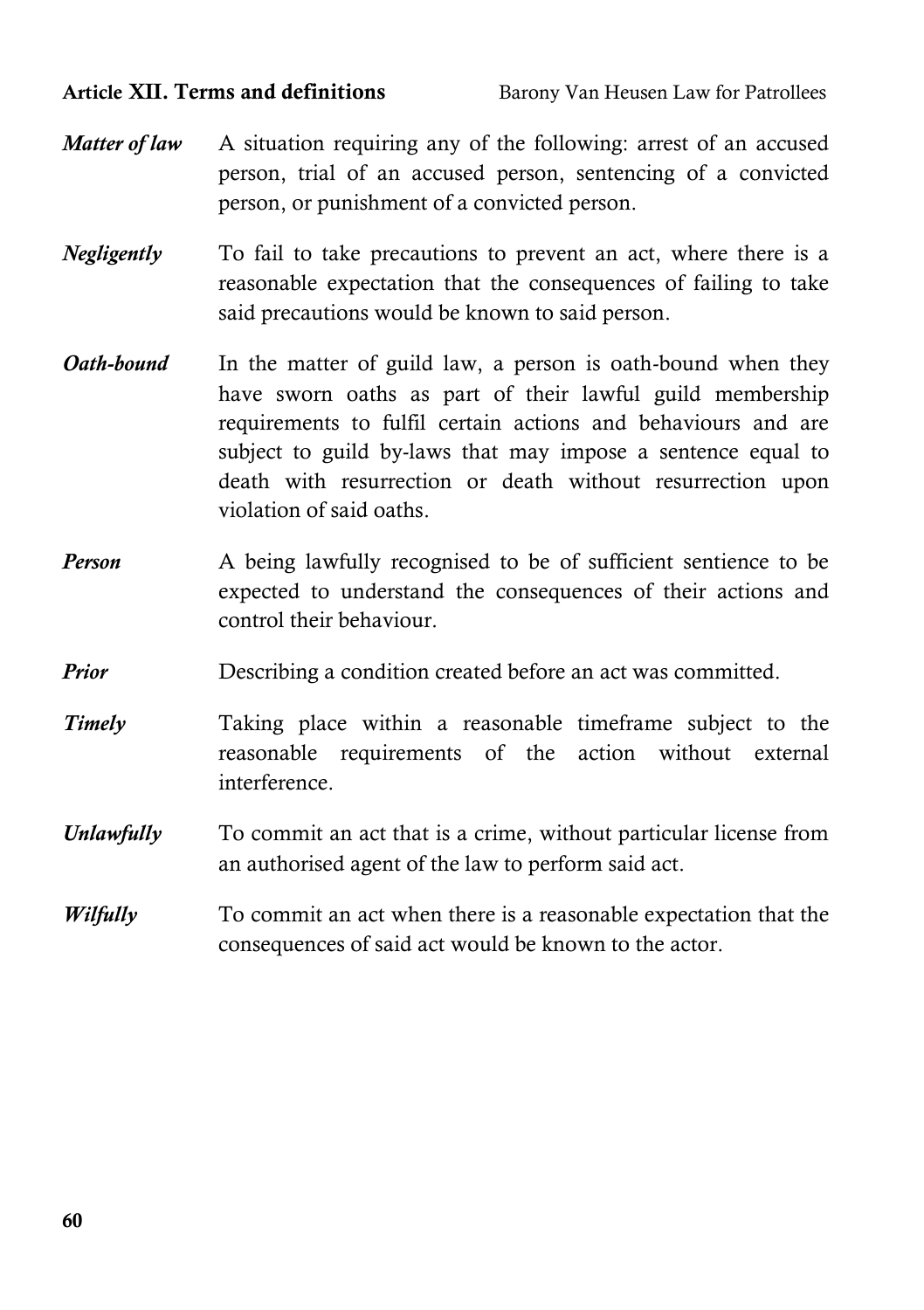# **Article XIII. Sample documentation**

When patrolling it may unfortunately be the case that documentation must be created with haste. In order to assist patrolling agents of the law with the task of documenting the necessary and salient points in a swift fashion, several sample forms and documents have been provided.

Some forms are available as blank templates from the Temple of Order. To request copies, please fill in Requisition Form RF-093-D with the appropriate references.

#### **§ 1. Authorisation of a patrol**

*This form is available as a blank template from the Temple of Order (reference PR-010-B).*

I, [name], do hereby authorise a patrol to act in my name as agents of the law, for the purposes of [mission].

By my lawful authority as [rank] in [guild], I authorise them to (delete as appropriate)make arrests, conduct trials, determine sentences and enforce punishment in the matters of law (delete as appropriate) directly and indirectly arising from this mission.

I authorise [name of commander] to act as party commander. The persons authorised as part of this patrol are:

[Names of patrol members].

Signed [signature] on [date].

Witnessed [signature] ([name of witness]) on [date].

#### **§ 2. Warrant for arrest**

*This form is available as a blank template from the Temple of Order (reference PR-015-A).*

I, [name], whilst acting under the authority of the patrol on [date] for the purposes of [mission], do hereby issue a warrant for the arrest of [name of suspect] on suspicion of committing [crime(s)].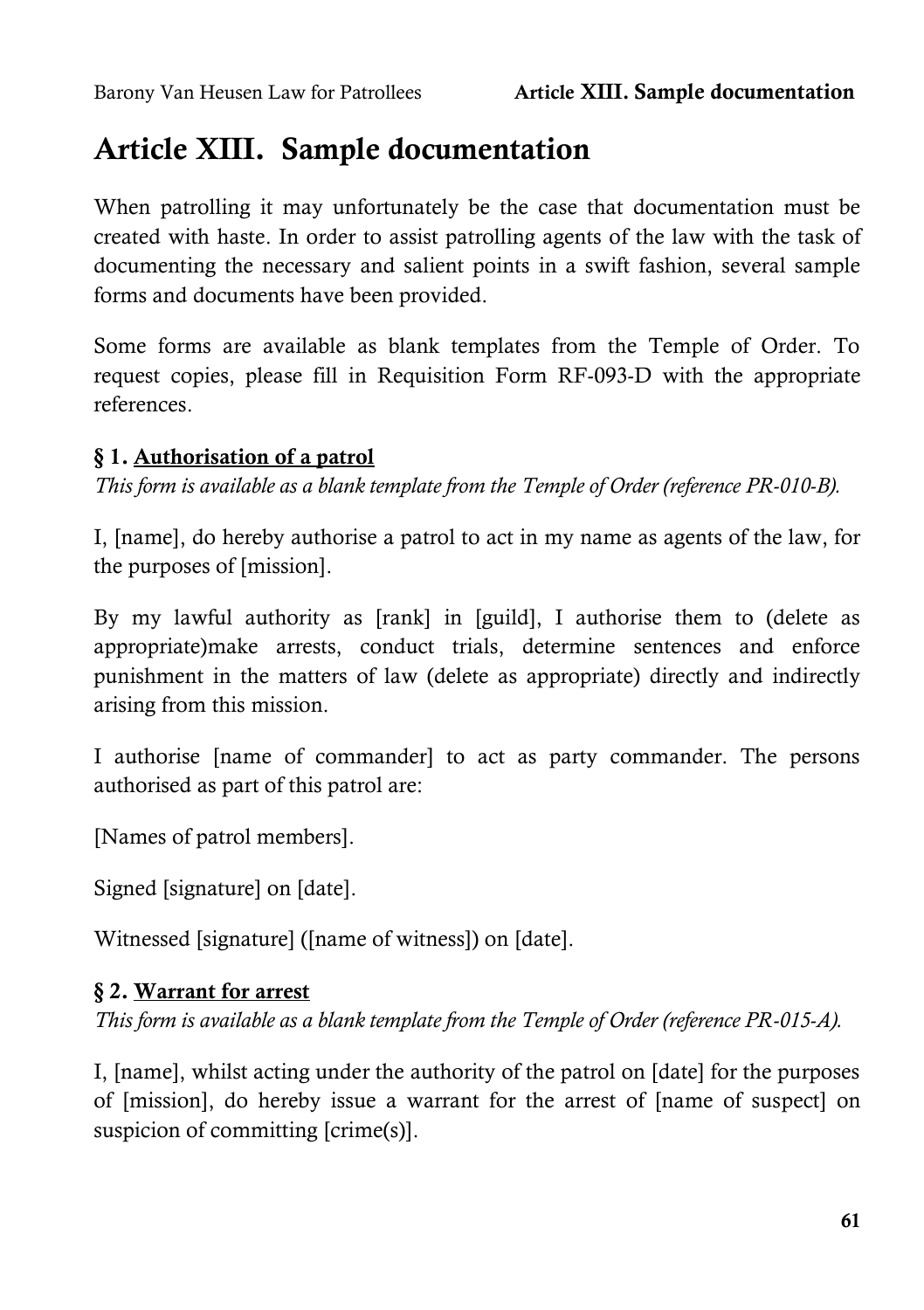Signed [signature] on [date].

Witnessed [signature] ([name of witness]) on [date].

## **§ 3. Warrant for arrest (***post facto***)**

*This form is available as a blank template from the Temple of Order (reference PR-015-B).*

I, [name], whilst acting under the authority of the patrol on [date] for the purposes of [mission], did on [date] issue a verbal warrant for the arrest of [name of suspect] on suspicion of committing [crime(s)].

Signed [signature] on [date].

Witnessed [signature] ([name of witness]) on [date].

## **§ 4. Record of a patrol trial**

*This form is available as a blank template from the Temple of Order (reference PR-021-B).*

I, [name], do hereby declare that the following summary is a true and accurate account of the trial of [name(s) of defendant(s)] performed by the patrol acting under the authority of [patrol commander] and [patrol authoriser] on [date].

| Trial conductor:   | [name of trial conductor]                          |  |  |
|--------------------|----------------------------------------------------|--|--|
| Sentencer:         | [name of sentencer]                                |  |  |
| Person(s) accused: | $[name(s)$ of defendant(s)]                        |  |  |
| Alleged crimes:    | [summary of alleged crimes]                        |  |  |
| Evidence heard:    | [summary of evidence presented at trial]           |  |  |
| Verdict:           | Guilty/Not Guilty/Referral (delete as appropriate) |  |  |
| Sentence:          | [sentence passed]                                  |  |  |

Signed [signature] on [date].

Witnessed [signature] ([name of witness]) on [date].

### **§ 5. Summary record of patrol matters of law**

*This form is available as a blank template from the Temple of Order (reference PR-022-A).*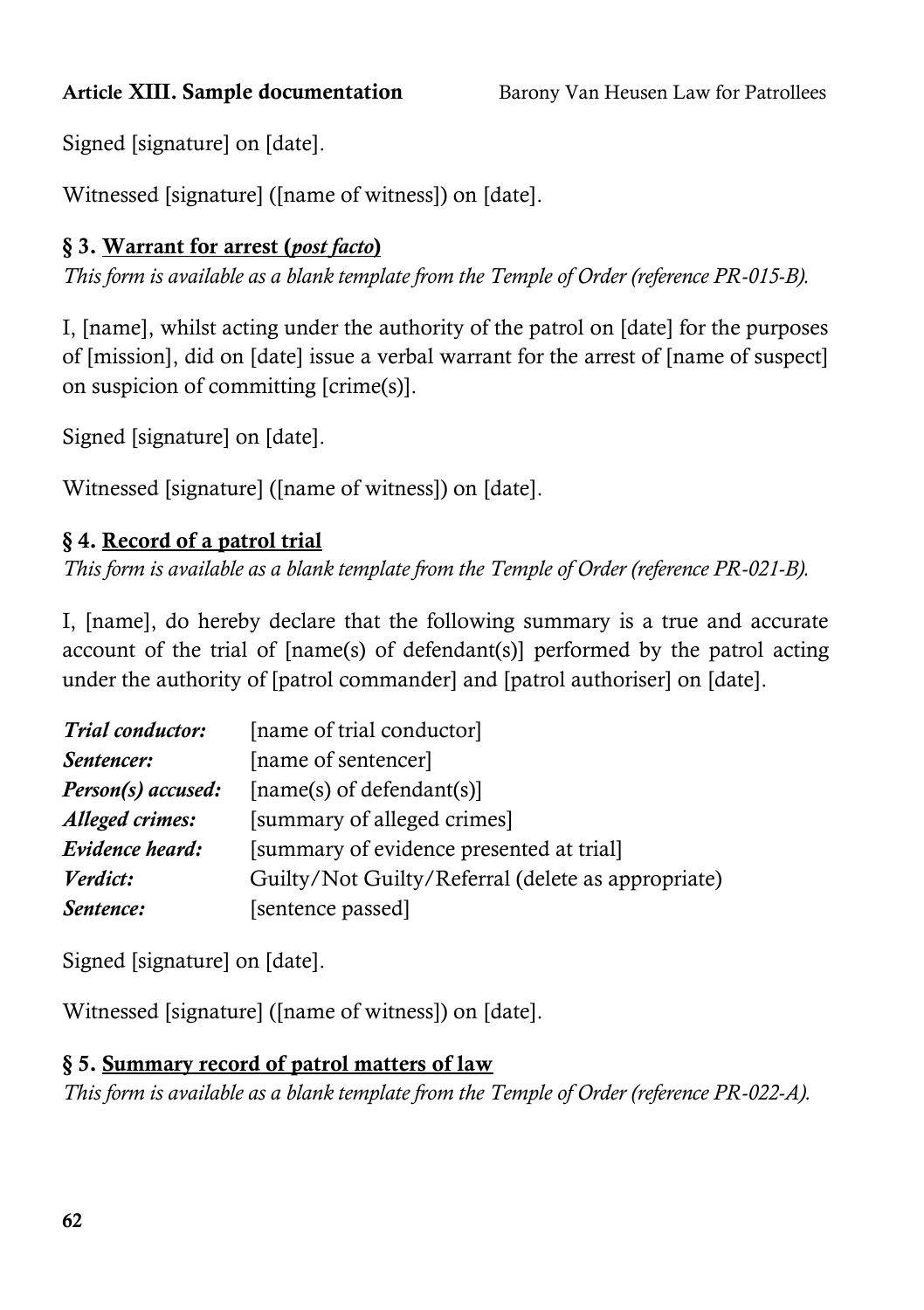I, [name], do hereby declare that the following summary is a true and accurate account of the arrests, trials and sentencings performed by the patrol acting under the authority of [patrol commander] and [patrol authoriser] on [date].

| Person arrested | <b>Alleged crimes</b> | Verdict(s) | Sentence(s) |
|-----------------|-----------------------|------------|-------------|
|                 |                       |            |             |
|                 |                       |            |             |
|                 |                       |            |             |
|                 |                       |            |             |

Signed [signature] on [date].

Witnessed [signature] ([name of witness]) on [date].

#### **§ 6. Requisition of goods or services**

*This form is available as a blank template from the Temple of Order (reference PR-029-B).*

I, [name], do hereby requisition [description of goods or services] from [name of owner of goods or provider of services] for the purpose of [need for goods or services] in order to fulfil the objectives of the patrol acting under the authority of [patrol commander] and [patrol authoriser] on [date].

I am aware of the obligations placed upon me by law upon the event of requisitioning said goods and services, and do hereby declare that I believe the value of said goods and services to be [estimated value].

Signed [signature of requisitioning patrollee] on [date].

(Requisitioning patrollee.)

Signed [signature of owner/provider] on [date].

(Owner of goods/Provider of services.)